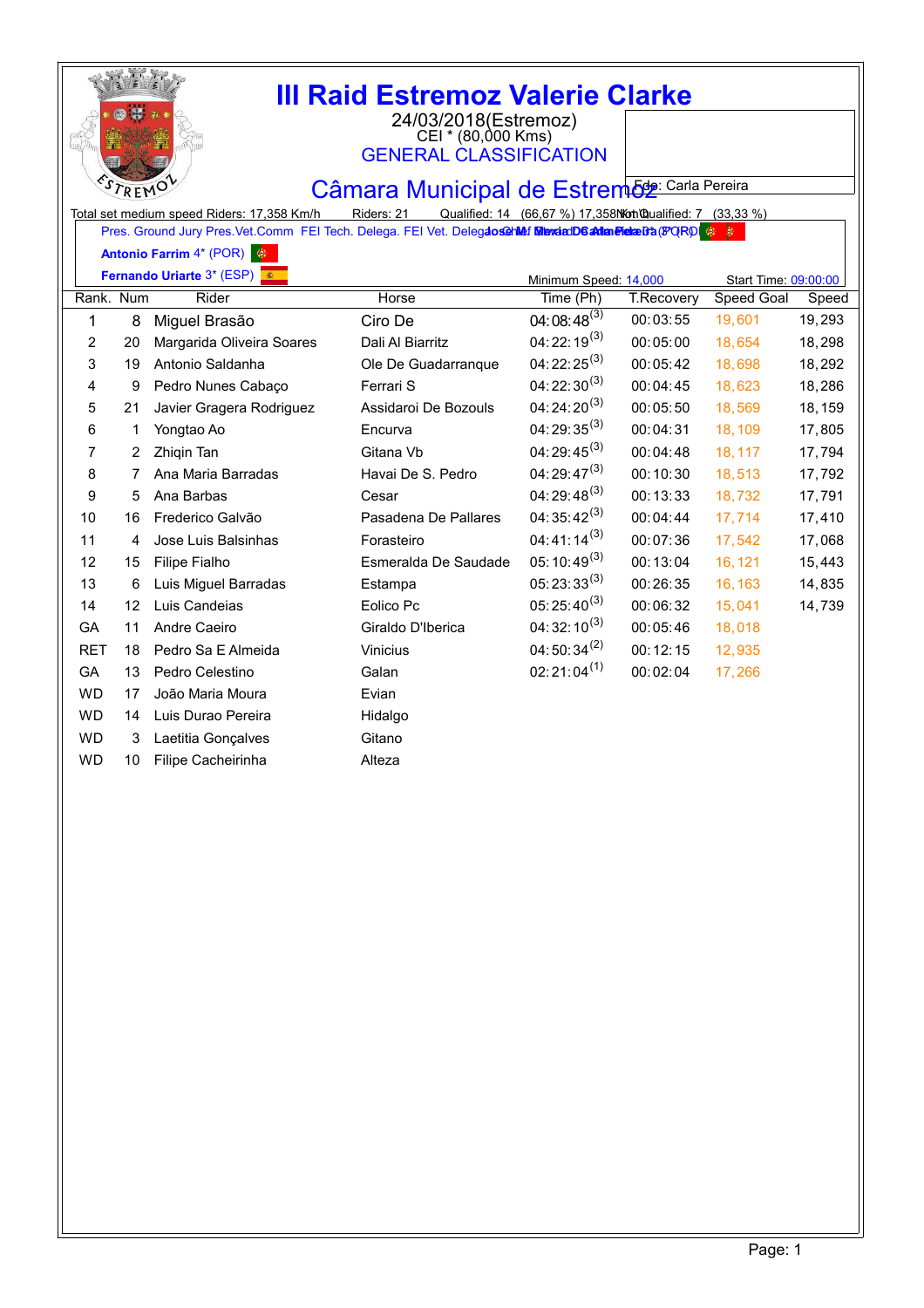| $\mathcal{A}$                                                                                                                                                                                                                                   |                                                                                                                                                                 |                                                                                                                                                       |                                                                                                                                                                                                          |                                                                                                                                                                                                                                                                                                                     |                                                                                                                                                                                                                                                                                                                                                                                                                                                             |                                                                                                                                                                                                                                                                                                                                                       |                                                                                                                                                                                                                                                                                           |                                                                                                                                             |                                                                                                                                                               |                                                                                                                                                                                                                          | Date: 24/03/2018                                                                                                                                                             |
|-------------------------------------------------------------------------------------------------------------------------------------------------------------------------------------------------------------------------------------------------|-----------------------------------------------------------------------------------------------------------------------------------------------------------------|-------------------------------------------------------------------------------------------------------------------------------------------------------|----------------------------------------------------------------------------------------------------------------------------------------------------------------------------------------------------------|---------------------------------------------------------------------------------------------------------------------------------------------------------------------------------------------------------------------------------------------------------------------------------------------------------------------|-------------------------------------------------------------------------------------------------------------------------------------------------------------------------------------------------------------------------------------------------------------------------------------------------------------------------------------------------------------------------------------------------------------------------------------------------------------|-------------------------------------------------------------------------------------------------------------------------------------------------------------------------------------------------------------------------------------------------------------------------------------------------------------------------------------------------------|-------------------------------------------------------------------------------------------------------------------------------------------------------------------------------------------------------------------------------------------------------------------------------------------|---------------------------------------------------------------------------------------------------------------------------------------------|---------------------------------------------------------------------------------------------------------------------------------------------------------------|--------------------------------------------------------------------------------------------------------------------------------------------------------------------------------------------------------------------------|------------------------------------------------------------------------------------------------------------------------------------------------------------------------------|
| Pulsations: 64<br>Minimal speed: 14,000 Km/h<br>Closing control: 16:02:51<br>Number of dorsal: 21<br>Qualified: 14 (66,67 %) 17,358 Km\h<br>Not Qualified: 7 (33,33 %)<br>Weight Kg.: Free                                                      |                                                                                                                                                                 |                                                                                                                                                       |                                                                                                                                                                                                          | Average speed I combine Classified Riders 17,358Km/h<br><b>III Raid Estremoz Valerie Clarke</b><br>CEI * / 80,000 Km<br>10117402<br>1 Yongtao Ao I<br>Encurva                                                                                                                                                       |                                                                                                                                                                                                                                                                                                                                                                                                                                                             |                                                                                                                                                                                                                                                                                                                                                       |                                                                                                                                                                                                                                                                                           |                                                                                                                                             |                                                                                                                                                               |                                                                                                                                                                                                                          |                                                                                                                                                                              |
|                                                                                                                                                                                                                                                 |                                                                                                                                                                 |                                                                                                                                                       |                                                                                                                                                                                                          |                                                                                                                                                                                                                                                                                                                     |                                                                                                                                                                                                                                                                                                                                                                                                                                                             |                                                                                                                                                                                                                                                                                                                                                       |                                                                                                                                                                                                                                                                                           |                                                                                                                                             |                                                                                                                                                               |                                                                                                                                                                                                                          |                                                                                                                                                                              |
| Kilometres<br>Hour of Start<br>Hour of Arrival<br>Hour of Vet-Gate.<br><b>Time Used</b><br>Time Used T.<br>Recovery<br>Cum. Recovery<br>Pulsations:<br>Time I rest<br>Av.Speed Goal<br>Cum. Av. Speed Goal<br>Cum.Av. Speed Grl.<br>Clas. Gral. | 40,000<br>09:00:00<br>11:15:35<br>11:17:49<br>02:17:49<br>02:17:49<br>00:02:14<br>00:02:14<br>52/56<br>00:40:00<br>17,701<br>17,701<br>17,414<br>$\overline{7}$ | 20,000<br>11:57:49<br>13:03:56<br>13:06:13<br>01:08:24<br>03:26:13<br>00:02:17<br>00:04:31<br>64 / 60<br>00:40:00<br>18, 150<br>17,848<br>17,457<br>5 | PHASE I <sup>(2)</sup> PHASE II <sup>(2</sup> )PHASE III <sup>(1)</sup><br>20,000<br>13:46:13<br>14:49:35<br>14:56:09<br>01:03:22<br>04:29:35<br>00:06:34<br>56 / 56<br>18,937<br>18, 109<br>17,805<br>6 | Cla Dor<br>8<br>-1<br>$\overline{2}$<br>20<br>19<br>3<br>4<br>9<br>21<br>5<br>6<br>$\blacktriangleleft$<br>$\overline{2}$<br>8<br>7<br>9<br>5<br>16<br>10<br>11<br>4<br>12<br>15<br>13<br>6<br>14<br>12 <sup>2</sup><br>GA 11<br>RET <sub>18</sub><br>GA 13<br><b>WD 17</b><br><b>WD 14</b><br>WD 3<br><b>WD 10</b> | <b>Rider</b><br>Miguel Brasão<br>Margarida Oliveira So<br>Antonio Saldanha<br>Pedro Nunes Cabaço<br>Javier Gragera Rodrig<br><b>Yongtao Ao</b><br>Zhiqin Tan<br>Ana Maria Barradas<br>Ana Barbas<br>Frederico Galvão<br>Jose Luis Balsinhas<br><b>Filipe Fialho</b><br>Luis Miguel Barradas<br>Luis Candeias<br>Andre Caeiro<br>Pedro Sa E Almeida<br>Pedro Celestino<br>João Maria Moura<br>Luis Durao Pereira<br>Laetitia Gonçalves<br>Filipe Cacheirinha | <b>General Classification</b><br><b>Horse</b><br>Ciro De<br>Dali Al Biarrit<br>Ole De Guadarra<br>Ferrari S<br>Assidaroi De Bo<br><b>Encurva</b><br>Gitana Vb<br>Havai De S. Ped<br>Cesar<br>Pasadena De Pal<br>Forasteiro<br>Esmeralda De Sa<br>Estampa<br>Eolico Pc<br>Giraldo D'Iberi<br>Vinicius<br>Galan<br>Evian<br>Hidalgo<br>Gitano<br>Alteza | <b>Time</b> $(*)$ Av.Sp.G.<br>04:08:48(3)<br>04:22:19(3)<br>04:22:25(3)<br>04:22:30(3)<br>04:24:20(3)<br>04:29:35(3)<br>04:29:45(3)<br>04:29:47(3)<br>04:29:48(3)<br>04:35:42(3)<br>04:41:14(3)<br>05:10:49(3)<br>05:23:33(3)<br>05:25:40(3)<br>04:32:10(3)<br>04:50:34(2)<br>02:21:04(1) | 19,601<br>18,654<br>18,698<br>18,623<br>18,569<br>18,109<br>18, 117<br>18,513<br>18,732<br>17,714<br>17,542<br>16, 121<br>16, 163<br>15,041 | 19,293<br>18,298<br>18,292<br>18,286<br>18, 159<br>17,805<br>17,794<br>17,792<br>17,791<br>17,410<br>17,068<br>15,443<br>14,835<br>14,739<br>17,636<br>12,390 | 00:03:55 00:20:47<br>00:05:00<br>00:05:42<br>00:04:45<br>00:05:50<br>00:04:31<br>00:04:48<br>00:10:30<br>00:13:33<br>00:04:44<br>00:07:36<br>00:13:04<br>00:26:35<br>00:06:32<br>00:05:46<br>00:12:15<br>17,013 00:02:04 | Av.Speed Recovery Difference<br>00:07:16<br>00:07:10<br>00:07:05<br>00:05:15<br>00:00:10<br>00:00:12<br>00:00:13<br>00:06:07<br>00:11:39<br>00:41:14<br>00:53:58<br>00:56:05 |
|                                                                                                                                                                                                                                                 |                                                                                                                                                                 | www.jaquima.es                                                                                                                                        |                                                                                                                                                                                                          |                                                                                                                                                                                                                                                                                                                     |                                                                                                                                                                                                                                                                                                                                                                                                                                                             |                                                                                                                                                                                                                                                                                                                                                       |                                                                                                                                                                                                                                                                                           |                                                                                                                                             |                                                                                                                                                               |                                                                                                                                                                                                                          | Copyright (Jaquima Endurance S.L. +34605248221)                                                                                                                              |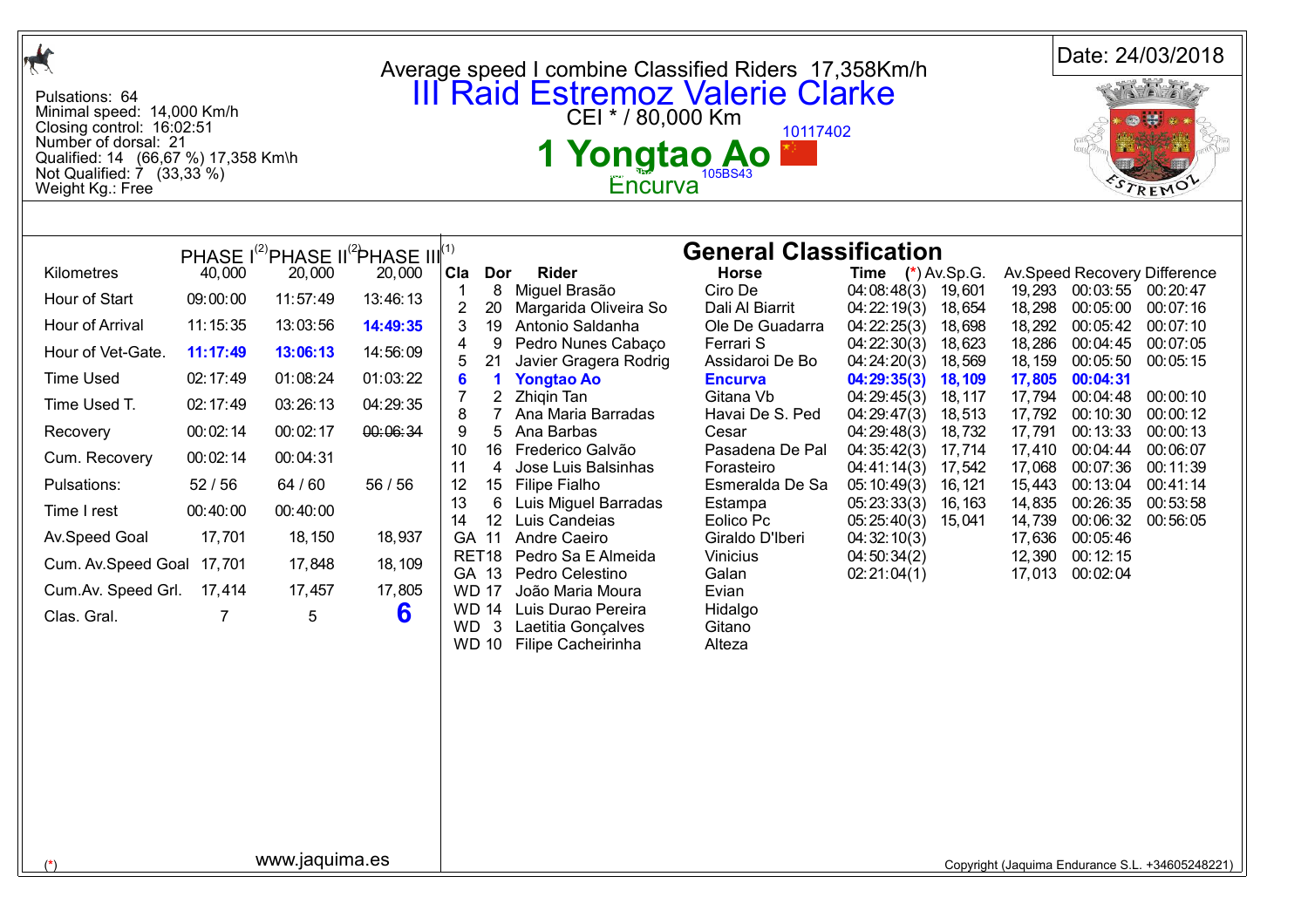|                                                                                                                                                                                                         |          |                                                                                  |          |                                                                                                                                                                                 |                                                                      |                                               |                                   |                   |                   |                             | Date: 24/03/2018                                |
|---------------------------------------------------------------------------------------------------------------------------------------------------------------------------------------------------------|----------|----------------------------------------------------------------------------------|----------|---------------------------------------------------------------------------------------------------------------------------------------------------------------------------------|----------------------------------------------------------------------|-----------------------------------------------|-----------------------------------|-------------------|-------------------|-----------------------------|-------------------------------------------------|
| Pulsations: 64<br>Minimal speed: 14,000 Km/h<br>Closing control: 16:02:51<br>Number of dorsal: 21<br>Qualified: 14 (66,67 %) 17,358 Km\h<br>Not Qualified: $\overline{7}$ (33,33 %)<br>Weight Kg.: Free |          |                                                                                  |          | Average speed I combine Classified Riders 17,358Km/h<br><b>III Raid Estremoz Valerie Clarke</b><br>CEI * / 80,000 Km<br>10113648<br>2 Zhiqin Tan<br>105IX70<br><b>Gitana Vb</b> |                                                                      |                                               |                                   |                   |                   |                             |                                                 |
|                                                                                                                                                                                                         |          |                                                                                  |          |                                                                                                                                                                                 |                                                                      |                                               |                                   |                   |                   |                             |                                                 |
| Kilometres                                                                                                                                                                                              | 40,000   | PHASE I <sup>(2)</sup> PHASE II <sup>(2</sup> PHASE III <sup>(1)</sup><br>20,000 | 20,000   | Cla<br>Dor                                                                                                                                                                      | <b>Rider</b>                                                         | <b>General Classification</b><br><b>Horse</b> | <b>Time</b> $(*)$ Av.Sp.G.        |                   |                   |                             | Av.Speed Recovery Difference                    |
| Hour of Start                                                                                                                                                                                           | 09:00:00 | 11:58:17                                                                         | 13:46:14 | 8<br>-1                                                                                                                                                                         | Miguel Brasão                                                        | Ciro De                                       | 04:08:48(3)                       | 19,601            | 19,293            | 00:03:55 00:20:57           |                                                 |
| Hour of Arrival                                                                                                                                                                                         | 11:15:45 | 13:03:58                                                                         | 14:49:45 | 2<br>20<br>3                                                                                                                                                                    | Margarida Oliveira So<br>19 Antonio Saldanha                         | Dali Al Biarrit<br>Ole De Guadarra            | 04:22:19(3)<br>04:22:25(3)        | 18,654<br>18,698  | 18,298<br>18,292  | 00:05:00<br>00:05:42        | 00:07:26<br>00:07:20                            |
| Hour of Vet-Gate.                                                                                                                                                                                       | 11:18:17 | 13:06:14                                                                         | 14:55:40 | 9<br>4                                                                                                                                                                          | Pedro Nunes Cabaço                                                   | Ferrari S                                     | 04:22:30(3)                       | 18,623            | 18,286            | 00:04:45                    | 00:07:15                                        |
| <b>Time Used</b>                                                                                                                                                                                        | 02:18:17 | 01:07:57                                                                         | 01:03:31 | 5<br>21<br>6                                                                                                                                                                    | Javier Gragera Rodrig<br>Yongtao Ao                                  | Assidaroi De Bo<br>Encurva                    | 04:24:20(3)<br>04:29:35(3)        | 18,569<br>18, 109 | 18, 159<br>17,805 | 00:05:50<br>00:04:31        | 00:05:25<br>00:00:10                            |
| Time Used T.                                                                                                                                                                                            | 02:18:17 | 03:26:14                                                                         | 04:29:45 | $\mathbf{2}$                                                                                                                                                                    | <b>Zhigin Tan</b>                                                    | <b>Gitana Vb</b>                              | 04:29:45(3)                       | 18,117            | 17,794            | 00:04:48                    |                                                 |
| Recovery                                                                                                                                                                                                | 00:02:32 | 00:02:16                                                                         | 00:05:55 | 8<br>7<br>9<br>5                                                                                                                                                                | Ana Maria Barradas<br>Ana Barbas                                     | Havai De S. Ped<br>Cesar                      | 04:29:47(3)<br>04:29:48(3)        | 18,513<br>18,732  | 17,792<br>17,791  | 00:10:30<br>00:13:33        | 00:00:02<br>00:00:03                            |
| Cum. Recovery                                                                                                                                                                                           | 00:02:32 | 00:04:48                                                                         |          | 16<br>10                                                                                                                                                                        | Frederico Galvão                                                     | Pasadena De Pal                               | 04:35:42(3)                       | 17,714            | 17,410            | 00:04:44                    | 00:05:57                                        |
| Pulsations:                                                                                                                                                                                             |          |                                                                                  |          | 11<br>4<br>12<br>15                                                                                                                                                             | Jose Luis Balsinhas<br>Filipe Fialho                                 | Forasteiro<br>Esmeralda De Sa                 | 04:41:14(3)<br>05:10:49(3)        | 17,542<br>16, 121 | 17,068<br>15,443  | 00:07:36<br>00:13:04        | 00:11:29<br>00:41:04                            |
| Time I rest                                                                                                                                                                                             | 00:40:00 | 00:40:00                                                                         |          | 13<br>6<br>14                                                                                                                                                                   | Luis Miguel Barradas<br>12 Luis Candeias                             | Estampa                                       | 05:23:33(3)                       | 16, 163           | 14,835            | 00:26:35                    | 00:53:48                                        |
| Av.Speed Goal                                                                                                                                                                                           | 17,680   | 18,269                                                                           | 18,893   | GA 11                                                                                                                                                                           | Andre Caeiro                                                         | Eolico Pc<br>Giraldo D'Iberi                  | 05:25:40(3) 15,041<br>04:32:10(3) |                   | 14,739<br>17,636  | 00:06:32<br>00:05:46        | 00:55:55                                        |
| Cum. Av. Speed Goal 17,680                                                                                                                                                                              |          | 17,872                                                                           | 18,117   | GA 13                                                                                                                                                                           | RET18 Pedro Sa E Almeida<br>Pedro Celestino                          | <b>Vinicius</b><br>Galan                      | 04:50:34(2)                       |                   | 12,390            | 00:12:15<br>17,013 00:02:04 |                                                 |
| Cum.Av. Speed Grl.                                                                                                                                                                                      | 17,356   | 17,456                                                                           | 17,794   | <b>WD 17</b>                                                                                                                                                                    | João Maria Moura                                                     | Evian                                         | 02:21:04(1)                       |                   |                   |                             |                                                 |
| Clas. Gral.                                                                                                                                                                                             | 9        | 6                                                                                | 7        | <b>WD 14</b><br>$\mathbf{3}$<br>WD.                                                                                                                                             | Luis Durao Pereira<br>Laetitia Gonçalves<br>WD 10 Filipe Cacheirinha | Hidalgo<br>Gitano<br>Alteza                   |                                   |                   |                   |                             |                                                 |
|                                                                                                                                                                                                         |          |                                                                                  |          |                                                                                                                                                                                 |                                                                      |                                               |                                   |                   |                   |                             |                                                 |
|                                                                                                                                                                                                         |          |                                                                                  |          |                                                                                                                                                                                 |                                                                      |                                               |                                   |                   |                   |                             |                                                 |
|                                                                                                                                                                                                         |          |                                                                                  |          |                                                                                                                                                                                 |                                                                      |                                               |                                   |                   |                   |                             |                                                 |
|                                                                                                                                                                                                         |          |                                                                                  |          |                                                                                                                                                                                 |                                                                      |                                               |                                   |                   |                   |                             |                                                 |
|                                                                                                                                                                                                         |          | www.jaquima.es                                                                   |          |                                                                                                                                                                                 |                                                                      |                                               |                                   |                   |                   |                             | Copyright (Jaquima Endurance S.L. +34605248221) |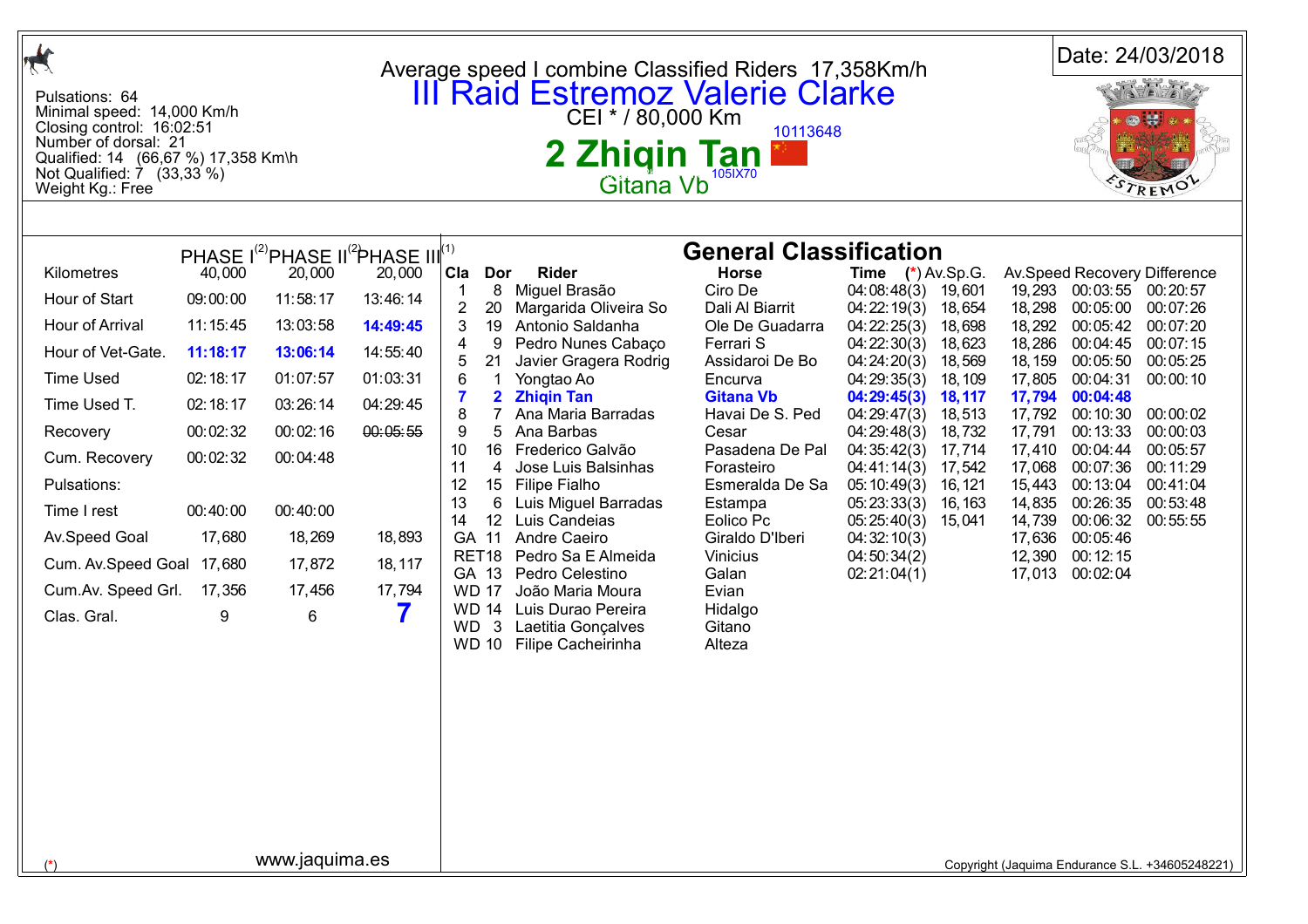|                                                                                                                                                                                                                                                 |                                |                                                                                       |        |                                                                                                                                                                                                                                    | Average speed I combine Classified Riders 17,358Km/h                                                                                                                                                                                                                                                                                                                                                                                                                      |                                                                                                                                                                                                                                                                                                                                                              |                                                                                                                                                                                                                                                                                           |                                                                                                                                    |                                                                                                                                 | Date: 24/03/2018                                                                                                                                                                                                                                                     |  |
|-------------------------------------------------------------------------------------------------------------------------------------------------------------------------------------------------------------------------------------------------|--------------------------------|---------------------------------------------------------------------------------------|--------|------------------------------------------------------------------------------------------------------------------------------------------------------------------------------------------------------------------------------------|---------------------------------------------------------------------------------------------------------------------------------------------------------------------------------------------------------------------------------------------------------------------------------------------------------------------------------------------------------------------------------------------------------------------------------------------------------------------------|--------------------------------------------------------------------------------------------------------------------------------------------------------------------------------------------------------------------------------------------------------------------------------------------------------------------------------------------------------------|-------------------------------------------------------------------------------------------------------------------------------------------------------------------------------------------------------------------------------------------------------------------------------------------|------------------------------------------------------------------------------------------------------------------------------------|---------------------------------------------------------------------------------------------------------------------------------|----------------------------------------------------------------------------------------------------------------------------------------------------------------------------------------------------------------------------------------------------------------------|--|
| Pulsations: 64<br>Minimal speed: 14,000 Km/h<br>Closing control: 16:02:51<br>Number of dorsal: 21<br>Qualified: 14 (66,67 %) 17,358 Km\h<br>Not Qualified: 7 (33,33 %)<br>Weight Kg.: Free                                                      |                                | Code (WD)                                                                             |        |                                                                                                                                                                                                                                    | <b>III Raid Estremoz Valerie Clarke</b><br>CEI * / 80,000 Km<br>3 Laetitia Gonçalves<br>Gitano                                                                                                                                                                                                                                                                                                                                                                            |                                                                                                                                                                                                                                                                                                                                                              | 10015135                                                                                                                                                                                                                                                                                  |                                                                                                                                    |                                                                                                                                 | REMO                                                                                                                                                                                                                                                                 |  |
|                                                                                                                                                                                                                                                 |                                |                                                                                       |        |                                                                                                                                                                                                                                    |                                                                                                                                                                                                                                                                                                                                                                                                                                                                           |                                                                                                                                                                                                                                                                                                                                                              |                                                                                                                                                                                                                                                                                           |                                                                                                                                    |                                                                                                                                 |                                                                                                                                                                                                                                                                      |  |
| Kilometres<br>Hour of Start<br>Hour of Arrival<br>Hour of Vet-Gate.<br><b>Time Used</b><br>Time Used T.<br>Recovery<br>Cum. Recovery<br>Pulsations:<br>Time I rest<br>Av.Speed Goal<br>Cum. Av. Speed Goal<br>Cum.Av. Speed Grl.<br>Clas. Gral. | 40,000<br>09:00:00<br>00:40:00 | PHASE $I^{(2)}$ PHASE II <sup>(2</sup> PHASE III <sup>(1)</sup><br>20,000<br>00:40:00 | 20,000 | Cla<br>Dor<br>8<br>2<br>20<br>3<br>19<br>4<br>9<br>5<br>21<br>6<br>-1<br>$\overline{2}$<br>8<br>9<br>5<br>10<br>11<br>4<br>12<br>13<br>6<br>14<br>GA 11<br>RET <sub>18</sub><br>GA 13<br><b>WD 17</b><br>$\mathbf{3}$<br><b>WD</b> | <b>Rider</b><br>Miguel Brasão<br>Margarida Oliveira So<br>Antonio Saldanha<br>Pedro Nunes Cabaço<br>Javier Gragera Rodrig<br>Yongtao Ao<br>Zhigin Tan<br>Ana Maria Barradas<br>Ana Barbas<br>16 Frederico Galvão<br>Jose Luis Balsinhas<br>15 Filipe Fialho<br>Luis Miguel Barradas<br>12 Luis Candeias<br>Andre Caeiro<br>Pedro Sa E Almeida<br>Pedro Celestino<br>João Maria Moura<br>WD 14 Luis Durao Pereira<br><b>Laetitia Gonçalves</b><br>WD 10 Filipe Cacheirinha | <b>General Classification</b><br><b>Horse</b><br>Ciro De<br>Dali Al Biarrit<br>Ole De Guadarra<br>Ferrari S<br>Assidaroi De Bo<br>Encurva<br>Gitana Vb<br>Havai De S. Ped<br>Cesar<br>Pasadena De Pal<br>Forasteiro<br>Esmeralda De Sa<br>Estampa<br>Eolico Pc<br>Giraldo D'Iberi<br><b>Vinicius</b><br>Galan<br>Evian<br>Hidalgo<br><b>Gitano</b><br>Alteza | Time $(*)$ Av.Sp.G.<br>04:08:48(3)<br>04:22:19(3)<br>04:22:25(3)<br>04:22:30(3)<br>04:24:20(3)<br>04:29:35(3)<br>04:29:45(3)<br>04:29:47(3)<br>04:29:48(3)<br>04:35:42(3)<br>04:41:14(3)<br>05:10:49(3)<br>05:23:33(3)<br>05:25:40(3) 15,041<br>04:32:10(3)<br>04:50:34(2)<br>02:21:04(1) | 19,601<br>18,654<br>18,698<br>18,623<br>18,569<br>18, 109<br>18, 117<br>18,513<br>18,732<br>17,714<br>17,542<br>16, 121<br>16, 163 | 18,298<br>18,292<br>18,286<br>18, 159<br>17,805<br>17,794<br>17,792<br>17,791<br>17,410<br>17,068<br>15,443<br>14,835<br>14,739 | Av.Speed Recovery Difference<br>19,293 00:03:55<br>00:05:00<br>00:05:42<br>00:04:45<br>00:05:50<br>00:04:31<br>00:04:48<br>00:10:30<br>00:13:33<br>00:04:44<br>00:07:36<br>00:13:04<br>00:26:35<br>00:06:32<br>17,636 00:05:46<br>12,390 00:12:15<br>17,013 00:02:04 |  |
|                                                                                                                                                                                                                                                 |                                | www.jaquima.es                                                                        |        |                                                                                                                                                                                                                                    |                                                                                                                                                                                                                                                                                                                                                                                                                                                                           |                                                                                                                                                                                                                                                                                                                                                              |                                                                                                                                                                                                                                                                                           |                                                                                                                                    |                                                                                                                                 | Copyright (Jaquima Endurance S.L. +34605248221)                                                                                                                                                                                                                      |  |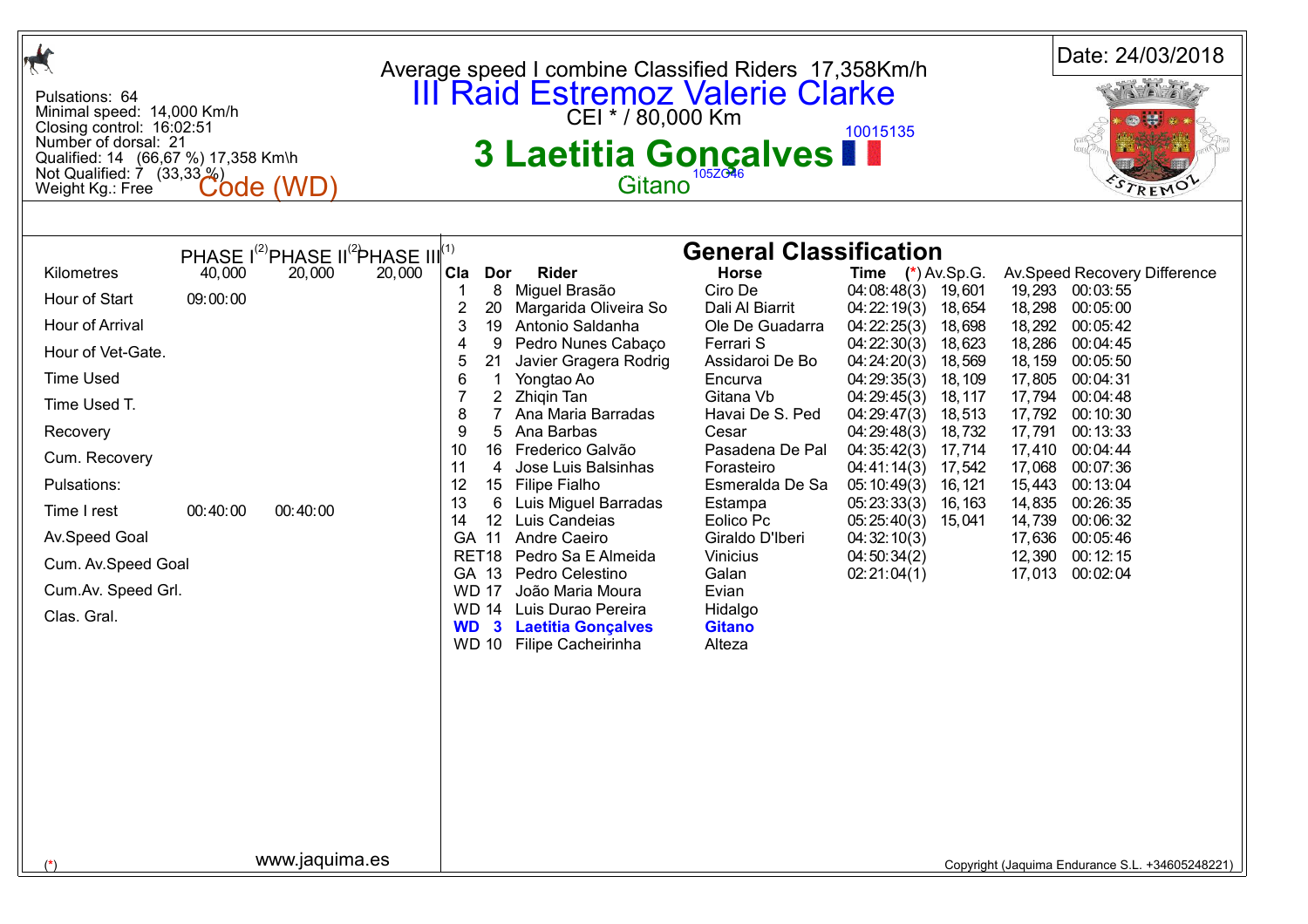| $\mathcal{A}$                                                                                                                                                                                                                                   |                                                                                                                                                       |                                                                                                                                                       |                                                                                                                                                                                                        |                                                                                                                                                                                                                                         | Average speed I combine Classified Riders 17,358Km/h                                                                                                                                                                                                                                                                                                                                                                                                                      |                                                                                                                                                                                                                                                                                                                                                       |                                                                                                                                                                                                                                                                                           |                                                                                                                                              |                                                                                                                                                     |                                                                                                                                                                                                                                 | Date: 24/03/2018                                                                                                                                                             |
|-------------------------------------------------------------------------------------------------------------------------------------------------------------------------------------------------------------------------------------------------|-------------------------------------------------------------------------------------------------------------------------------------------------------|-------------------------------------------------------------------------------------------------------------------------------------------------------|--------------------------------------------------------------------------------------------------------------------------------------------------------------------------------------------------------|-----------------------------------------------------------------------------------------------------------------------------------------------------------------------------------------------------------------------------------------|---------------------------------------------------------------------------------------------------------------------------------------------------------------------------------------------------------------------------------------------------------------------------------------------------------------------------------------------------------------------------------------------------------------------------------------------------------------------------|-------------------------------------------------------------------------------------------------------------------------------------------------------------------------------------------------------------------------------------------------------------------------------------------------------------------------------------------------------|-------------------------------------------------------------------------------------------------------------------------------------------------------------------------------------------------------------------------------------------------------------------------------------------|----------------------------------------------------------------------------------------------------------------------------------------------|-----------------------------------------------------------------------------------------------------------------------------------------------------|---------------------------------------------------------------------------------------------------------------------------------------------------------------------------------------------------------------------------------|------------------------------------------------------------------------------------------------------------------------------------------------------------------------------|
| Pulsations: 64<br>Minimal speed: 14,000 Km/h<br>Closing control: 16:02:51<br>Number of dorsal: 21<br>Qualified: 14 (66,67 %) 17,358 Km\h<br>Not Qualified: 7 (33,33 %)<br>Weight Kg.: Free                                                      |                                                                                                                                                       |                                                                                                                                                       |                                                                                                                                                                                                        |                                                                                                                                                                                                                                         | <b>III Raid Estremoz Valerie Clarke</b><br>CEI * / 80,000 Km<br>4 Jose Luis Balsinhas<br>Forasteiro <sup>1052X45</sup>                                                                                                                                                                                                                                                                                                                                                    |                                                                                                                                                                                                                                                                                                                                                       | 10096691                                                                                                                                                                                                                                                                                  |                                                                                                                                              |                                                                                                                                                     |                                                                                                                                                                                                                                 |                                                                                                                                                                              |
|                                                                                                                                                                                                                                                 |                                                                                                                                                       |                                                                                                                                                       |                                                                                                                                                                                                        |                                                                                                                                                                                                                                         |                                                                                                                                                                                                                                                                                                                                                                                                                                                                           |                                                                                                                                                                                                                                                                                                                                                       |                                                                                                                                                                                                                                                                                           |                                                                                                                                              |                                                                                                                                                     |                                                                                                                                                                                                                                 |                                                                                                                                                                              |
| Kilometres<br>Hour of Start<br>Hour of Arrival<br>Hour of Vet-Gate.<br><b>Time Used</b><br>Time Used T.<br>Recovery<br>Cum. Recovery<br>Pulsations:<br>Time I rest<br>Av.Speed Goal<br>Cum. Av. Speed Goal<br>Cum.Av. Speed Grl.<br>Clas. Gral. | 40,000<br>09:00:00<br>11:15:40<br>11:18:48<br>02:18:48<br>02:18:48<br>00:03:08<br>00:03:08<br>60 / 56<br>00:40:00<br>17,690<br>17,690<br>17,291<br>10 | 20,000<br>11:58:48<br>13:04:12<br>13:08:40<br>01:09:52<br>03:28:40<br>00:04:28<br>00:07:36<br>64 / 66<br>00:40:00<br>18,349<br>17,905<br>17,252<br>10 | PHASE I <sup>(2)</sup> PHASE II <sup>(2</sup> )PHASE III <sup>(1)</sup><br>20,000<br>13:48:40<br>15:01:14<br>15:10:28<br>01:12:34<br>04:41:14<br>00:09:14<br>60/60<br>16,537<br>17,542<br>17,068<br>11 | Cla Dor<br>8<br>$\mathbf 1$<br>$\overline{2}$<br>20<br>19<br>3<br>4<br>9<br>21<br>6<br>$\overline{2}$<br>7<br>8<br>7<br>9<br>5<br>10<br>16<br>11<br>4<br>12<br>15<br>13<br>6<br>14<br>GA 11<br>GA 13<br><b>WD 17</b><br>WD <sub>3</sub> | <b>Rider</b><br>Miguel Brasão<br>Margarida Oliveira So<br>Antonio Saldanha<br>Pedro Nunes Cabaço<br>Javier Gragera Rodrig<br>Yongtao Ao<br>Zhigin Tan<br>Ana Maria Barradas<br>Ana Barbas<br>Frederico Galvão<br><b>Jose Luis Balsinhas</b><br>Filipe Fialho<br>Luis Miguel Barradas<br>12 Luis Candeias<br>Andre Caeiro<br>RET18 Pedro Sa E Almeida<br>Pedro Celestino<br>João Maria Moura<br>WD 14 Luis Durao Pereira<br>Laetitia Gonçalves<br>WD 10 Filipe Cacheirinha | <b>General Classification</b><br><b>Horse</b><br>Ciro De<br>Dali Al Biarrit<br>Ole De Guadarra<br>Ferrari S<br>Assidaroi De Bo<br>Encurva<br>Gitana Vb<br>Havai De S. Ped<br>Cesar<br>Pasadena De Pal<br><b>Forasteiro</b><br>Esmeralda De Sa<br>Estampa<br>Eolico Pc<br>Giraldo D'Iberi<br>Vinicius<br>Galan<br>Evian<br>Hidalgo<br>Gitano<br>Alteza | <b>Time</b> $(*)$ Av.Sp.G.<br>04:08:48(3)<br>04:22:19(3)<br>04:22:25(3)<br>04:22:30(3)<br>04:24:20(3)<br>04:29:35(3)<br>04:29:45(3)<br>04:29:47(3)<br>04:29:48(3)<br>04:35:42(3)<br>04:41:14(3)<br>05:10:49(3)<br>05:23:33(3)<br>05:25:40(3)<br>04:32:10(3)<br>04:50:34(2)<br>02:21:04(1) | 19,601<br>18,654<br>18,698<br>18,623<br>18,569<br>18, 109<br>18, 117<br>18,513<br>18,732<br>17,714<br>17,542<br>16, 121<br>16, 163<br>15,041 | 19,293<br>18,298<br>18,292<br>18,286<br>18, 159<br>17,805<br>17,794<br>17,792<br>17,791<br>17,410<br>17,068<br>15,443<br>14,835<br>14,739<br>12,390 | 00:03:55 00:32:26<br>00:05:00<br>00:05:42<br>00:04:45<br>00:05:50<br>00:04:31<br>00:04:48<br>00:10:30<br>00:13:33<br>00:04:44<br>00:07:36<br>00:13:04<br>00:26:35<br>00:06:32<br>17,636 00:05:46<br>00:12:15<br>17,013 00:02:04 | Av.Speed Recovery Difference<br>00:18:55<br>00:18:49<br>00:18:44<br>00:16:54<br>00:11:39<br>00:11:29<br>00:11:27<br>00:11:26<br>00:05:32<br>00:29:35<br>00:42:19<br>00:44:26 |
| (*) Número de Fases acabou                                                                                                                                                                                                                      |                                                                                                                                                       | www.jaquima.es                                                                                                                                        |                                                                                                                                                                                                        |                                                                                                                                                                                                                                         |                                                                                                                                                                                                                                                                                                                                                                                                                                                                           |                                                                                                                                                                                                                                                                                                                                                       |                                                                                                                                                                                                                                                                                           |                                                                                                                                              |                                                                                                                                                     |                                                                                                                                                                                                                                 | Copyright (Jaquima Endurance S.L. +34605248221)                                                                                                                              |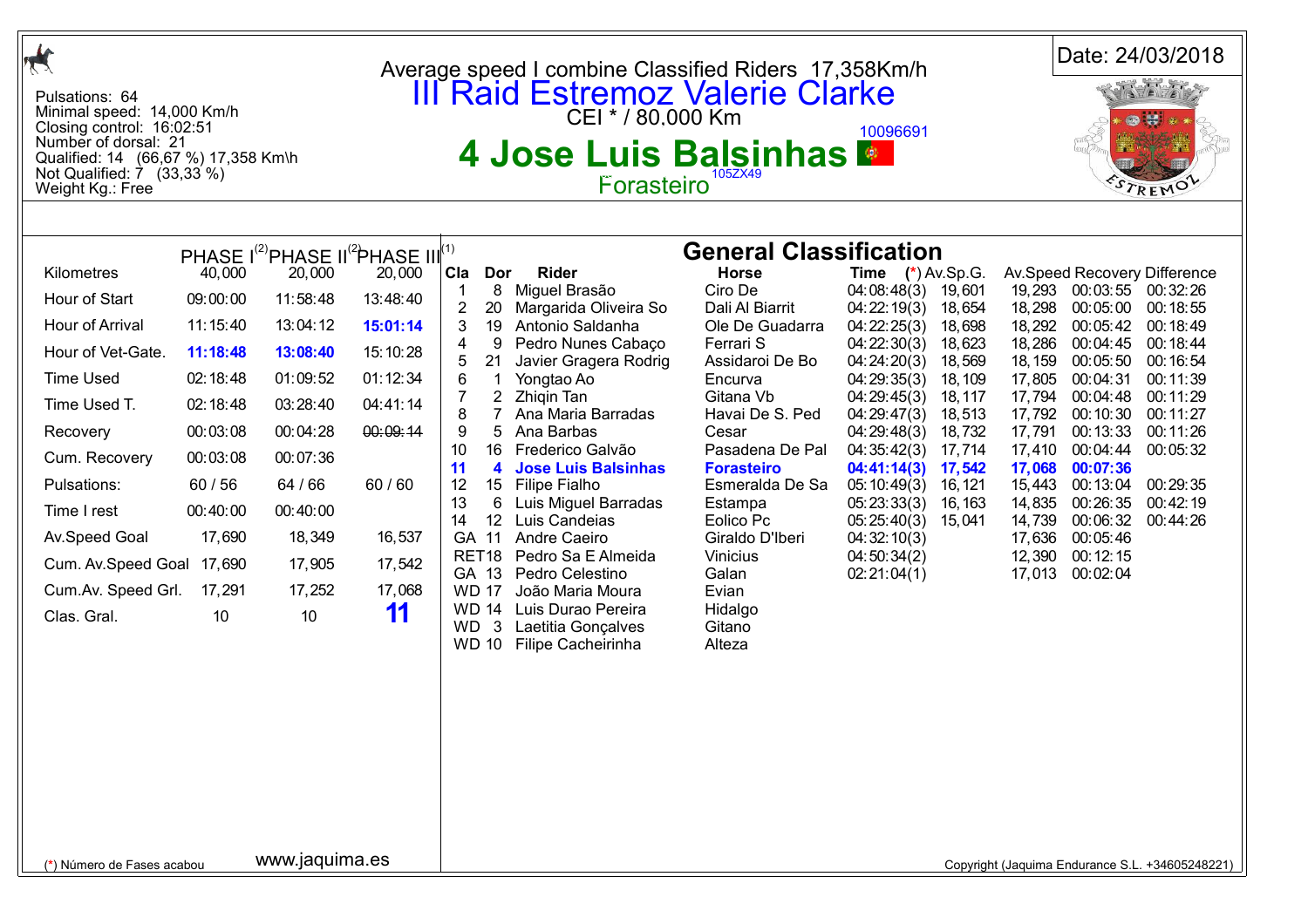| $\frac{1}{\sqrt{2}}$                                                                                                                                                                                    |                      |                                                                                   |                      |                                     | Average speed I combine Classified Riders 17,358Km/h                           |                                                          |                                           |                              |                            |                                  | Date: 24/03/2018                                |
|---------------------------------------------------------------------------------------------------------------------------------------------------------------------------------------------------------|----------------------|-----------------------------------------------------------------------------------|----------------------|-------------------------------------|--------------------------------------------------------------------------------|----------------------------------------------------------|-------------------------------------------|------------------------------|----------------------------|----------------------------------|-------------------------------------------------|
| Pulsations: 64<br>Minimal speed: 14,000 Km/h<br>Closing control: 16:02:51<br>Number of dorsal: 21<br>Qualified: 14 (66,67 %) 17,358 Km\h<br>Not Qualified: $\overline{7}$ (33,33 %)<br>Weight Kg.: Free |                      |                                                                                   |                      |                                     | <b>III Raid Estremoz Valerie Clarke</b><br>CEI * / 80,000 Km<br>5 Ana Barbas ● | 10013970<br>Cesar <sup>104CY63</sup>                     |                                           |                              |                            |                                  |                                                 |
|                                                                                                                                                                                                         |                      |                                                                                   |                      |                                     |                                                                                |                                                          |                                           |                              |                            |                                  |                                                 |
| Kilometres                                                                                                                                                                                              | 40,000               | PHASE I <sup>(2)</sup> PHASE II <sup>(2</sup> )PHASE III <sup>(1)</sup><br>20,000 | 20,000               | Cla<br>Dor<br>8                     | <b>Rider</b><br>Miguel Brasão                                                  | <b>General Classification</b><br><b>Horse</b><br>Ciro De | <b>Time</b> $(*)$ Av.Sp.G.<br>04:08:48(3) | 19,601                       |                            | 19,293 00:03:55 00:21:00         | Av.Speed Recovery Difference                    |
| Hour of Start<br>Hour of Arrival                                                                                                                                                                        | 09:00:00<br>11:15:31 | 12:02:03<br>13:04:01                                                              | 13:51:02<br>14:49:48 | $\overline{2}$<br>20<br>3           | Margarida Oliveira So<br>19 Antonio Saldanha                                   | Dali Al Biarrit<br>Ole De Guadarra                       | 04:22:19(3)<br>04:22:25(3)                | 18,654<br>18,698             | 18,298<br>18,292           | 00:05:00<br>00:05:42             | 00:07:29<br>00:07:23                            |
| Hour of Vet-Gate.                                                                                                                                                                                       | 11:22:03             | 13:11:02                                                                          | 14:58:06             | 9<br>4<br>21<br>5                   | Pedro Nunes Cabaço<br>Javier Gragera Rodrig                                    | Ferrari S<br>Assidaroi De Bo                             | 04:22:30(3)<br>04:24:20(3)                | 18,623<br>18,569             | 18,286<br>18, 159          | 00:04:45<br>00:05:50             | 00:07:18<br>00:05:28                            |
| <b>Time Used</b><br>Time Used T.                                                                                                                                                                        | 02:22:03<br>02:22:03 | 01:08:59<br>03:31:02                                                              | 00:58:46<br>04:29:48 | 6<br>-1<br>2<br>8<br>$\overline{7}$ | Yongtao Ao<br>Zhiqin Tan<br>Ana Maria Barradas                                 | Encurva<br>Gitana Vb<br>Havai De S. Ped                  | 04:29:35(3)<br>04:29:45(3)<br>04:29:47(3) | 18, 109<br>18, 117<br>18,513 | 17,805<br>17,794<br>17,792 | 00:04:31<br>00:04:48<br>00:10:30 | 00:00:13<br>00:00:03<br>00:00:01                |
| Recovery<br>Cum. Recovery                                                                                                                                                                               | 00:06:32<br>00:06:32 | 00:07:01<br>00:13:33                                                              | 00:08:18             | 5<br>9<br>10<br>11<br>4             | <b>Ana Barbas</b><br>16 Frederico Galvão<br>Jose Luis Balsinhas                | <b>Cesar</b><br>Pasadena De Pal<br>Forasteiro            | 04:29:48(3)<br>04:35:42(3)<br>04:41:14(3) | 18,732<br>17,714<br>17,542   | 17,791<br>17,410<br>17,068 | 00:13:33<br>00:04:44<br>00:07:36 | 00:05:54<br>00:11:26                            |
| Pulsations:<br>Time I rest                                                                                                                                                                              | 64 / 64<br>00:40:00  | 60 / 56<br>00:40:00                                                               | 60 / 54              | 12<br>13<br>6                       | 15 Filipe Fialho<br>Luis Miguel Barradas                                       | Esmeralda De Sa<br>Estampa                               | 05:10:49(3)<br>05:23:33(3)                | 16, 121<br>16, 163           | 15,443<br>14,835           | 00:13:04<br>00:26:35             | 00:41:01<br>00:53:45                            |
| Av.Speed Goal                                                                                                                                                                                           | 17,710               | 19,365                                                                            | 20,420               | 14<br>GA 11                         | 12 Luis Candeias<br>Andre Caeiro                                               | Eolico Pc<br>Giraldo D'Iberi                             | 05:25:40(3)<br>04:32:10(3)                | 15,041                       | 14,739<br>17,636           | 00:06:32<br>00:05:46             | 00:55:52                                        |
| Cum. Av. Speed Goal                                                                                                                                                                                     | 17,710               | 18,229                                                                            | 18,732               | RET <sub>18</sub><br>GA 13          | Pedro Sa E Almeida<br>Pedro Celestino                                          | Vinicius<br>Galan                                        | 04:50:34(2)<br>02:21:04(1)                |                              | 12,390<br>17,013           | 00:12:15<br>00:02:04             |                                                 |
| Cum.Av. Speed Grl.                                                                                                                                                                                      | 16,895               | 17,059                                                                            | 17,791               | <b>WD 17</b><br><b>WD 14</b>        | João Maria Moura<br>Luis Durao Pereira                                         | Evian<br>Hidalgo                                         |                                           |                              |                            |                                  |                                                 |
| Clas. Gral.                                                                                                                                                                                             | 13                   | 12                                                                                | 9                    | WD.<br>$\mathbf{3}$<br><b>WD 10</b> | Laetitia Gonçalves<br>Filipe Cacheirinha                                       | Gitano<br>Alteza                                         |                                           |                              |                            |                                  |                                                 |
| (*) Número de Fases acabou                                                                                                                                                                              |                      | www.jaquima.es                                                                    |                      |                                     |                                                                                |                                                          |                                           |                              |                            |                                  | Copyright (Jaquima Endurance S.L. +34605248221) |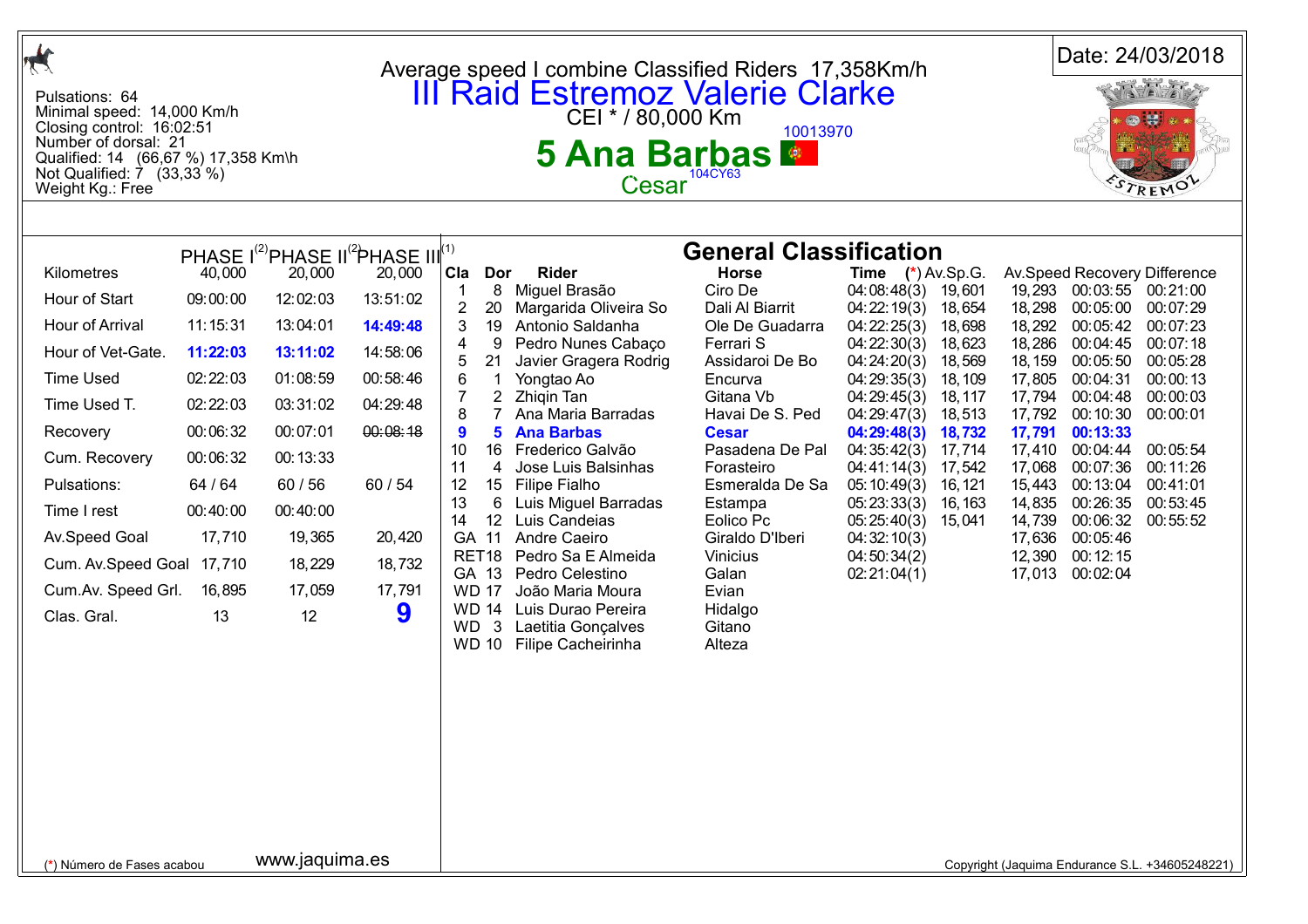| $\frac{1}{\sqrt{2}}$                                                                                                                                                                               |          |                |                                                                                   |                                     | Average speed I combine Classified Riders 17,358Km/h                                                           |                                               |                            |                   |                   |                             | Date: 24/03/2018                                |
|----------------------------------------------------------------------------------------------------------------------------------------------------------------------------------------------------|----------|----------------|-----------------------------------------------------------------------------------|-------------------------------------|----------------------------------------------------------------------------------------------------------------|-----------------------------------------------|----------------------------|-------------------|-------------------|-----------------------------|-------------------------------------------------|
| Pulsations: 64<br>Minimal speed: 14,000 Km/h<br>Closing control: 16:02:51<br>Number of dorsal: 21<br>Qualified: 14 (66,67 %) 17,358 Km\h<br>Not Qualified: $\dot{7}$ (33,33 %)<br>Weight Kg.: Free |          |                |                                                                                   |                                     | <b>III Raid Estremoz Valerie Clarke</b><br>CEI * / 80,000 Km<br><b>6 Luis Miguel Barradas &amp;</b><br>Estampa |                                               | 10115007                   |                   |                   |                             |                                                 |
|                                                                                                                                                                                                    |          |                |                                                                                   |                                     |                                                                                                                |                                               |                            |                   |                   |                             |                                                 |
| Kilometres                                                                                                                                                                                         | 40,000   | 20,000         | PHASE I <sup>(2)</sup> PHASE II <sup>(2</sup> )PHASE III <sup>(1)</sup><br>20,000 | <b>Cla</b><br>Dor                   | <b>Rider</b>                                                                                                   | <b>General Classification</b><br><b>Horse</b> | <b>Time</b> $(*)$ Av.Sp.G. |                   |                   |                             | Av.Speed Recovery Difference                    |
| Hour of Start                                                                                                                                                                                      | 09:00:00 | 12:11:07       | 14:12:13                                                                          | 8<br>$\mathbf 1$                    | Miguel Brasão                                                                                                  | Ciro De                                       | 04:08:48(3)                | 19,601            | 19,293            | 00:03:55 01:14:45           |                                                 |
| Hour of Arrival                                                                                                                                                                                    | 11:15:15 | 13:21:30       | 15:43:33                                                                          | $\overline{c}$<br>20<br>3           | Margarida Oliveira So<br>19 Antonio Saldanha                                                                   | Dali Al Biarrit<br>Ole De Guadarra            | 04:22:19(3)<br>04:22:25(3) | 18,654<br>18,698  | 18,298<br>18,292  | 00:05:00<br>00:05:42        | 01:01:14<br>01:01:08                            |
| Hour of Vet-Gate.                                                                                                                                                                                  | 11:31:07 | 13:32:13       | 15:52:58                                                                          | 9<br>4<br>21<br>5                   | Pedro Nunes Cabaço<br>Javier Gragera Rodrig                                                                    | Ferrari S<br>Assidaroi De Bo                  | 04:22:30(3)<br>04:24:20(3) | 18,623<br>18,569  | 18,286<br>18, 159 | 00:04:45<br>00:05:50        | 01:01:03<br>00:59:13                            |
| <b>Time Used</b>                                                                                                                                                                                   | 02:31:07 | 01:21:06       | 01:31:20                                                                          | 6<br>1                              | Yongtao Ao                                                                                                     | Encurva                                       | 04:29:35(3)                | 18, 109           | 17,805            | 00:04:31                    | 00:53:58                                        |
| Time Used T.                                                                                                                                                                                       | 02:31:07 | 03:52:13       | 05:23:33                                                                          | $\overline{2}$<br>8                 | Zhigin Tan<br>Ana Maria Barradas                                                                               | Gitana Vb<br>Havai De S. Ped                  | 04:29:45(3)<br>04:29:47(3) | 18, 117<br>18,513 | 17,794<br>17,792  | 00:04:48<br>00:10:30        | 00:53:48<br>00:53:46                            |
| Recovery                                                                                                                                                                                           | 00:15:52 | 00:10:43       | 00:09:25                                                                          | 9<br>5                              | Ana Barbas                                                                                                     | Cesar                                         | 04:29:48(3)                | 18,732            | 17,791            | 00:13:33                    | 00:53:45                                        |
| Cum. Recovery                                                                                                                                                                                      | 00:15:52 | 00:26:35       |                                                                                   | 10<br>11<br>4                       | 16 Frederico Galvão<br>Jose Luis Balsinhas                                                                     | Pasadena De Pal<br>Forasteiro                 | 04:35:42(3)<br>04:41:14(3) | 17,714<br>17,542  | 17,410<br>17,068  | 00:04:44<br>00:07:36        | 00:47:51<br>00:42:19                            |
| Pulsations:                                                                                                                                                                                        | 64 / 64  | 60 / 64        | 60/68                                                                             | 12<br>15 <sub>1</sub>               | Filipe Fialho                                                                                                  | Esmeralda De Sa                               | 05:10:49(3)                | 16, 121           | 15,443            | 00:13:04                    | 00:12:44                                        |
| Time I rest                                                                                                                                                                                        | 00:40:00 | 00:40:00       |                                                                                   | 13<br>6<br>14                       | <b>Luis Miguel Barradas</b><br>12 Luis Candeias                                                                | <b>Estampa</b><br>Eolico Pc                   | 05:23:33(3)<br>05:25:40(3) | 16, 163<br>15,041 | 14,835<br>14,739  | 00:26:35<br>00:06:32        | 00:02:07                                        |
| Av.Speed Goal                                                                                                                                                                                      | 17,745   | 17,049         | 13, 139                                                                           | GA 11                               | Andre Caeiro                                                                                                   | Giraldo D'Iberi                               | 04:32:10(3)                |                   |                   | 17,636 00:05:46             |                                                 |
| Cum. Av. Speed Goal 17,745                                                                                                                                                                         |          | 17,507         | 16, 163                                                                           | GA 13                               | RET18 Pedro Sa E Almeida<br>Pedro Celestino                                                                    | Vinicius<br>Galan                             | 04:50:34(2)<br>02:21:04(1) |                   | 12,390            | 00:12:15<br>17,013 00:02:04 |                                                 |
| Cum.Av. Speed Grl.                                                                                                                                                                                 | 15,882   | 15,503         | 14,835                                                                            | <b>WD 17</b>                        | João Maria Moura                                                                                               | Evian                                         |                            |                   |                   |                             |                                                 |
| Clas. Gral.                                                                                                                                                                                        | 14       | 14             | 13                                                                                | WD.<br>$\mathbf{3}$<br><b>WD 10</b> | WD 14 Luis Durao Pereira<br>Laetitia Gonçalves<br>Filipe Cacheirinha                                           | Hidalgo<br>Gitano<br>Alteza                   |                            |                   |                   |                             |                                                 |
|                                                                                                                                                                                                    |          |                |                                                                                   |                                     |                                                                                                                |                                               |                            |                   |                   |                             |                                                 |
|                                                                                                                                                                                                    |          |                |                                                                                   |                                     |                                                                                                                |                                               |                            |                   |                   |                             |                                                 |
|                                                                                                                                                                                                    |          |                |                                                                                   |                                     |                                                                                                                |                                               |                            |                   |                   |                             |                                                 |
|                                                                                                                                                                                                    |          |                |                                                                                   |                                     |                                                                                                                |                                               |                            |                   |                   |                             |                                                 |
|                                                                                                                                                                                                    |          |                |                                                                                   |                                     |                                                                                                                |                                               |                            |                   |                   |                             |                                                 |
| (*) Número de Fases acabou                                                                                                                                                                         |          | www.jaquima.es |                                                                                   |                                     |                                                                                                                |                                               |                            |                   |                   |                             | Copyright (Jaquima Endurance S.L. +34605248221) |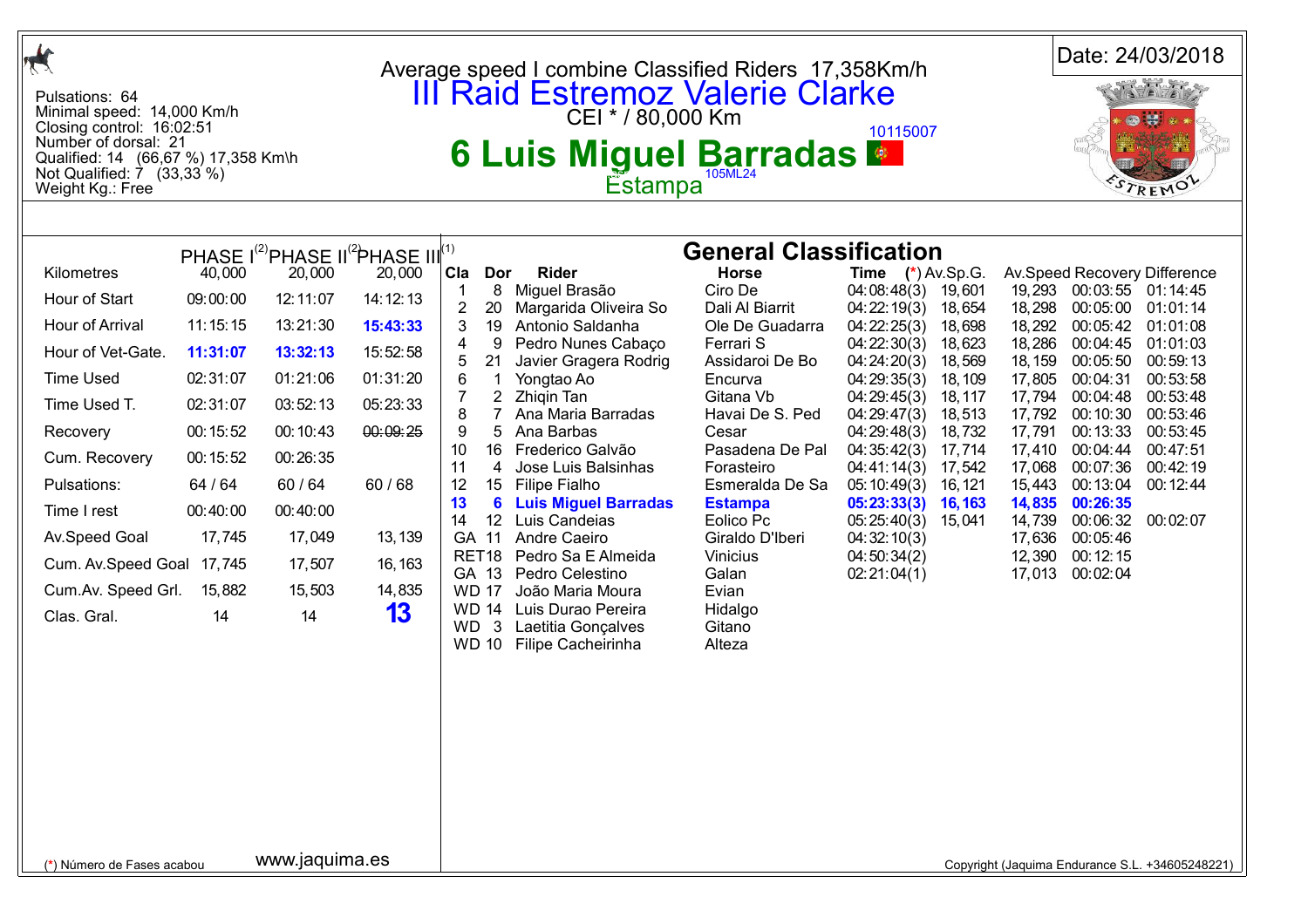| $\frac{1}{\sqrt{2}}$                                                                                                                                                                                                                                   |                                                                                                                                           |                                                                                                                                                                                                                                 |                                                                                                                              |                                                                                                                                                                                                                                                               | Average speed I combine Classified Riders 17,358Km/h                                                                                                                                                                                                                                                                                                                                                                                                                  |                                                                                                                                                                                                                                                                                                                                                       |                                                                                                                                                                                                                                                                                           |                                                                                                                                              |                                                                                                                                           |                                                                                                                                                                                                                                        | Date: 24/03/2018                                                                                                                                                             |
|--------------------------------------------------------------------------------------------------------------------------------------------------------------------------------------------------------------------------------------------------------|-------------------------------------------------------------------------------------------------------------------------------------------|---------------------------------------------------------------------------------------------------------------------------------------------------------------------------------------------------------------------------------|------------------------------------------------------------------------------------------------------------------------------|---------------------------------------------------------------------------------------------------------------------------------------------------------------------------------------------------------------------------------------------------------------|-----------------------------------------------------------------------------------------------------------------------------------------------------------------------------------------------------------------------------------------------------------------------------------------------------------------------------------------------------------------------------------------------------------------------------------------------------------------------|-------------------------------------------------------------------------------------------------------------------------------------------------------------------------------------------------------------------------------------------------------------------------------------------------------------------------------------------------------|-------------------------------------------------------------------------------------------------------------------------------------------------------------------------------------------------------------------------------------------------------------------------------------------|----------------------------------------------------------------------------------------------------------------------------------------------|-------------------------------------------------------------------------------------------------------------------------------------------|----------------------------------------------------------------------------------------------------------------------------------------------------------------------------------------------------------------------------------------|------------------------------------------------------------------------------------------------------------------------------------------------------------------------------|
| Pulsations: 64<br>Minimal speed: 14,000 Km/h<br>Closing control: 16:02:51<br>Number of dorsal: 21<br>Qualified: 14 (66,67 %) 17,358 Km\h<br>Not Qualified: $\overline{7}$ (33,33 %)<br>Weight Kg.: Free                                                |                                                                                                                                           |                                                                                                                                                                                                                                 |                                                                                                                              |                                                                                                                                                                                                                                                               | <b>III Raid Estremoz Valerie Clarke</b><br>CEI * / 80,000 Km<br>7 Ana Maria Barradas ●<br>Havai De S. Pedro                                                                                                                                                                                                                                                                                                                                                           | 105XF27                                                                                                                                                                                                                                                                                                                                               | 10018085                                                                                                                                                                                                                                                                                  |                                                                                                                                              |                                                                                                                                           |                                                                                                                                                                                                                                        | REMO                                                                                                                                                                         |
|                                                                                                                                                                                                                                                        |                                                                                                                                           |                                                                                                                                                                                                                                 |                                                                                                                              |                                                                                                                                                                                                                                                               |                                                                                                                                                                                                                                                                                                                                                                                                                                                                       |                                                                                                                                                                                                                                                                                                                                                       |                                                                                                                                                                                                                                                                                           |                                                                                                                                              |                                                                                                                                           |                                                                                                                                                                                                                                        |                                                                                                                                                                              |
| Kilometres<br>Hour of Start<br>Hour of Arrival<br>Hour of Vet-Gate.<br><b>Time Used</b><br>Time Used T.<br>Recovery<br>Cum. Recovery<br>Pulsations:<br>Time I rest<br>Av.Speed Goal<br>Cum. Av. Speed Goal 17,712<br>Cum.Av. Speed Grl.<br>Clas. Gral. | 40,000<br>09:00:00<br>11:15:30<br>11:20:59<br>02:20:59<br>02:20:59<br>00:05:29<br>00:05:29<br>60/64<br>00:40:00<br>17,712<br>17,023<br>12 | PHASE I <sup>(2)</sup> PHASE II <sup>(2</sup> )PHASE III <sup>(1)</sup><br>20,000<br>12:00:59<br>13:04:02<br>13:09:03<br>01:08:04<br>03:29:03<br>00:05:01<br>00:10:30<br>60/60<br>00:40:00<br>19,033<br>18, 131<br>17,221<br>11 | 20,000<br>13:49:03<br>14:49:47<br>15:00:15<br>01:00:44<br>04:29:47<br>00:10:28<br>56 / 56<br>19,759<br>18,513<br>17,792<br>8 | Cla<br>Dor<br>2<br>20<br>19<br>3<br>4<br>9<br>21<br>6<br>1<br>$\overline{2}$<br>$\overline{7}$<br>8<br>9<br>5<br>10<br>11<br>4<br>12<br>15<br>13<br>6<br>14<br>12 <sup>2</sup><br>GA 11<br>GA 13<br><b>WD 17</b><br><b>WD</b><br>$\mathbf{3}$<br><b>WD 10</b> | <b>Rider</b><br>8 Miguel Brasão<br>Margarida Oliveira So<br>Antonio Saldanha<br>Pedro Nunes Cabaço<br>Javier Gragera Rodrig<br>Yongtao Ao<br>Zhigin Tan<br><b>Ana Maria Barradas</b><br>Ana Barbas<br>16 Frederico Galvão<br>Jose Luis Balsinhas<br>Filipe Fialho<br>Luis Miguel Barradas<br>Luis Candeias<br>Andre Caeiro<br>RET18 Pedro Sa E Almeida<br>Pedro Celestino<br>João Maria Moura<br>WD 14 Luis Durao Pereira<br>Laetitia Gonçalves<br>Filipe Cacheirinha | <b>General Classification</b><br><b>Horse</b><br>Ciro De<br>Dali Al Biarrit<br>Ole De Guadarra<br>Ferrari S<br>Assidaroi De Bo<br>Encurva<br>Gitana Vb<br><b>Havai De S. Ped</b><br>Cesar<br>Pasadena De Pal<br>Forasteiro<br>Esmeralda De Sa<br>Estampa<br>Eolico Pc<br>Giraldo D'Iberi<br>Vinicius<br>Galan<br>Evian<br>Hidalgo<br>Gitano<br>Alteza | <b>Time</b> $(*)$ Av.Sp.G.<br>04:08:48(3)<br>04:22:19(3)<br>04:22:25(3)<br>04:22:30(3)<br>04:24:20(3)<br>04:29:35(3)<br>04:29:45(3)<br>04:29:47(3)<br>04:29:48(3)<br>04:35:42(3)<br>04:41:14(3)<br>05:10:49(3)<br>05:23:33(3)<br>05:25:40(3)<br>04:32:10(3)<br>04:50:34(2)<br>02:21:04(1) | 19,601<br>18,654<br>18,698<br>18,623<br>18,569<br>18, 109<br>18, 117<br>18,513<br>18,732<br>17,714<br>17,542<br>16, 121<br>16, 163<br>15,041 | 18,298<br>18,292<br>18,286<br>18, 159<br>17,805<br>17,794<br>17,792<br>17,791<br>17,410<br>17,068<br>15,443<br>14,835<br>14,739<br>17,636 | 19,293 00:03:55 00:20:59<br>00:05:00<br>00:05:42<br>00:04:45<br>00:05:50<br>00:04:31<br>00:04:48<br>00:10:30<br>00:13:33<br>00:04:44<br>00:07:36<br>00:13:04<br>00:26:35<br>00:06:32<br>00:05:46<br>12,390 00:12:15<br>17,013 00:02:04 | Av.Speed Recovery Difference<br>00:07:28<br>00:07:22<br>00:07:17<br>00:05:27<br>00:00:12<br>00:00:02<br>00:00:01<br>00:05:55<br>00:11:27<br>00:41:02<br>00:53:46<br>00:55:53 |
|                                                                                                                                                                                                                                                        |                                                                                                                                           |                                                                                                                                                                                                                                 |                                                                                                                              |                                                                                                                                                                                                                                                               |                                                                                                                                                                                                                                                                                                                                                                                                                                                                       |                                                                                                                                                                                                                                                                                                                                                       |                                                                                                                                                                                                                                                                                           |                                                                                                                                              |                                                                                                                                           |                                                                                                                                                                                                                                        |                                                                                                                                                                              |
| (*) Número de Fases acabou                                                                                                                                                                                                                             |                                                                                                                                           | www.jaquima.es                                                                                                                                                                                                                  |                                                                                                                              |                                                                                                                                                                                                                                                               |                                                                                                                                                                                                                                                                                                                                                                                                                                                                       |                                                                                                                                                                                                                                                                                                                                                       |                                                                                                                                                                                                                                                                                           |                                                                                                                                              |                                                                                                                                           |                                                                                                                                                                                                                                        | Copyright (Jaquima Endurance S.L. +34605248221)                                                                                                                              |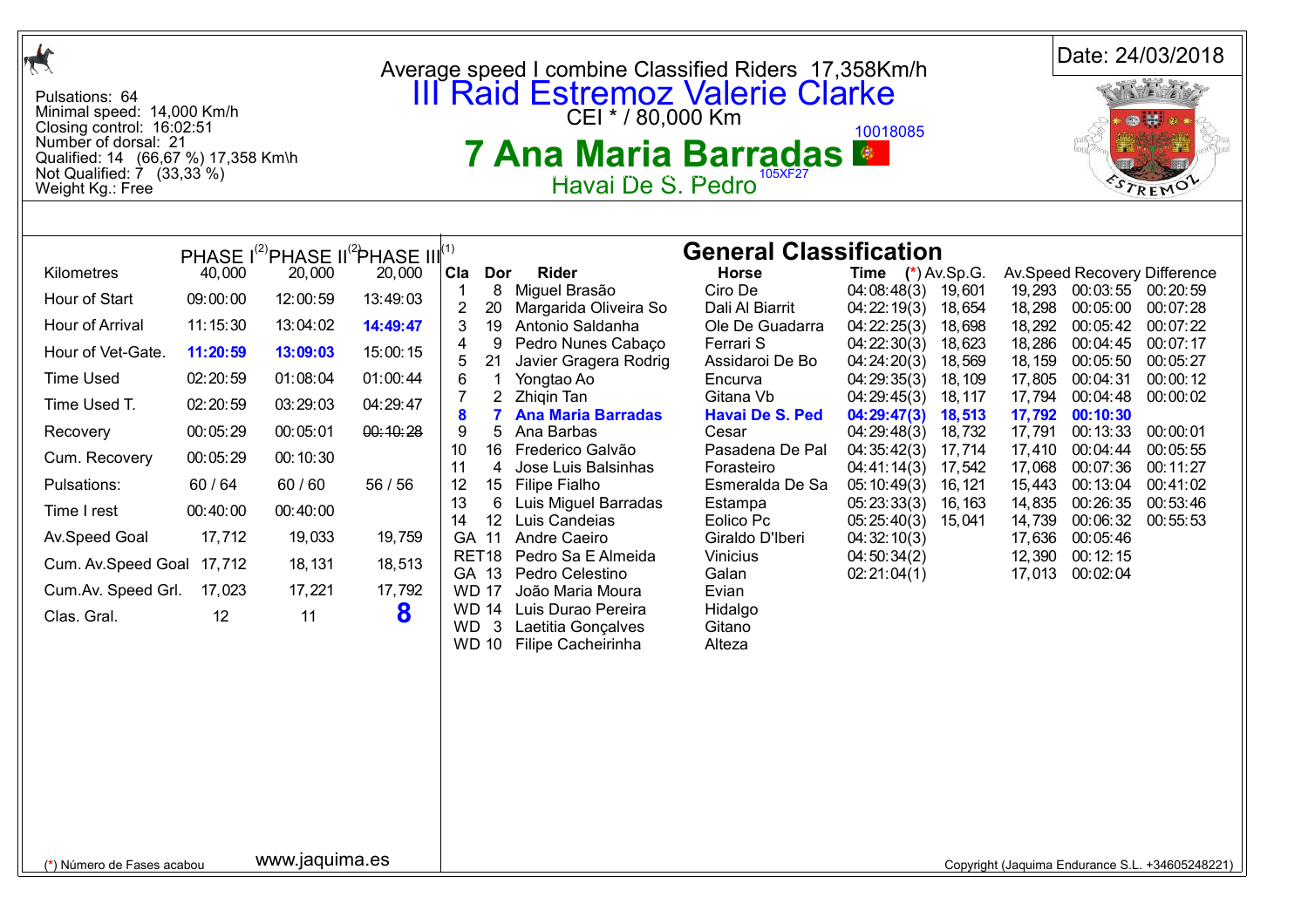| $\mathcal{A}$                                                                                                                                                                                      |          |                |                                                                         |                                                                                                                                                                          |                                                                |                                   |                            |                   |                   |                                    | Date: 24/03/2018                                |
|----------------------------------------------------------------------------------------------------------------------------------------------------------------------------------------------------|----------|----------------|-------------------------------------------------------------------------|--------------------------------------------------------------------------------------------------------------------------------------------------------------------------|----------------------------------------------------------------|-----------------------------------|----------------------------|-------------------|-------------------|------------------------------------|-------------------------------------------------|
| Pulsations: 64<br>Minimal speed: 14,000 Km/h<br>Closing control: 16:02:51<br>Number of dorsal: 21<br>Qualified: 14 (66,67 %) 17,358 Km\h<br>Not Qualified: $\dot{7}$ (33,33 %)<br>Weight Kg.: Free |          |                |                                                                         | Average speed I combine Classified Riders 17,358Km/h<br><b>III Raid Estremoz Valerie Clarke</b><br>CEI * / 80,000 Km<br>10147614<br>Miguel Brasão<br>8<br><b>Ciro De</b> |                                                                |                                   |                            | TREMO             |                   |                                    |                                                 |
|                                                                                                                                                                                                    |          |                |                                                                         |                                                                                                                                                                          |                                                                |                                   |                            |                   |                   |                                    |                                                 |
|                                                                                                                                                                                                    |          |                | PHASE I <sup>(2)</sup> PHASE II <sup>(2</sup> )PHASE III <sup>(1)</sup> |                                                                                                                                                                          |                                                                | <b>General Classification</b>     |                            |                   |                   |                                    |                                                 |
| Kilometres                                                                                                                                                                                         | 40,000   | 20,000         | 20,000                                                                  | Cla<br>Dor                                                                                                                                                               | Rider                                                          | <b>Horse</b>                      | <b>Time</b>                | $(*)$ Av.Sp.G.    |                   |                                    | Av.Speed Recovery Difference                    |
| Hour of Start                                                                                                                                                                                      | 09:00:00 | 11:53:38       | 13:39:48                                                                | $\boldsymbol{8}$<br>-1<br>$\overline{2}$<br>20                                                                                                                           | <b>Miguel Brasão</b><br>Margarida Oliveira So                  | <b>Ciro De</b><br>Dali Al Biarrit | 04:08:48(3)<br>04:22:19(3) | 19,601<br>18,654  | 18,298            | 19,293 00:03:55<br>00:05:00        | 00:13:31                                        |
| Hour of Arrival                                                                                                                                                                                    | 11:11:55 | 12:57:36       | 14:28:48                                                                | 3<br>19                                                                                                                                                                  | Antonio Saldanha                                               | Ole De Guadarra                   | 04:22:25(3)                | 18,698            | 18,292            | 00:05:42                           | 00:13:37                                        |
| Hour of Vet-Gate.                                                                                                                                                                                  | 11:13:38 | 12:59:48       | 14:38:27                                                                | 9<br>4<br>21<br>5                                                                                                                                                        | Pedro Nunes Cabaço<br>Javier Gragera Rodrig                    | Ferrari S<br>Assidaroi De Bo      | 04:22:30(3)<br>04:24:20(3) | 18,623<br>18,569  | 18,286<br>18, 159 | 00:04:45<br>00:05:50               | 00:13:42<br>00:15:32                            |
| <b>Time Used</b>                                                                                                                                                                                   | 02:13:38 | 01:06:10       | 00:49:00                                                                | 6<br>-1                                                                                                                                                                  | Yongtao Ao                                                     | Encurva                           | 04:29:35(3)                | 18, 109           | 17,805            | 00:04:31                           | 00:20:47                                        |
| Time Used T.                                                                                                                                                                                       | 02:13:38 | 03:19:48       | 04:08:48                                                                | $\overline{2}$<br>8                                                                                                                                                      | Zhigin Tan<br>Ana Maria Barradas                               | Gitana Vb<br>Havai De S. Ped      | 04:29:45(3)<br>04:29:47(3) | 18, 117<br>18,513 | 17,794<br>17,792  | 00:04:48<br>00:10:30               | 00:20:57<br>00:20:59                            |
| Recovery                                                                                                                                                                                           | 00:01:43 | 00:02:12       | 00:09:39                                                                | 9<br>5                                                                                                                                                                   | Ana Barbas                                                     | Cesar                             | 04:29:48(3)                | 18,732            | 17,791            | 00:13:33                           | 00:21:00                                        |
| Cum. Recovery                                                                                                                                                                                      | 00:01:43 | 00:03:55       |                                                                         | 10<br>16                                                                                                                                                                 | Frederico Galvão                                               | Pasadena De Pal                   | 04:35:42(3)                | 17,714            | 17,410            | 00:04:44                           | 00:26:54                                        |
| Pulsations:                                                                                                                                                                                        | 64 / 64  | 64 / 64        | 64 / 60                                                                 | 11<br>4<br>12<br>15                                                                                                                                                      | Jose Luis Balsinhas<br>Filipe Fialho                           | Forasteiro<br>Esmeralda De Sa     | 04:41:14(3)<br>05:10:49(3) | 17,542<br>16, 121 | 17,068<br>15,443  | 00:07:36<br>00:13:04               | 00:32:26<br>01:02:01                            |
| Time I rest                                                                                                                                                                                        | 00:40:00 | 00:40:00       |                                                                         | 13<br>6<br>14<br>12                                                                                                                                                      | Luis Miguel Barradas<br>Luis Candeias                          | Estampa<br>Eolico Pc              | 05:23:33(3)<br>05:25:40(3) | 16, 163<br>15,041 | 14,835<br>14,739  | 00:26:35<br>00:06:32               | 01:14:45<br>01:16:52                            |
| Av.Speed Goal                                                                                                                                                                                      | 18, 193  | 18,760         | 24,490                                                                  | GA 11                                                                                                                                                                    | Andre Caeiro                                                   | Giraldo D'Iberi                   | 04:32:10(3)                |                   |                   | 17,636 00:05:46                    |                                                 |
| Cum. Av. Speed Goal                                                                                                                                                                                | 18, 193  | 18,378         | 19,601                                                                  | GA 13                                                                                                                                                                    | RET18 Pedro Sa E Almeida<br>Pedro Celestino                    | Vinicius<br>Galan                 | 04:50:34(2)<br>02:21:04(1) |                   |                   | 12,390 00:12:15<br>17,013 00:02:04 |                                                 |
| Cum.Av. Speed Grl.                                                                                                                                                                                 | 17,96    | 18,018         | 19,293                                                                  | <b>WD 17</b>                                                                                                                                                             | João Maria Moura                                               | Evian                             |                            |                   |                   |                                    |                                                 |
| Clas. Gral.                                                                                                                                                                                        | 3        | $\overline{2}$ |                                                                         | WD 14<br>WD <sub>3</sub><br><b>WD 10</b>                                                                                                                                 | Luis Durao Pereira<br>Laetitia Gonçalves<br>Filipe Cacheirinha | Hidalgo<br>Gitano<br>Alteza       |                            |                   |                   |                                    |                                                 |
|                                                                                                                                                                                                    |          |                |                                                                         |                                                                                                                                                                          |                                                                |                                   |                            |                   |                   |                                    |                                                 |
|                                                                                                                                                                                                    |          |                |                                                                         |                                                                                                                                                                          |                                                                |                                   |                            |                   |                   |                                    |                                                 |
|                                                                                                                                                                                                    |          |                |                                                                         |                                                                                                                                                                          |                                                                |                                   |                            |                   |                   |                                    |                                                 |
|                                                                                                                                                                                                    |          |                |                                                                         |                                                                                                                                                                          |                                                                |                                   |                            |                   |                   |                                    |                                                 |
|                                                                                                                                                                                                    |          |                |                                                                         |                                                                                                                                                                          |                                                                |                                   |                            |                   |                   |                                    |                                                 |
| (*) Número de Fases acabou                                                                                                                                                                         |          | www.jaquima.es |                                                                         |                                                                                                                                                                          |                                                                |                                   |                            |                   |                   |                                    | Copyright (Jaquima Endurance S.L. +34605248221) |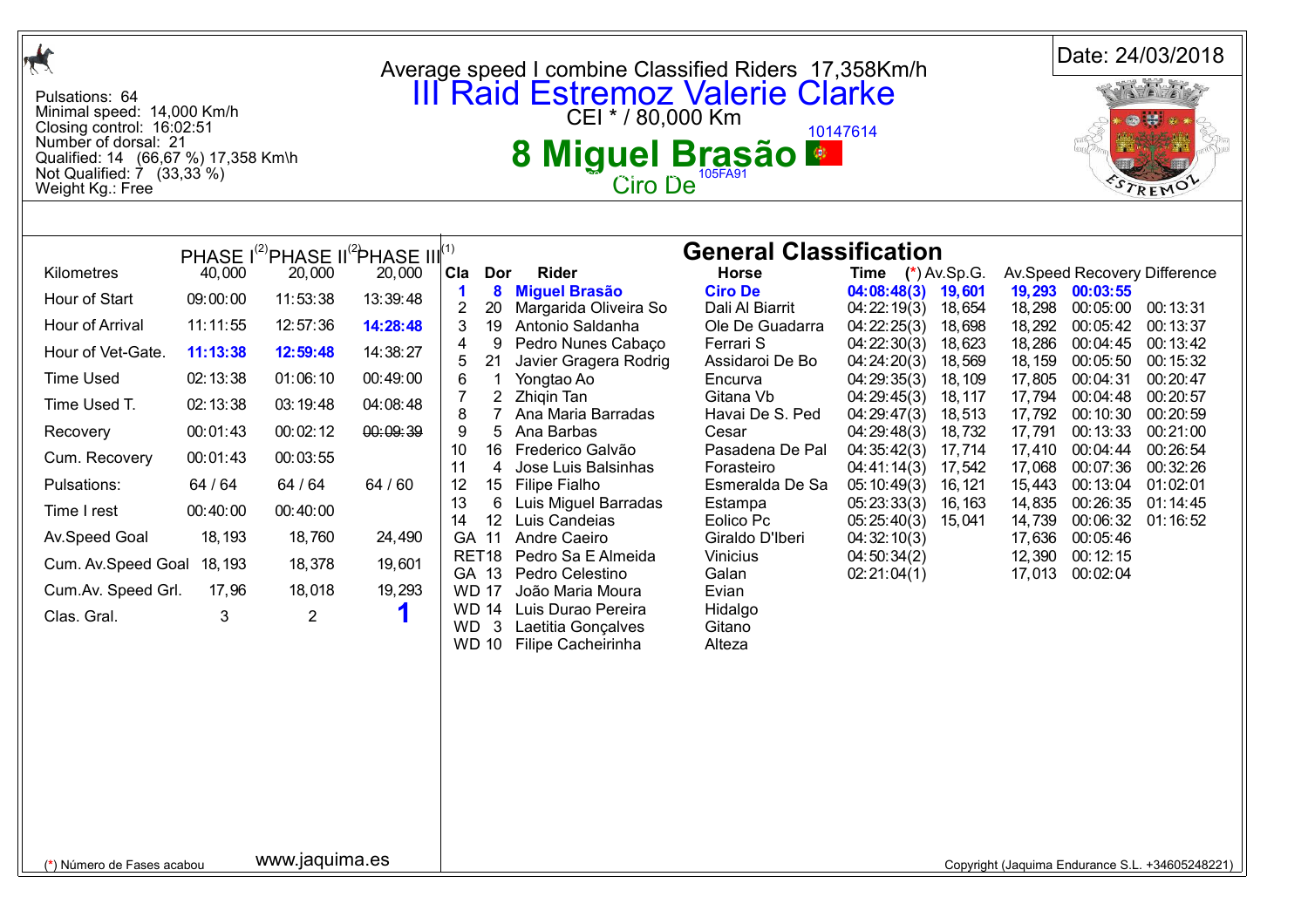| $\frac{1}{\sqrt{2}}$                                                                                                                                                                               |          |                |                                                                         |                                                                                                                                     |                                                                |                                     |                                           |                     |                  |                                    | Date: 24/03/2018                                |
|----------------------------------------------------------------------------------------------------------------------------------------------------------------------------------------------------|----------|----------------|-------------------------------------------------------------------------|-------------------------------------------------------------------------------------------------------------------------------------|----------------------------------------------------------------|-------------------------------------|-------------------------------------------|---------------------|------------------|------------------------------------|-------------------------------------------------|
| Pulsations: 64<br>Minimal speed: 14,000 Km/h<br>Closing control: 16:02:51<br>Number of dorsal: 21<br>Qualified: 14 (66,67 %) 17,358 Km\h<br>Not Qualified: $\dot{7}$ (33,33 %)<br>Weight Kg.: Free |          |                |                                                                         | Average speed I combine Classified Riders 17,358Km/h<br><b>III Raid Estremoz Valerie Clarke</b><br>10143831<br>9 Pedro Nunes Cabaço |                                                                |                                     |                                           | Radio La B<br>TREMO |                  |                                    |                                                 |
|                                                                                                                                                                                                    |          |                |                                                                         |                                                                                                                                     |                                                                |                                     |                                           |                     |                  |                                    |                                                 |
|                                                                                                                                                                                                    |          |                | PHASE I <sup>(2)</sup> PHASE II <sup>(2</sup> )PHASE III <sup>(1)</sup> |                                                                                                                                     |                                                                | <b>General Classification</b>       |                                           |                     |                  |                                    |                                                 |
| Kilometres                                                                                                                                                                                         | 40,000   | 20,000         | 20,000                                                                  | Cla<br>Dor                                                                                                                          | <b>Rider</b><br>8 Miguel Brasão                                | <b>Horse</b><br>Ciro De             | <b>Time</b> $(*)$ Av.Sp.G.<br>04:08:48(3) | 19,601              |                  | 19,293 00:03:55 00:13:42           | Av.Speed Recovery Difference                    |
| Hour of Start                                                                                                                                                                                      | 09:00:00 | 11:53:17       | 13:39:18                                                                | 20                                                                                                                                  | Margarida Oliveira So                                          | Dali Al Biarrit                     | 04:22:19(3)                               | 18,654              | 18,298           | 00:05:00                           | 00:00:11                                        |
| Hour of Arrival                                                                                                                                                                                    | 11:11:30 | 12:56:20       | 14:42:30                                                                | 3<br>19<br>9<br>4                                                                                                                   | Antonio Saldanha<br><b>Pedro Nunes Cabaço</b>                  | Ole De Guadarra<br><b>Ferrari S</b> | 04:22:25(3)<br>04:22:30(3)                | 18,698<br>18,623    | 18,292<br>18,286 | 00:05:42<br>00:04:45               | 00:00:05                                        |
| Hour of Vet-Gate.                                                                                                                                                                                  | 11:13:17 | 12:59:18       | 14:47:12                                                                | 21<br>5                                                                                                                             | Javier Gragera Rodrig                                          | Assidaroi De Bo                     | 04:24:20(3)                               | 18,569              | 18, 159          | 00:05:50                           | 00:01:50                                        |
| <b>Time Used</b>                                                                                                                                                                                   | 02:13:17 | 01:06:01       | 01:03:12                                                                | 6<br>1<br>2                                                                                                                         | Yongtao Ao<br>Zhigin Tan                                       | Encurva<br>Gitana Vb                | 04:29:35(3)                               | 18, 109             | 17,805           | 00:04:31                           | 00:07:05<br>00:07:15                            |
| Time Used T.                                                                                                                                                                                       | 02:13:17 | 03:19:18       | 04:22:30                                                                | 8<br>7                                                                                                                              | Ana Maria Barradas                                             | Havai De S. Ped                     | 04:29:45(3)<br>04:29:47(3)                | 18, 117<br>18,513   | 17,794<br>17,792 | 00:04:48<br>00:10:30               | 00:07:17                                        |
| Recovery                                                                                                                                                                                           | 00:01:47 | 00:02:58       | 00:04:42                                                                | 9<br>5                                                                                                                              | Ana Barbas                                                     | Cesar                               | 04:29:48(3)                               | 18,732              | 17,791           | 00:13:33                           | 00:07:18                                        |
| Cum. Recovery                                                                                                                                                                                      | 00:01:47 | 00:04:45       |                                                                         | 10<br>11<br>4                                                                                                                       | 16 Frederico Galvão<br>Jose Luis Balsinhas                     | Pasadena De Pal<br>Forasteiro       | 04:35:42(3)<br>04:41:14(3)                | 17,714<br>17,542    | 17,410<br>17,068 | 00:04:44<br>00:07:36               | 00:13:12<br>00:18:44                            |
| Pulsations:                                                                                                                                                                                        | 64 / 56  | 60/60          | 56 / 52                                                                 | 12<br>15                                                                                                                            | Filipe Fialho                                                  | Esmeralda De Sa                     | 05:10:49(3)                               | 16, 121             | 15,443           | 00:13:04                           | 00:48:19                                        |
| Time I rest                                                                                                                                                                                        | 00:40:00 | 00:40:00       |                                                                         | 13<br>6<br>14<br>12                                                                                                                 | Luis Miguel Barradas<br>Luis Candeias                          | Estampa<br>Eolico Pc                | 05:23:33(3)<br>05:25:40(3)                | 16, 163<br>15,041   | 14,835<br>14,739 | 00:26:35<br>00:06:32               | 01:01:03<br>01:03:10                            |
| Av.Speed Goal                                                                                                                                                                                      | 18,251   | 19,033         | 18,987                                                                  | GA 11                                                                                                                               | Andre Caeiro                                                   | Giraldo D'Iberi                     | 04:32:10(3)                               |                     |                  | 17,636 00:05:46                    |                                                 |
| Cum. Av. Speed Goal                                                                                                                                                                                | 18,251   | 18,504         | 18,623                                                                  | GA 13                                                                                                                               | RET18 Pedro Sa E Almeida<br>Pedro Celestino                    | Vinicius<br>Galan                   | 04:50:34(2)<br>02:21:04(1)                |                     |                  | 12,390 00:12:15<br>17,013 00:02:04 |                                                 |
| Cum.Av. Speed Grl.                                                                                                                                                                                 | 18,007   | 18,063         | 18,286                                                                  | <b>WD 17</b>                                                                                                                        | João Maria Moura                                               | Evian                               |                                           |                     |                  |                                    |                                                 |
| Clas. Gral.                                                                                                                                                                                        |          | 1              | 4                                                                       | <b>WD 14</b><br><b>WD</b><br>$\mathbf{3}$<br><b>WD 10</b>                                                                           | Luis Durao Pereira<br>Laetitia Gonçalves<br>Filipe Cacheirinha | Hidalgo<br>Gitano<br>Alteza         |                                           |                     |                  |                                    |                                                 |
|                                                                                                                                                                                                    |          |                |                                                                         |                                                                                                                                     |                                                                |                                     |                                           |                     |                  |                                    |                                                 |
|                                                                                                                                                                                                    |          |                |                                                                         |                                                                                                                                     |                                                                |                                     |                                           |                     |                  |                                    |                                                 |
|                                                                                                                                                                                                    |          |                |                                                                         |                                                                                                                                     |                                                                |                                     |                                           |                     |                  |                                    |                                                 |
|                                                                                                                                                                                                    |          |                |                                                                         |                                                                                                                                     |                                                                |                                     |                                           |                     |                  |                                    |                                                 |
| (*) Número de Fases acabou                                                                                                                                                                         |          | www.jaquima.es |                                                                         |                                                                                                                                     |                                                                |                                     |                                           |                     |                  |                                    | Copyright (Jaquima Endurance S.L. +34605248221) |
|                                                                                                                                                                                                    |          |                |                                                                         |                                                                                                                                     |                                                                |                                     |                                           |                     |                  |                                    |                                                 |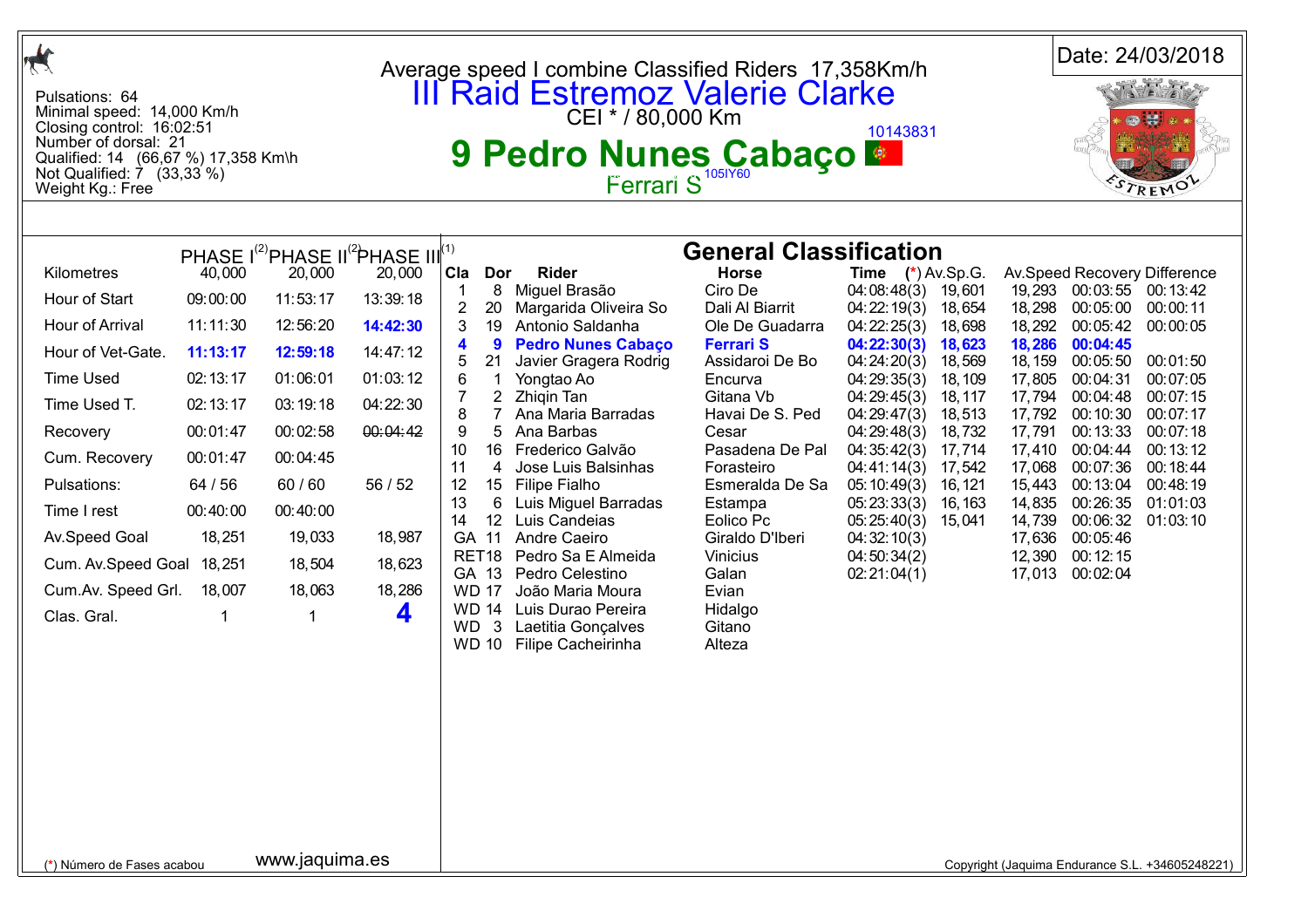| $\frac{1}{\sqrt{2}}$                                                                                                                                                                                                                                                                                                                                                                                           | Average speed I combine Classified Riders 17,358Km/h                                                                                                                                                                                                                                                                                                                                                                                                                                                                                                                                                                                                                                                                                                                                                                                                                                                                                                                                                                                                                                                                                                                                                                                                                                                                                                                                                                                                                                                            | Date: 24/03/2018                                                                                                                                                                                                                                                                                                                                                                                           |
|----------------------------------------------------------------------------------------------------------------------------------------------------------------------------------------------------------------------------------------------------------------------------------------------------------------------------------------------------------------------------------------------------------------|-----------------------------------------------------------------------------------------------------------------------------------------------------------------------------------------------------------------------------------------------------------------------------------------------------------------------------------------------------------------------------------------------------------------------------------------------------------------------------------------------------------------------------------------------------------------------------------------------------------------------------------------------------------------------------------------------------------------------------------------------------------------------------------------------------------------------------------------------------------------------------------------------------------------------------------------------------------------------------------------------------------------------------------------------------------------------------------------------------------------------------------------------------------------------------------------------------------------------------------------------------------------------------------------------------------------------------------------------------------------------------------------------------------------------------------------------------------------------------------------------------------------|------------------------------------------------------------------------------------------------------------------------------------------------------------------------------------------------------------------------------------------------------------------------------------------------------------------------------------------------------------------------------------------------------------|
| Pulsations: 64<br>Minimal speed: 14,000 Km/h<br>Closing control: 16:02:51<br>Number of dorsal: 21<br>Qualified: 14 (66,67 %) 17,358 Km\h<br>Not Qualified: $\overline{7}$ (33,33 $\%$ )<br><b>Code (WD</b><br>Weight Kg.: Free                                                                                                                                                                                 | <b>III</b> Raid Estremoz Valerie Clarke<br>10014057<br>10 Filipe Cacheirinha<br><b>Alteza</b>                                                                                                                                                                                                                                                                                                                                                                                                                                                                                                                                                                                                                                                                                                                                                                                                                                                                                                                                                                                                                                                                                                                                                                                                                                                                                                                                                                                                                   | TREMO                                                                                                                                                                                                                                                                                                                                                                                                      |
|                                                                                                                                                                                                                                                                                                                                                                                                                |                                                                                                                                                                                                                                                                                                                                                                                                                                                                                                                                                                                                                                                                                                                                                                                                                                                                                                                                                                                                                                                                                                                                                                                                                                                                                                                                                                                                                                                                                                                 |                                                                                                                                                                                                                                                                                                                                                                                                            |
| PHASE I <sup>(2)</sup> PHASE II <sup>(2</sup> )PHASE III <sup>(1)</sup><br>Kilometres<br>40,000<br>20,000<br>20,000<br>Hour of Start<br>09:00:00<br>Hour of Arrival<br>Hour of Vet-Gate.<br><b>Time Used</b><br>Time Used T.<br>Recovery<br>Cum. Recovery<br>Pulsations:<br>Time I rest<br>00:40:00<br>00:40:00<br>Av.Speed Goal<br>Cum. Av. Speed Goal<br>Cum.Av. Speed Grl.<br>Clas. Gral.<br>www.jaquima.es | <b>General Classification</b><br>Cla<br><b>Rider</b><br><b>Horse</b><br>Time $(*)$ Av.Sp.G.<br>Dor<br>Miguel Brasão<br>Ciro De<br>8<br>04:08:48(3)<br>19,601<br>$\overline{c}$<br>20<br>Margarida Oliveira So<br>Dali Al Biarrit<br>04:22:19(3)<br>18,654<br>3<br>Antonio Saldanha<br>19<br>Ole De Guadarra<br>04:22:25(3)<br>18,698<br>9<br>Pedro Nunes Cabaço<br>Ferrari S<br>04:22:30(3)<br>4<br>18,623<br>5<br>Javier Gragera Rodrig<br>Assidaroi De Bo<br>04:24:20(3)<br>21<br>18,569<br>6<br>18,109<br>Yongtao Ao<br>Encurva<br>04:29:35(3)<br>$\overline{2}$<br>Zhigin Tan<br>Gitana Vb<br>04:29:45(3)<br>18, 117<br>8<br>Ana Maria Barradas<br>Havai De S. Ped<br>04:29:47(3)<br>18,513<br>5 Ana Barbas<br>9<br>18,732<br>Cesar<br>04:29:48(3)<br>10<br>16 Frederico Galvão<br>Pasadena De Pal<br>04:35:42(3)<br>17,714<br>11<br>Jose Luis Balsinhas<br>4<br>Forasteiro<br>04:41:14(3)<br>17,542<br>12<br>Esmeralda De Sa<br>15 Filipe Fialho<br>05:10:49(3)<br>16, 121<br>13<br>6<br>Luis Miguel Barradas<br>05:23:33(3)<br>Estampa<br>16, 163<br>Luis Candeias<br>14<br>12 <sup>°</sup><br>Eolico Pc<br>05:25:40(3)<br>15,041<br>GA 11 Andre Caeiro<br>Giraldo D'Iberi<br>04:32:10(3)<br>RET18 Pedro Sa E Almeida<br>Vinicius<br>04:50:34(2)<br>Pedro Celestino<br>GA 13<br>Galan<br>02:21:04(1)<br><b>WD 17</b><br>João Maria Moura<br>Evian<br>WD 14 Luis Durao Pereira<br>Hidalgo<br><b>WD</b><br>$\mathbf{3}$<br>Laetitia Gonçalves<br>Gitano<br><b>WD 10 Filipe Cacheirinha</b><br><b>Alteza</b> | Av.Speed Recovery Difference<br>19,293 00:03:55<br>18,298<br>00:05:00<br>18,292<br>00:05:42<br>18,286<br>00:04:45<br>18, 159<br>00:05:50<br>17,805<br>00:04:31<br>17,794<br>00:04:48<br>17,792<br>00:10:30<br>17,791<br>00:13:33<br>17,410<br>00:04:44<br>17,068<br>00:07:36<br>15,443<br>00:13:04<br>14,835<br>00:26:35<br>14,739<br>00:06:32<br>17,636<br>00:05:46<br>12,390 00:12:15<br>17,013 00:02:04 |
| (*) Número de Fases acabou                                                                                                                                                                                                                                                                                                                                                                                     |                                                                                                                                                                                                                                                                                                                                                                                                                                                                                                                                                                                                                                                                                                                                                                                                                                                                                                                                                                                                                                                                                                                                                                                                                                                                                                                                                                                                                                                                                                                 | Copyright (Jaquima Endurance S.L. +34605248221)                                                                                                                                                                                                                                                                                                                                                            |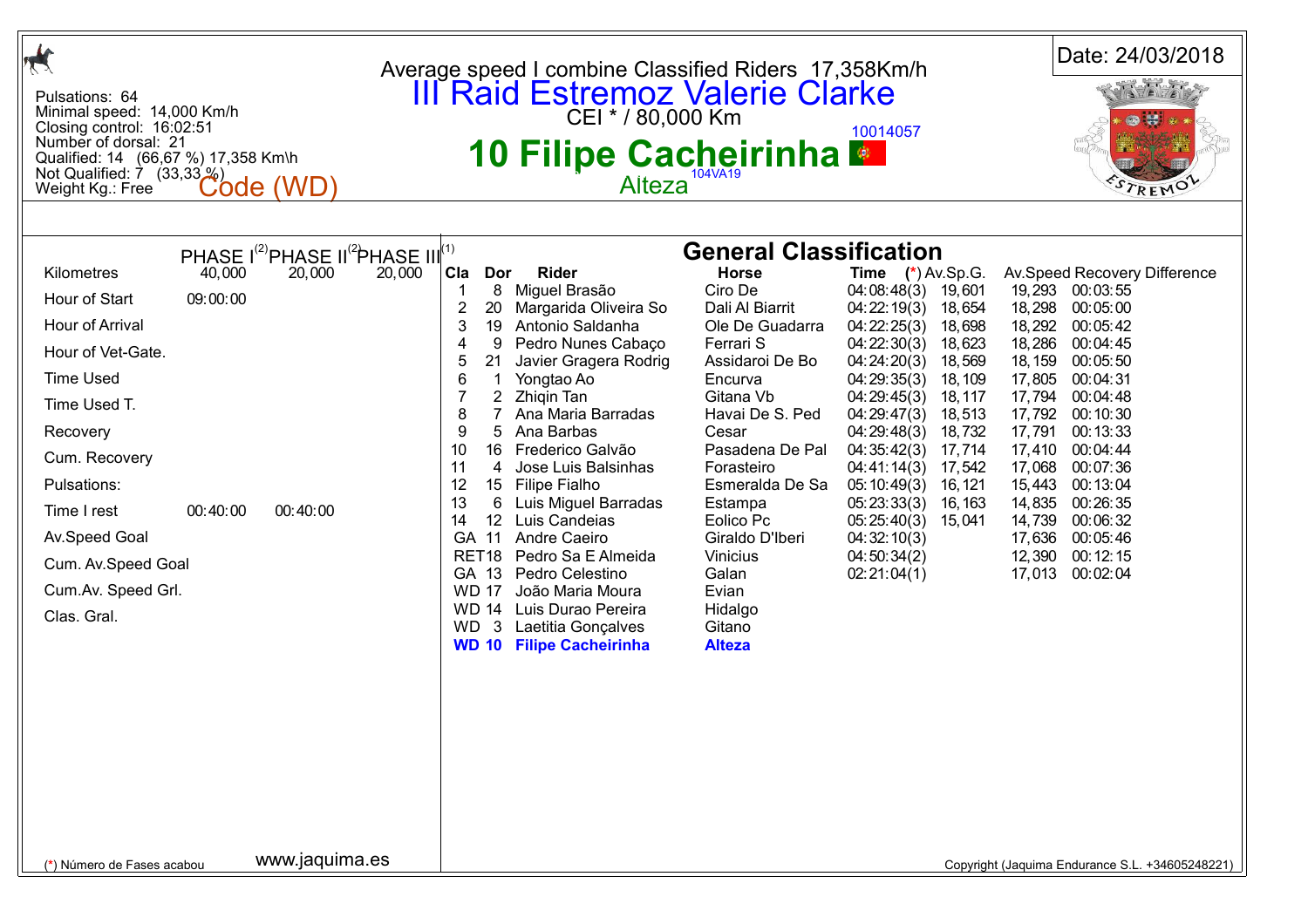| $\frac{1}{\sqrt{2}}$                                                                                                                                                                                                                                    |                                                                                                                                            |                                                                                                                                                    |                                                                                                                                                                                                  | Average speed I combine Classified Riders 17,358Km/h                                                                                                                                                                                                                                                                                                                                                                                                                                                                                                                                                                                                                                                                                                                                                                                                                                                                                                                                                                                                                                                                                                                                                                                                                                                                                                                                                                                                                                                                                            | Date: 24/03/2018                                                                                                                                                                                                                                                                                                                                                                                     |
|---------------------------------------------------------------------------------------------------------------------------------------------------------------------------------------------------------------------------------------------------------|--------------------------------------------------------------------------------------------------------------------------------------------|----------------------------------------------------------------------------------------------------------------------------------------------------|--------------------------------------------------------------------------------------------------------------------------------------------------------------------------------------------------|-------------------------------------------------------------------------------------------------------------------------------------------------------------------------------------------------------------------------------------------------------------------------------------------------------------------------------------------------------------------------------------------------------------------------------------------------------------------------------------------------------------------------------------------------------------------------------------------------------------------------------------------------------------------------------------------------------------------------------------------------------------------------------------------------------------------------------------------------------------------------------------------------------------------------------------------------------------------------------------------------------------------------------------------------------------------------------------------------------------------------------------------------------------------------------------------------------------------------------------------------------------------------------------------------------------------------------------------------------------------------------------------------------------------------------------------------------------------------------------------------------------------------------------------------|------------------------------------------------------------------------------------------------------------------------------------------------------------------------------------------------------------------------------------------------------------------------------------------------------------------------------------------------------------------------------------------------------|
| Pulsations: 64<br>Minimal speed: 14,000 Km/h<br>Closing control: 16:02:51<br>Number of dorsal: 21<br>Qualified: 14 (66,67 %) 17,358 Km\h<br>Not Qualified: 7 (33,33 %)<br>Weight Kg.: Free                                                              |                                                                                                                                            | Code El. (GA)                                                                                                                                      |                                                                                                                                                                                                  | <b>III Raid Estremoz Valerie Clarke</b><br>CEI * / 80,000 Km<br>10020966<br><b>11 Andre Caeiro &amp;</b><br>105SE80<br>Giraldo D'Iberica                                                                                                                                                                                                                                                                                                                                                                                                                                                                                                                                                                                                                                                                                                                                                                                                                                                                                                                                                                                                                                                                                                                                                                                                                                                                                                                                                                                                        |                                                                                                                                                                                                                                                                                                                                                                                                      |
|                                                                                                                                                                                                                                                         |                                                                                                                                            |                                                                                                                                                    |                                                                                                                                                                                                  |                                                                                                                                                                                                                                                                                                                                                                                                                                                                                                                                                                                                                                                                                                                                                                                                                                                                                                                                                                                                                                                                                                                                                                                                                                                                                                                                                                                                                                                                                                                                                 |                                                                                                                                                                                                                                                                                                                                                                                                      |
| Kilometres<br>Hour of Start<br>Hour of Arrival<br>Hour of Vet-Gate.<br><b>Time Used</b><br>Time Used T.<br>Recovery<br>Cum. Recovery<br>Pulsations:<br>Time I rest<br>Av.Speed Goal<br>Cum. Av. Speed Goal 17, 767<br>Cum.Av. Speed Grl.<br>Clas. Gral. | 40,000<br>09:00:00<br>11:15:05<br>11:16:47<br>02:16:47<br>02:16:47<br>00:01:42<br>00:01:42<br>56 / 56<br>00:40:00<br>17,767<br>17,546<br>6 | 20,000<br>11:56:47<br>13:04:10<br>13:08:14<br>01:11:27<br>03:28:14<br>00:04:04<br>00:05:46<br>60/60<br>00:40:00<br>17,809<br>17,781<br>17,288<br>9 | PHASE I <sup>(2)</sup> PHASE II <sup>(2</sup> )PHASE III <sup>(1)</sup><br>20,000<br>13:48:14<br>14:52:10<br>14:57:31<br>01:03:56<br>04:32:10<br>00:05:24<br>60/52<br>18,770<br>18,018<br>17,636 | <b>General Classification</b><br>Cla Dor<br>Rider<br><b>Horse</b><br><b>Time</b> $(*)$ Av.Sp.G.<br>Miguel Brasão<br>Ciro De<br>04:08:48(3)<br>8<br>19,601<br>$\mathbf 1$<br>$\overline{2}$<br>Dali Al Biarrit<br>04:22:19(3)<br>20<br>Margarida Oliveira So<br>18,654<br>Antonio Saldanha<br>04:22:25(3)<br>19<br>Ole De Guadarra<br>3<br>18,698<br>Pedro Nunes Cabaço<br>Ferrari S<br>04:22:30(3)<br>4<br>9<br>18,623<br>21<br>Javier Gragera Rodrig<br>Assidaroi De Bo<br>04:24:20(3)<br>18,569<br>5<br>6<br>Yongtao Ao<br>Encurva<br>04:29:35(3)<br>18, 109<br>-1<br>2 Zhiqin Tan<br>Gitana Vb<br>04:29:45(3)<br>18, 117<br>8<br>7<br>Ana Maria Barradas<br>Havai De S. Ped<br>04:29:47(3)<br>18,513<br>9<br>5<br>Ana Barbas<br>Cesar<br>04:29:48(3)<br>18,732<br>16 Frederico Galvão<br>Pasadena De Pal<br>10<br>04:35:42(3)<br>17,714<br>11<br>Jose Luis Balsinhas<br>Forasteiro<br>4<br>04:41:14(3)<br>17,542<br>12<br>15<br><b>Filipe Fialho</b><br>Esmeralda De Sa<br>05:10:49(3)<br>16, 121<br>13<br>6<br>Luis Miguel Barradas<br>05:23:33(3)<br>Estampa<br>16, 163<br>14<br>Luis Candeias<br>12<br>Eolico Pc<br>05:25:40(3)<br>15,041<br><b>GA 11</b><br><b>Andre Caeiro</b><br><b>Giraldo D'Iberi</b><br>04:32:10(3)<br>RET <sub>18</sub><br>Pedro Sa E Almeida<br>Vinicius<br>04:50:34(2)<br>GA 13<br>Pedro Celestino<br>Galan<br>02:21:04(1)<br><b>WD 17</b><br>João Maria Moura<br>Evian<br><b>WD 14</b><br>Luis Durao Pereira<br>Hidalgo<br>WD 3<br>Laetitia Gonçalves<br>Gitano<br><b>WD 10</b><br>Filipe Cacheirinha<br>Alteza | Av.Speed Recovery Difference<br>19,293 00:03:55<br>18,298<br>00:05:00<br>18,292<br>00:05:42<br>18,286<br>00:04:45<br>18, 159 00:05:50<br>00:04:31<br>17,805<br>17,794<br>00:04:48<br>00:10:30<br>17,792<br>17,791<br>00:13:33<br>00:04:44<br>17,410<br>00:07:36<br>17,068<br>15,443<br>00:13:04<br>14,835<br>00:26:35<br>14,739<br>00:06:32<br>17,636 00:05:46<br>12,390 00:12:15<br>17,013 00:02:04 |
| (*) Número de Fases acabou                                                                                                                                                                                                                              |                                                                                                                                            | www.jaquima.es                                                                                                                                     |                                                                                                                                                                                                  |                                                                                                                                                                                                                                                                                                                                                                                                                                                                                                                                                                                                                                                                                                                                                                                                                                                                                                                                                                                                                                                                                                                                                                                                                                                                                                                                                                                                                                                                                                                                                 | Copyright (Jaquima Endurance S.L. +34605248221)                                                                                                                                                                                                                                                                                                                                                      |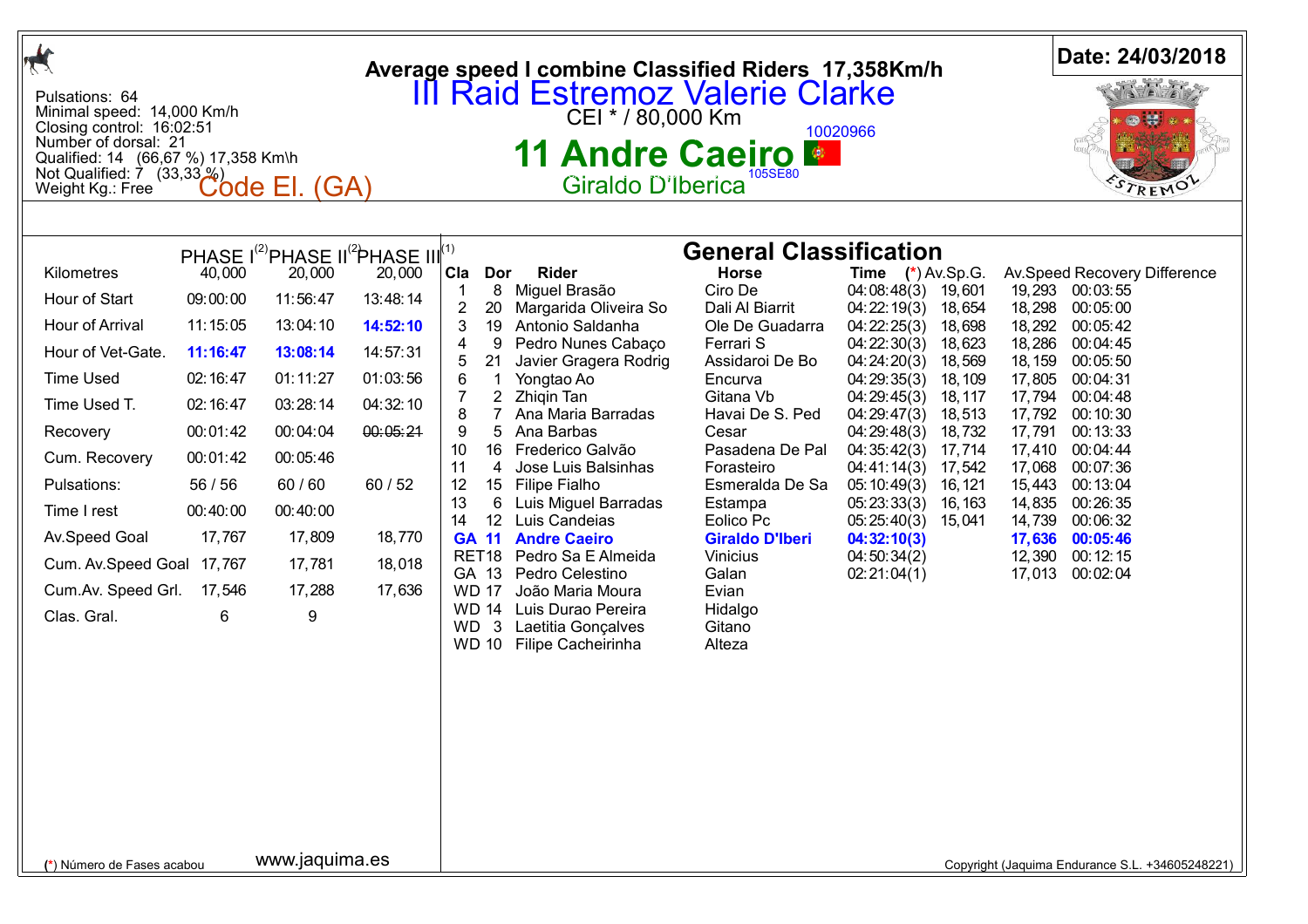| $\mathcal{A}$                                                                                                                                                                                                                                                                                                                                                                                                                                                                                                                                                                                                                          |                                                                                                                                                                                                                                                                                                                                                                                                                                                                                                                                                                                                                                                                                                                                                                                                                                                                     |                                                                                                                                                                                                                                                                                                                                                                                                                                                                                                                                                                                                                                                                                                                                                                                                    | Date: 24/03/2018                                                                                                                                                                                                                                                                                                                                                                                                                                                                                                                                                    |  |  |  |
|----------------------------------------------------------------------------------------------------------------------------------------------------------------------------------------------------------------------------------------------------------------------------------------------------------------------------------------------------------------------------------------------------------------------------------------------------------------------------------------------------------------------------------------------------------------------------------------------------------------------------------------|---------------------------------------------------------------------------------------------------------------------------------------------------------------------------------------------------------------------------------------------------------------------------------------------------------------------------------------------------------------------------------------------------------------------------------------------------------------------------------------------------------------------------------------------------------------------------------------------------------------------------------------------------------------------------------------------------------------------------------------------------------------------------------------------------------------------------------------------------------------------|----------------------------------------------------------------------------------------------------------------------------------------------------------------------------------------------------------------------------------------------------------------------------------------------------------------------------------------------------------------------------------------------------------------------------------------------------------------------------------------------------------------------------------------------------------------------------------------------------------------------------------------------------------------------------------------------------------------------------------------------------------------------------------------------------|---------------------------------------------------------------------------------------------------------------------------------------------------------------------------------------------------------------------------------------------------------------------------------------------------------------------------------------------------------------------------------------------------------------------------------------------------------------------------------------------------------------------------------------------------------------------|--|--|--|
| Pulsations: 64<br>Minimal speed: 14,000 Km/h<br>Closing control: 16:02:51<br>Number of dorsal: 21<br>Qualified: 14 (66,67 %) 17,358 Km\h<br>Not Qualified: $\overline{7}$ (33,33 %)<br>Weight Kg.: Free                                                                                                                                                                                                                                                                                                                                                                                                                                |                                                                                                                                                                                                                                                                                                                                                                                                                                                                                                                                                                                                                                                                                                                                                                                                                                                                     | Average speed I combine Classified Riders 17,358Km/h<br><b>III Raid Estremoz Valerie Clarke</b><br>CEI * / 80,000 Km<br>10158604<br><b>12 Luis Candeias &amp;</b><br>Eolico Pc <sup>105UU53</sup>                                                                                                                                                                                                                                                                                                                                                                                                                                                                                                                                                                                                  |                                                                                                                                                                                                                                                                                                                                                                                                                                                                                                                                                                     |  |  |  |
|                                                                                                                                                                                                                                                                                                                                                                                                                                                                                                                                                                                                                                        |                                                                                                                                                                                                                                                                                                                                                                                                                                                                                                                                                                                                                                                                                                                                                                                                                                                                     |                                                                                                                                                                                                                                                                                                                                                                                                                                                                                                                                                                                                                                                                                                                                                                                                    |                                                                                                                                                                                                                                                                                                                                                                                                                                                                                                                                                                     |  |  |  |
| PHASE I <sup>(2)</sup> PHASE II <sup>(2</sup> PHASE III <sup>(1)</sup><br>Kilometres<br>40,000<br>20,000<br>Hour of Start<br>09:00:00<br>12:41:21<br>Hour of Arrival<br>11:58:30<br>13:53:58<br>Hour of Vet-Gate.<br>12:01:21<br>13:57:39<br><b>Time Used</b><br>03:01:21<br>01:16:18<br>Time Used T.<br>03:01:21<br>04:17:39<br>00:02:51<br>00:03:41<br>Recovery<br>Cum. Recovery<br>00:02:51<br>00:06:32<br>64 / 60<br>Pulsations:<br>60<br>00:40:00<br>00:40:00<br>Time I rest<br>Av.Speed Goal<br>13,445<br>16,525<br>Cum. Av. Speed Goal<br>13,445<br>14,336<br>Cum.Av. Speed Grl.<br>13,234<br>13,972<br>15<br>Clas. Gral.<br>15 | 20,000<br>Cla Dor<br><b>Rider</b><br>8<br>Miguel Brasão<br>14:37:39<br>$\overline{2}$<br>20<br>Margarida Oliveira So<br>3<br>19<br>Antonio Saldanha<br>15:45:40<br>Pedro Nunes Cabaço<br>4<br>9<br>15:49:04<br>21<br>Javier Gragera Rodrig<br>01:08:01<br>6<br>Yongtao Ao<br>-1<br>7<br>$\overline{2}$<br>Zhigin Tan<br>05:25:40<br>8<br>Ana Maria Barradas<br>00:03:24<br>9<br>5<br>Ana Barbas<br>16<br>Frederico Galvão<br>10<br>11<br>Jose Luis Balsinhas<br>4<br>64 / 60<br>12<br>15<br>Filipe Fialho<br>13<br>6<br>Luis Miguel Barradas<br>14<br><b>12 Luis Candeias</b><br>17,643<br>Andre Caeiro<br>GA 11<br>RET <sub>18</sub><br>Pedro Sa E Almeida<br>15,041<br>GA 13<br>Pedro Celestino<br>14,739<br><b>WD 17</b><br>João Maria Moura<br><b>WD 14</b><br>Luis Durao Pereira<br>14<br>3<br>WD.<br>Laetitia Gonçalves<br><b>WD 10</b><br>Filipe Cacheirinha | <b>General Classification</b><br><b>Horse</b><br><b>Time</b> $(*)$ Av.Sp.G.<br>Ciro De<br>04:08:48(3)<br>19,601<br>Dali Al Biarrit<br>04:22:19(3)<br>18,654<br>Ole De Guadarra<br>04:22:25(3)<br>18,698<br>Ferrari S<br>04:22:30(3)<br>18,623<br>Assidaroi De Bo<br>04:24:20(3)<br>18,569<br>Encurva<br>04:29:35(3)<br>18, 109<br>Gitana Vb<br>04:29:45(3)<br>18, 117<br>Havai De S. Ped<br>04:29:47(3)<br>18,513<br>Cesar<br>04:29:48(3)<br>18,732<br>Pasadena De Pal<br>04:35:42(3)<br>17,714<br>Forasteiro<br>04:41:14(3)<br>17,542<br>Esmeralda De Sa<br>05:10:49(3)<br>16, 121<br>Estampa<br>05:23:33(3)<br>16, 163<br><b>Eolico Pc</b><br>05:25:40(3)<br>15,041<br>Giraldo D'Iberi<br>04:32:10(3)<br>Vinicius<br>04:50:34(2)<br>Galan<br>02:21:04(1)<br>Evian<br>Hidalgo<br>Gitano<br>Alteza | Av.Speed Recovery Difference<br>00:03:55 01:16:52<br>19,293<br>18,298<br>00:05:00<br>01:03:21<br>18,292<br>00:05:42<br>01:03:15<br>18,286<br>00:04:45<br>01:03:10<br>18, 159<br>00:05:50<br>01:01:20<br>17,805<br>00:04:31<br>00:56:05<br>17,794<br>00:04:48<br>00:55:55<br>17,792<br>00:55:53<br>00:10:30<br>17,791<br>00:13:33<br>00:55:52<br>00:04:44<br>00:49:58<br>17,410<br>17,068<br>00:07:36<br>00:44:26<br>15,443<br>00:13:04<br>00:14:51<br>14,835<br>00:26:35<br>00:02:07<br>14,739<br>00:06:32<br>17,636 00:05:46<br>12,390 00:12:15<br>17,013 00:02:04 |  |  |  |
| www.jaquima.es<br>(*) Número de Fases acabou                                                                                                                                                                                                                                                                                                                                                                                                                                                                                                                                                                                           |                                                                                                                                                                                                                                                                                                                                                                                                                                                                                                                                                                                                                                                                                                                                                                                                                                                                     |                                                                                                                                                                                                                                                                                                                                                                                                                                                                                                                                                                                                                                                                                                                                                                                                    | Copyright (Jaquima Endurance S.L. +34605248221)                                                                                                                                                                                                                                                                                                                                                                                                                                                                                                                     |  |  |  |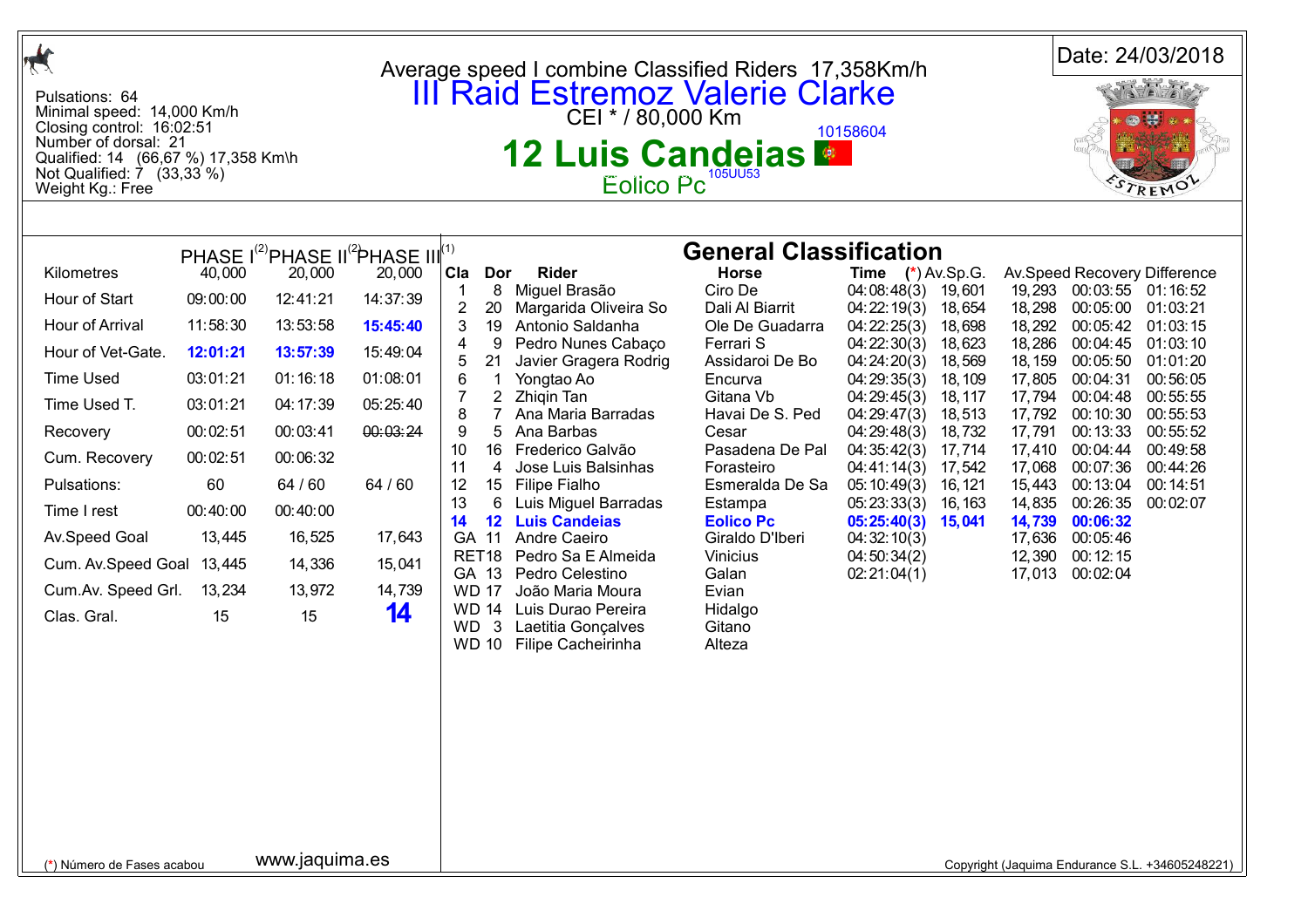| $\frac{1}{\sqrt{2}}$                                                                                                                                                                                                                                                                                                                                                                                                                                                                | Average speed I combine Classified Riders 17,358Km/h                                                                                                                                                                                                                                                                                                                                                                                                                                                                                                                                                                                                                                                                                                                                                                                                                                                                                                                                                                                                                                                                                                                                                                                                                                                                                                                                                                                                                                                                             | Date: 24/03/2018                                                                                                                                                                                                                                                                                                                                                                         |
|-------------------------------------------------------------------------------------------------------------------------------------------------------------------------------------------------------------------------------------------------------------------------------------------------------------------------------------------------------------------------------------------------------------------------------------------------------------------------------------|----------------------------------------------------------------------------------------------------------------------------------------------------------------------------------------------------------------------------------------------------------------------------------------------------------------------------------------------------------------------------------------------------------------------------------------------------------------------------------------------------------------------------------------------------------------------------------------------------------------------------------------------------------------------------------------------------------------------------------------------------------------------------------------------------------------------------------------------------------------------------------------------------------------------------------------------------------------------------------------------------------------------------------------------------------------------------------------------------------------------------------------------------------------------------------------------------------------------------------------------------------------------------------------------------------------------------------------------------------------------------------------------------------------------------------------------------------------------------------------------------------------------------------|------------------------------------------------------------------------------------------------------------------------------------------------------------------------------------------------------------------------------------------------------------------------------------------------------------------------------------------------------------------------------------------|
| Pulsations: 64<br>Minimal speed: 14,000 Km/h<br>Closing control: 16:02:51<br>Number of dorsal: 21<br>Qualified: 14 (66,67 %) 17,358 Km\h<br>Not Qualified: $\overline{7}$ (33,33 $\%$ )<br>Code El. (GA)<br>Weight Kg.: Free                                                                                                                                                                                                                                                        | <b>III Raid Estremoz Valerie Clarke</b><br>CEI * / 80,000 Km<br>10152000<br><b>13 Pedro Celestino &amp;</b><br>105ZY23<br>Galan                                                                                                                                                                                                                                                                                                                                                                                                                                                                                                                                                                                                                                                                                                                                                                                                                                                                                                                                                                                                                                                                                                                                                                                                                                                                                                                                                                                                  | TREMO                                                                                                                                                                                                                                                                                                                                                                                    |
|                                                                                                                                                                                                                                                                                                                                                                                                                                                                                     |                                                                                                                                                                                                                                                                                                                                                                                                                                                                                                                                                                                                                                                                                                                                                                                                                                                                                                                                                                                                                                                                                                                                                                                                                                                                                                                                                                                                                                                                                                                                  |                                                                                                                                                                                                                                                                                                                                                                                          |
| PHASE I <sup>(2)</sup> PHASE II <sup>(2</sup> )PHASE III <sup>(1)</sup><br>40,000<br>Kilometres<br>20,000<br>Hour of Start<br>09:00:00<br>11:19:00<br>Hour of Arrival<br>Hour of Vet-Gate.<br>11:21:04<br><b>Time Used</b><br>02:21:04<br>Time Used T.<br>02:21:04<br>00:02:04<br>Recovery<br>00:02:04<br>Cum. Recovery<br>Pulsations:<br>Time I rest<br>00:40:00<br>00:40:00<br>17,266<br>Av.Speed Goal<br>Cum. Av. Speed Goal 17, 266<br>Cum.Av. Speed Grl. 17,013<br>Clas. Gral. | <b>General Classification</b><br>20,000<br><b>Rider</b><br><b>Horse</b><br>Cla<br>Dor<br>Time (*) Av.Sp.G.<br>8 Miguel Brasão<br>Ciro De<br>04:08:48(3)<br>19,601<br>$\overline{2}$<br>20<br>Margarida Oliveira So<br>Dali Al Biarrit<br>04:22:19(3)<br>18,654<br>3<br>Antonio Saldanha<br>04:22:25(3)<br>19<br>Ole De Guadarra<br>18,698<br>04:22:30(3)<br>9<br>Pedro Nunes Cabaço<br>Ferrari S<br>4<br>18,623<br>5<br>21<br>Javier Gragera Rodrig<br>Assidaroi De Bo<br>04:24:20(3)<br>18,569<br>6<br>Yongtao Ao<br>$\mathbf 1$<br>Encurva<br>04:29:35(3)<br>18, 109<br>$\overline{2}$<br>Zhigin Tan<br>Gitana Vb<br>04:29:45(3)<br>18, 117<br>8<br>Ana Maria Barradas<br>Havai De S. Ped<br>04:29:47(3)<br>18,513<br>9<br>5<br>Ana Barbas<br>Cesar<br>04:29:48(3)<br>18,732<br>16 Frederico Galvão<br>Pasadena De Pal<br>10<br>04:35:42(3)<br>17,714<br>11<br>Jose Luis Balsinhas<br>4<br>Forasteiro<br>04:41:14(3)<br>17,542<br>12<br>15 Filipe Fialho<br>Esmeralda De Sa<br>05:10:49(3)<br>16, 121<br>13<br>6<br>Luis Miguel Barradas<br>05:23:33(3)<br>Estampa<br>16, 163<br>12 Luis Candeias<br>14<br>Eolico Pc<br>05:25:40(3)<br>15,041<br>GA 11<br>Andre Caeiro<br>Giraldo D'Iberi<br>04:32:10(3)<br>Pedro Sa E Almeida<br>RET <sub>18</sub><br>Vinicius<br>04:50:34(2)<br><b>GA 13 Pedro Celestino</b><br><b>Galan</b><br>02:21:04(1)<br>Evian<br><b>WD 17</b><br>João Maria Moura<br>WD 14 Luis Durao Pereira<br>Hidalgo<br>$\mathbf{3}$<br>Laetitia Gonçalves<br>WD.<br>Gitano<br>WD 10 Filipe Cacheirinha<br>Alteza | Av.Speed Recovery Difference<br>19,293 00:03:55<br>18,298<br>00:05:00<br>18,292 00:05:42<br>18,286<br>00:04:45<br>18, 159<br>00:05:50<br>17,805 00:04:31<br>17,794 00:04:48<br>17,792 00:10:30<br>17,791<br>00:13:33<br>17,410 00:04:44<br>17,068<br>00:07:36<br>15,443<br>00:13:04<br>14,835<br>00:26:35<br>14,739<br>00:06:32<br>17,636 00:05:46<br>12,390 00:12:15<br>17,013 00:02:04 |
| www.jaquima.es<br>(*) Número de Fases acabou                                                                                                                                                                                                                                                                                                                                                                                                                                        |                                                                                                                                                                                                                                                                                                                                                                                                                                                                                                                                                                                                                                                                                                                                                                                                                                                                                                                                                                                                                                                                                                                                                                                                                                                                                                                                                                                                                                                                                                                                  | Copyright (Jaquima Endurance S.L. +34605248221)                                                                                                                                                                                                                                                                                                                                          |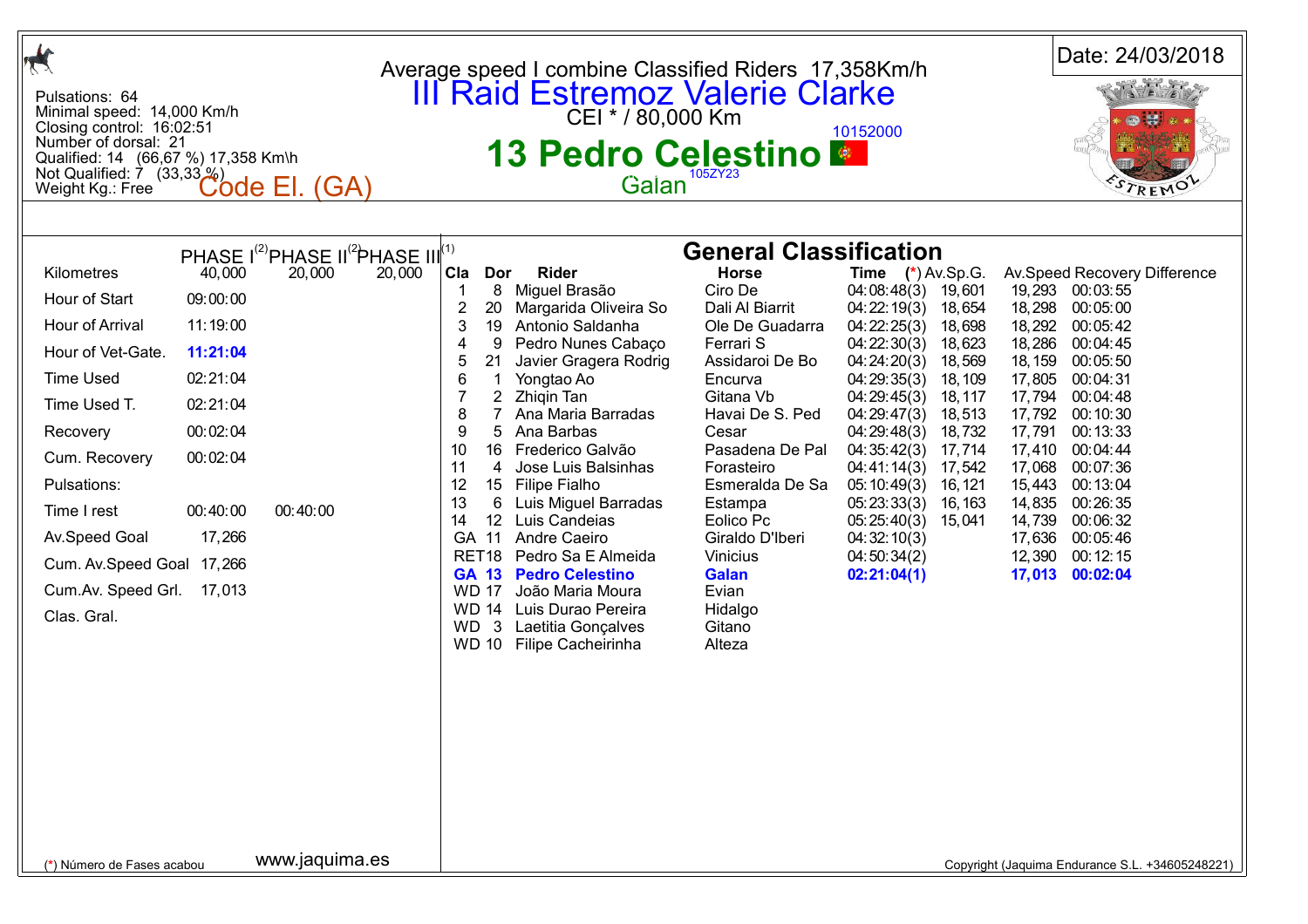| <b>III</b> Raid Estremoz Valerie Clarke<br>Pulsations: 64<br>Minimal speed: 14,000 Km/h<br>Closing control: 16:02:51<br>10009276<br>Number of dorsal: 21<br><b>14 Luis Durao Pereira *</b><br>Qualified: 14 (66,67 %) 17,358 Km\h<br>Not Qualified: $\dot{7}$ (33,33 $\%$ )<br>Hidalgo<br><b>Code (WD</b><br>TREMO<br>Weight Kg.: Free<br><b>General Classification</b><br>PHASE I <sup>(2)</sup> PHASE II <sup>(2</sup> )PHASE III <sup>(1)</sup><br>Kilometres<br>40,000<br>20,000<br>20,000<br>Cla<br><b>Rider</b><br><b>Horse</b><br>Time $(*)$ Av.Sp.G.<br>Av.Speed Recovery Difference<br>Dor<br>Miguel Brasão<br>Ciro De<br>19,293 00:03:55<br>8<br>04:08:48(3)<br>19,601<br>Hour of Start<br>09:00:00<br>$\boldsymbol{2}$<br>18,298<br>20<br>Margarida Oliveira So<br>Dali Al Biarrit<br>04:22:19(3)<br>00:05:00<br>18,654<br>3<br>Antonio Saldanha<br>04:22:25(3)<br>18,292<br>Hour of Arrival<br>19<br>Ole De Guadarra<br>18,698<br>00:05:42<br>18,286<br>9<br>Pedro Nunes Cabaço<br>Ferrari S<br>04:22:30(3)<br>18,623<br>00:04:45<br>4<br>Hour of Vet-Gate.<br>5<br>Javier Gragera Rodrig<br>Assidaroi De Bo<br>04:24:20(3)<br>18,569<br>18, 159<br>00:05:50<br>21<br><b>Time Used</b><br>6<br>18, 109<br>17,805<br>00:04:31<br>Yongtao Ao<br>Encurva<br>04:29:35(3)<br>$\overline{2}$<br>Zhigin Tan<br>Gitana Vb<br>17,794<br>00:04:48<br>04:29:45(3)<br>18, 117<br>Time Used T.<br>8<br>Ana Maria Barradas<br>Havai De S. Ped<br>18,513<br>17,792<br>00:10:30<br>04:29:47(3)<br>9<br>Ana Barbas<br>Recovery<br>5<br>18,732<br>17,791<br>00:13:33<br>Cesar<br>04:29:48(3)<br>10<br>Frederico Galvão<br>Pasadena De Pal<br>16<br>04:35:42(3)<br>17,714<br>17,410<br>00:04:44<br>Cum. Recovery<br>11<br>Jose Luis Balsinhas<br>17,068<br>00:07:36<br>4<br>Forasteiro<br>04:41:14(3)<br>17,542<br>Pulsations:<br>12<br><b>Filipe Fialho</b><br>Esmeralda De Sa<br>15,443<br>00:13:04<br>15 <sub>1</sub><br>05:10:49(3)<br>16, 121<br>13<br>6<br>Luis Miguel Barradas<br>05:23:33(3)<br>14,835<br>00:26:35<br>Estampa<br>16, 163<br>00:40:00<br>00:40:00<br>Time I rest<br>Luis Candeias<br>14<br>12 <sup>2</sup><br>Eolico Pc<br>05:25:40(3)<br>14,739<br>00:06:32<br>15,041<br>Av.Speed Goal<br>GA 11<br>Andre Caeiro<br>Giraldo D'Iberi<br>00:05:46<br>04:32:10(3)<br>17,636<br>Pedro Sa E Almeida<br>12,390 00:12:15<br>RET18<br>Vinicius<br>04:50:34(2)<br>Cum. Av. Speed Goal<br>GA 13<br>Pedro Celestino<br>17,013 00:02:04<br>Galan<br>02:21:04(1)<br>Cum.Av. Speed Grl.<br><b>WD 17</b><br>Evian<br>João Maria Moura<br><b>WD 14 Luis Durao Pereira</b><br><b>Hidalgo</b><br>Clas. Gral.<br>Gitano<br>WD.<br>$\mathbf{3}$<br>Laetitia Gonçalves<br><b>WD 10</b><br>Alteza<br>Filipe Cacheirinha |                | Average speed I combine Classified Riders 17,358Km/h | Date: 24/03/2018 |  |  |
|-------------------------------------------------------------------------------------------------------------------------------------------------------------------------------------------------------------------------------------------------------------------------------------------------------------------------------------------------------------------------------------------------------------------------------------------------------------------------------------------------------------------------------------------------------------------------------------------------------------------------------------------------------------------------------------------------------------------------------------------------------------------------------------------------------------------------------------------------------------------------------------------------------------------------------------------------------------------------------------------------------------------------------------------------------------------------------------------------------------------------------------------------------------------------------------------------------------------------------------------------------------------------------------------------------------------------------------------------------------------------------------------------------------------------------------------------------------------------------------------------------------------------------------------------------------------------------------------------------------------------------------------------------------------------------------------------------------------------------------------------------------------------------------------------------------------------------------------------------------------------------------------------------------------------------------------------------------------------------------------------------------------------------------------------------------------------------------------------------------------------------------------------------------------------------------------------------------------------------------------------------------------------------------------------------------------------------------------------------------------------------------------------------------------------------------------------------------------------------------------------------------------------------------------------------------------------------------------------------------------------------------------------------------------------------------------------------------------|----------------|------------------------------------------------------|------------------|--|--|
|                                                                                                                                                                                                                                                                                                                                                                                                                                                                                                                                                                                                                                                                                                                                                                                                                                                                                                                                                                                                                                                                                                                                                                                                                                                                                                                                                                                                                                                                                                                                                                                                                                                                                                                                                                                                                                                                                                                                                                                                                                                                                                                                                                                                                                                                                                                                                                                                                                                                                                                                                                                                                                                                                                                   |                |                                                      |                  |  |  |
|                                                                                                                                                                                                                                                                                                                                                                                                                                                                                                                                                                                                                                                                                                                                                                                                                                                                                                                                                                                                                                                                                                                                                                                                                                                                                                                                                                                                                                                                                                                                                                                                                                                                                                                                                                                                                                                                                                                                                                                                                                                                                                                                                                                                                                                                                                                                                                                                                                                                                                                                                                                                                                                                                                                   |                |                                                      |                  |  |  |
| (*) Número de Fases acabou<br>Copyright (Jaquima Endurance S.L. +34605248221)                                                                                                                                                                                                                                                                                                                                                                                                                                                                                                                                                                                                                                                                                                                                                                                                                                                                                                                                                                                                                                                                                                                                                                                                                                                                                                                                                                                                                                                                                                                                                                                                                                                                                                                                                                                                                                                                                                                                                                                                                                                                                                                                                                                                                                                                                                                                                                                                                                                                                                                                                                                                                                     | www.jaquima.es |                                                      |                  |  |  |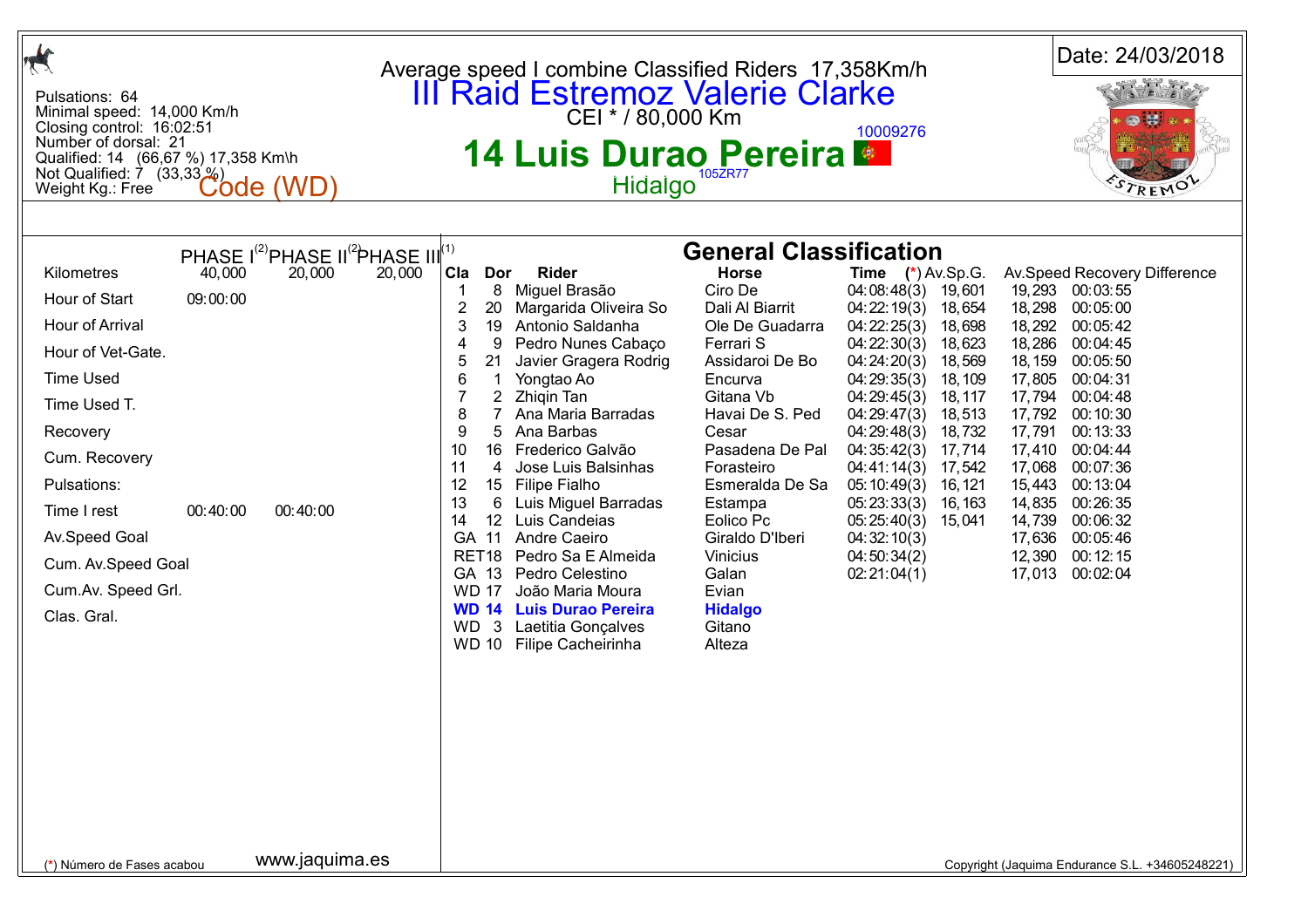|                                                                                                                                                                                                    |          |                                                                         |          |                                       | Average speed I combine Classified Riders 17,358Km/h                                                     |                                      |                                    |                   |                   | Date: 24/03/2018                   |                                                 |  |
|----------------------------------------------------------------------------------------------------------------------------------------------------------------------------------------------------|----------|-------------------------------------------------------------------------|----------|---------------------------------------|----------------------------------------------------------------------------------------------------------|--------------------------------------|------------------------------------|-------------------|-------------------|------------------------------------|-------------------------------------------------|--|
| Pulsations: 64<br>Minimal speed: 14,000 Km/h<br>Closing control: 16:02:51<br>Number of dorsal: 21<br>Qualified: 14 (66,67 %) 17,358 Km\h<br>Not Qualified: $\dot{7}$ (33,33 %)<br>Weight Kg.: Free |          |                                                                         |          |                                       | <b>III Raid Estremoz Valerie Clarke</b><br>CEI * / 80,000 Km<br>15 Filipe Fialho<br>Esmeralda De Saudade | 10031888<br>105ZR44                  |                                    |                   |                   | REMO                               |                                                 |  |
|                                                                                                                                                                                                    |          |                                                                         |          |                                       |                                                                                                          |                                      |                                    |                   |                   |                                    |                                                 |  |
|                                                                                                                                                                                                    |          | PHASE I <sup>(2)</sup> PHASE II <sup>(2</sup> )PHASE III <sup>(1)</sup> |          |                                       |                                                                                                          | <b>General Classification</b>        |                                    |                   |                   |                                    |                                                 |  |
| Kilometres                                                                                                                                                                                         | 40,000   | 20,000                                                                  | 20,000   | Cla<br>Dor                            | <b>Rider</b><br>8 Miguel Brasão                                                                          | <b>Horse</b><br>Ciro De              | Time $(*)$ Av.Sp.G.<br>04:08:48(3) | 19,601            |                   | 19,293 00:03:55 01:02:01           | Av.Speed Recovery Difference                    |  |
| Hour of Start                                                                                                                                                                                      | 09:00:00 | 11:59:56                                                                | 14:09:50 | $\overline{2}$<br>20                  | Margarida Oliveira So                                                                                    | Dali Al Biarrit                      | 04:22:19(3)                        | 18,654            | 18,298            | 00:05:00                           | 00:48:30                                        |  |
| Hour of Arrival                                                                                                                                                                                    | 11:14:24 | 13:22:18                                                                | 15:30:49 | 3<br>19                               | Antonio Saldanha                                                                                         | Ole De Guadarra                      | 04:22:25(3)                        | 18,698            | 18,292            | 00:05:42                           | 00:48:24                                        |  |
| Hour of Vet-Gate.                                                                                                                                                                                  | 11:19:56 | 13:29:50                                                                | 15:32:49 | 9<br>4<br>21<br>5                     | Pedro Nunes Cabaço<br>Javier Gragera Rodrig                                                              | Ferrari S<br>Assidaroi De Bo         | 04:22:30(3)<br>04:24:20(3)         | 18,623<br>18,569  | 18,286<br>18, 159 | 00:04:45<br>00:05:50               | 00:48:19<br>00:46:29                            |  |
| <b>Time Used</b>                                                                                                                                                                                   | 02:19:56 | 01:29:54                                                                | 01:20:59 | $\mathbf 1$<br>6                      | Yongtao Ao                                                                                               | Encurva                              | 04:29:35(3)                        | 18, 109           | 17,805            | 00:04:31                           | 00:41:14                                        |  |
| Time Used T.                                                                                                                                                                                       | 02:19:56 | 03:49:50                                                                | 05:10:49 | $\overline{2}$<br>8<br>$\overline{7}$ | Zhigin Tan<br>Ana Maria Barradas                                                                         | Gitana Vb<br>Havai De S. Ped         | 04:29:45(3)<br>04:29:47(3)         | 18, 117<br>18,513 | 17,794<br>17,792  | 00:04:48<br>00:10:30               | 00:41:04<br>00:41:02                            |  |
| Recovery                                                                                                                                                                                           | 00:05:32 | 00:07:32                                                                | 00:02:00 | 9<br>5                                | Ana Barbas                                                                                               | Cesar                                | 04:29:48(3)                        | 18,732            | 17,791            | 00:13:33                           | 00:41:01                                        |  |
| Cum. Recovery                                                                                                                                                                                      | 00:05:32 | 00:13:04                                                                |          | 10                                    | 16 Frederico Galvão                                                                                      | Pasadena De Pal                      | 04:35:42(3)                        | 17,714            | 17,410            | 00:04:44                           | 00:35:07                                        |  |
| Pulsations:                                                                                                                                                                                        | 60/60    | 64 / 64                                                                 | 60/56    | 11<br>4<br>12                         | Jose Luis Balsinhas<br><b>15 Filipe Fialho</b>                                                           | Forasteiro<br><b>Esmeralda De Sa</b> | 04:41:14(3)<br>05:10:49(3)         | 17,542<br>16, 121 | 17,068<br>15,443  | 00:07:36<br>00:13:04               | 00:29:35                                        |  |
| Time I rest                                                                                                                                                                                        | 00:40:00 | 00:40:00                                                                |          | 13<br>6<br>14<br>12 <sup>2</sup>      | Luis Miguel Barradas<br>Luis Candeias                                                                    | Estampa<br>Eolico Pc                 | 05:23:33(3)                        | 16, 163           | 14,835            | 00:26:35                           | 00:12:44                                        |  |
| Av.Speed Goal                                                                                                                                                                                      | 17,857   | 14,569                                                                  | 14,818   | GA 11                                 | Andre Caeiro                                                                                             | Giraldo D'Iberi                      | 05:25:40(3)<br>04:32:10(3)         | 15,041            | 14,739<br>17,636  | 00:06:32<br>00:05:46               | 00:14:51                                        |  |
| Cum. Av. Speed Goal 17,857                                                                                                                                                                         |          | 16,608                                                                  | 16, 121  | GA 13                                 | RET18 Pedro Sa E Almeida<br>Pedro Celestino                                                              | Vinicius<br>Galan                    | 04:50:34(2)<br>02:21:04(1)         |                   |                   | 12,390 00:12:15<br>17,013 00:02:04 |                                                 |  |
| Cum.Av. Speed Grl.                                                                                                                                                                                 | 17, 151  | 15,664                                                                  | 15,443   | <b>WD 17</b>                          | João Maria Moura                                                                                         | Evian                                |                                    |                   |                   |                                    |                                                 |  |
| Clas. Gral.                                                                                                                                                                                        | 11       | 13                                                                      | 12       | <b>WD 14</b><br>WD 3<br><b>WD 10</b>  | Luis Durao Pereira<br>Laetitia Gonçalves<br>Filipe Cacheirinha                                           | Hidalgo<br>Gitano<br>Alteza          |                                    |                   |                   |                                    |                                                 |  |
|                                                                                                                                                                                                    |          |                                                                         |          |                                       |                                                                                                          |                                      |                                    |                   |                   |                                    |                                                 |  |
|                                                                                                                                                                                                    |          |                                                                         |          |                                       |                                                                                                          |                                      |                                    |                   |                   |                                    |                                                 |  |
|                                                                                                                                                                                                    |          |                                                                         |          |                                       |                                                                                                          |                                      |                                    |                   |                   |                                    |                                                 |  |
|                                                                                                                                                                                                    |          |                                                                         |          |                                       |                                                                                                          |                                      |                                    |                   |                   |                                    |                                                 |  |
|                                                                                                                                                                                                    |          |                                                                         |          |                                       |                                                                                                          |                                      |                                    |                   |                   |                                    |                                                 |  |
| (*) Número de Fases acabou                                                                                                                                                                         |          | www.jaquima.es                                                          |          |                                       |                                                                                                          |                                      |                                    |                   |                   |                                    | Copyright (Jaquima Endurance S.L. +34605248221) |  |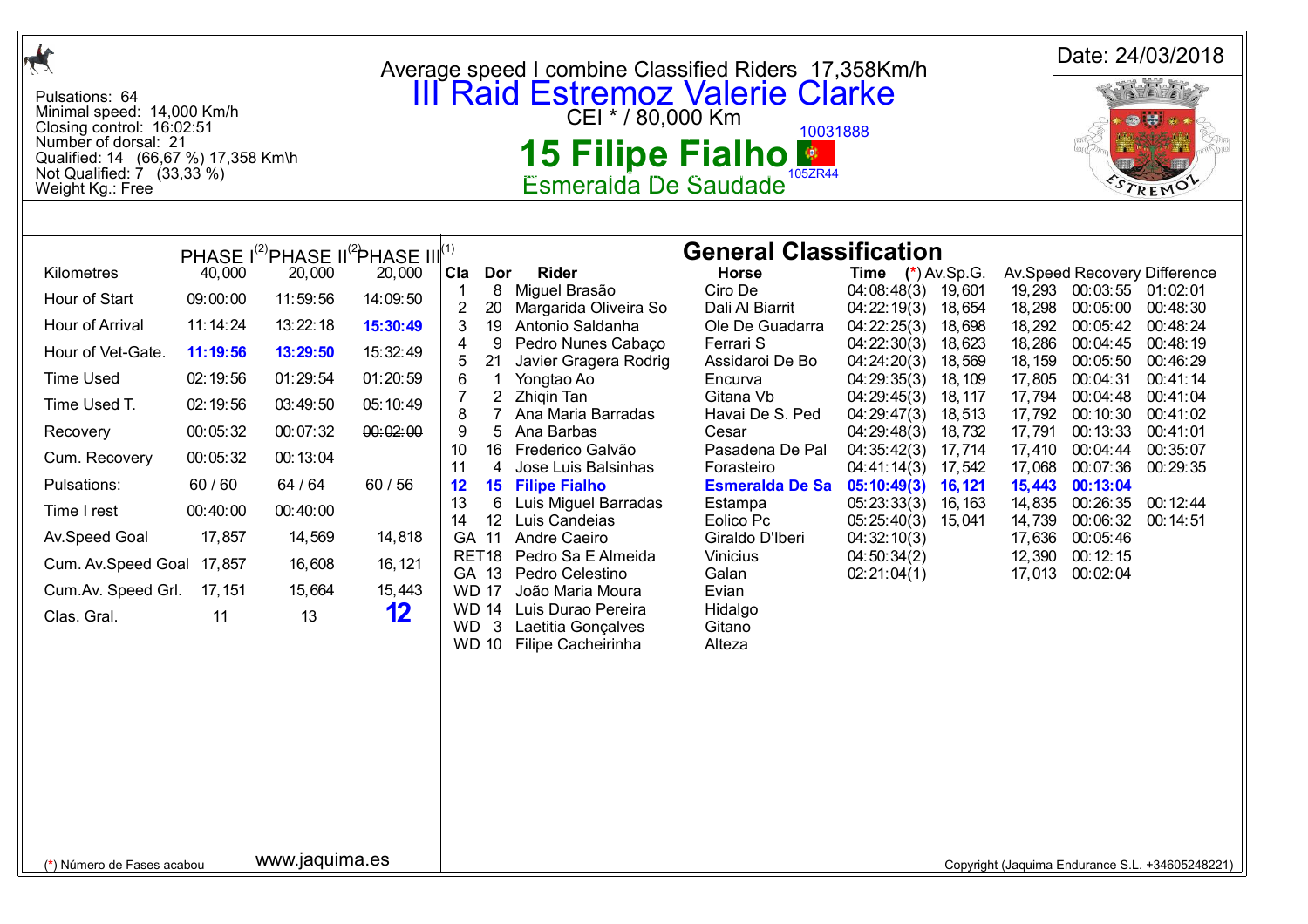| $\boldsymbol{\star}$                                                                                                                                                                                                                                  |                                                                                                                                            |                                                                                                                                                                                                                                 |                                                                                                                                   |                                                                                                                                                                                                                          |                                                                                                                                                                                                                                                                                                                                                                                                                                                                            |                                                                                                                                                                                                                                                                                                                                                              |                                                                                                                                                                                                                                                                                                  |                                                                                                                                    |                                                                                                                                                               |                                                                                                                                                                                                                          | Date: 24/03/2018                                                                                                                                                             |  |
|-------------------------------------------------------------------------------------------------------------------------------------------------------------------------------------------------------------------------------------------------------|--------------------------------------------------------------------------------------------------------------------------------------------|---------------------------------------------------------------------------------------------------------------------------------------------------------------------------------------------------------------------------------|-----------------------------------------------------------------------------------------------------------------------------------|--------------------------------------------------------------------------------------------------------------------------------------------------------------------------------------------------------------------------|----------------------------------------------------------------------------------------------------------------------------------------------------------------------------------------------------------------------------------------------------------------------------------------------------------------------------------------------------------------------------------------------------------------------------------------------------------------------------|--------------------------------------------------------------------------------------------------------------------------------------------------------------------------------------------------------------------------------------------------------------------------------------------------------------------------------------------------------------|--------------------------------------------------------------------------------------------------------------------------------------------------------------------------------------------------------------------------------------------------------------------------------------------------|------------------------------------------------------------------------------------------------------------------------------------|---------------------------------------------------------------------------------------------------------------------------------------------------------------|--------------------------------------------------------------------------------------------------------------------------------------------------------------------------------------------------------------------------|------------------------------------------------------------------------------------------------------------------------------------------------------------------------------|--|
| Pulsations: 64<br>Minimal speed: 14,000 Km/h<br>Closing control: 16:02:51<br>Number of dorsal: 21<br>Qualified: 14 (66,67 %) 17,358 Km\h<br>Not Qualified: $\overline{7}$ (33,33 %)<br>Weight Kg.: Free                                               |                                                                                                                                            |                                                                                                                                                                                                                                 |                                                                                                                                   |                                                                                                                                                                                                                          | Average speed I combine Classified Riders 17,358Km/h<br><b>III Raid Estremoz Valerie Clarke</b><br>CEI * / 80,000 Km<br>10136461<br>16 Frederico Galvão M<br>Pasadena De Pallares                                                                                                                                                                                                                                                                                          |                                                                                                                                                                                                                                                                                                                                                              |                                                                                                                                                                                                                                                                                                  |                                                                                                                                    |                                                                                                                                                               |                                                                                                                                                                                                                          |                                                                                                                                                                              |  |
|                                                                                                                                                                                                                                                       |                                                                                                                                            |                                                                                                                                                                                                                                 |                                                                                                                                   |                                                                                                                                                                                                                          |                                                                                                                                                                                                                                                                                                                                                                                                                                                                            |                                                                                                                                                                                                                                                                                                                                                              |                                                                                                                                                                                                                                                                                                  |                                                                                                                                    |                                                                                                                                                               |                                                                                                                                                                                                                          |                                                                                                                                                                              |  |
| Kilometres<br>Hour of Start<br>Hour of Arrival<br>Hour of Vet-Gate.<br><b>Time Used</b><br>Time Used T.<br>Recovery<br>Cum. Recovery<br>Pulsations:<br>Time I rest<br>Av.Speed Goal<br>Cum. Av.Speed Goal 17,866<br>Cum.Av. Speed Grl.<br>Clas. Gral. | 40,000<br>09:00:00<br>11:14:20<br>11:16:12<br>02:16:12<br>02:16:12<br>00:01:52<br>00:01:52<br>56 / 56<br>00:40:00<br>17,866<br>17,621<br>5 | PHASE I <sup>(2)</sup> PHASE II <sup>(2</sup> )PHASE III <sup>(1)</sup><br>20,000<br>11:56:12<br>13:04:06<br>13:06:58<br>01:10:46<br>03:26:58<br>00:02:52<br>00:04:44<br>64 / 60<br>00:40:00<br>17,673<br>17,801<br>17,394<br>8 | 20,000<br>13:46:58<br>14:55:42<br>14:59:59<br>01:08:44<br>04:35:42<br>00:04:17<br>60/60<br>17,459<br>17,714<br>17,41<br><b>10</b> | Cla<br>Dor<br>2<br>20<br>19<br>3<br>4<br>9<br>21<br>6<br>$\mathbf 1$<br>$\overline{2}$<br>8<br>$\overline{7}$<br>9<br>5<br>10<br>11<br>4<br>12<br>13<br>6<br>14<br>GA 11<br>GA 13<br><b>WD 17</b><br>WD.<br>$\mathbf{3}$ | <b>Rider</b><br>8 Miguel Brasão<br>Margarida Oliveira So<br>Antonio Saldanha<br>Pedro Nunes Cabaço<br>Javier Gragera Rodrig<br>Yongtao Ao<br>Zhigin Tan<br>Ana Maria Barradas<br>Ana Barbas<br>16 Frederico Galvão<br>Jose Luis Balsinhas<br>15 Filipe Fialho<br>Luis Miguel Barradas<br>12 Luis Candeias<br>Andre Caeiro<br>RET18 Pedro Sa E Almeida<br>Pedro Celestino<br>João Maria Moura<br>WD 14 Luis Durao Pereira<br>Laetitia Gonçalves<br>WD 10 Filipe Cacheirinha | <b>General Classification</b><br><b>Horse</b><br>Ciro De<br>Dali Al Biarrit<br>Ole De Guadarra<br>Ferrari S<br>Assidaroi De Bo<br>Encurva<br>Gitana Vb<br>Havai De S. Ped<br>Cesar<br><b>Pasadena De Pal</b><br>Forasteiro<br>Esmeralda De Sa<br>Estampa<br>Eolico Pc<br>Giraldo D'Iberi<br><b>Vinicius</b><br>Galan<br>Evian<br>Hidalgo<br>Gitano<br>Alteza | <b>Time</b> $(*)$ Av.Sp.G.<br>04:08:48(3)<br>04:22:19(3)<br>04:22:25(3)<br>04:22:30(3)<br>04:24:20(3)<br>04:29:35(3)<br>04:29:45(3)<br>04:29:47(3)<br>04:29:48(3)<br>04:35:42(3)<br>04:41:14(3)<br>05:10:49(3)<br>05:23:33(3)<br>05:25:40(3) 15,041<br>04:32:10(3)<br>04:50:34(2)<br>02:21:04(1) | 19,601<br>18,654<br>18,698<br>18,623<br>18,569<br>18, 109<br>18, 117<br>18,513<br>18,732<br>17,714<br>17,542<br>16, 121<br>16, 163 | 19,293<br>18,298<br>18,292<br>18,286<br>18, 159<br>17,805<br>17,794<br>17,792<br>17,791<br>17,410<br>17,068<br>15,443<br>14,835<br>14,739<br>17,636<br>12,390 | 00:03:55 00:26:54<br>00:05:00<br>00:05:42<br>00:04:45<br>00:05:50<br>00:04:31<br>00:04:48<br>00:10:30<br>00:13:33<br>00:04:44<br>00:07:36<br>00:13:04<br>00:26:35<br>00:06:32<br>00:05:46<br>00:12:15<br>17,013 00:02:04 | Av.Speed Recovery Difference<br>00:13:23<br>00:13:17<br>00:13:12<br>00:11:22<br>00:06:07<br>00:05:57<br>00:05:55<br>00:05:54<br>00:05:32<br>00:35:07<br>00:47:51<br>00:49:58 |  |
|                                                                                                                                                                                                                                                       |                                                                                                                                            | www.jaquima.es                                                                                                                                                                                                                  |                                                                                                                                   |                                                                                                                                                                                                                          |                                                                                                                                                                                                                                                                                                                                                                                                                                                                            |                                                                                                                                                                                                                                                                                                                                                              |                                                                                                                                                                                                                                                                                                  |                                                                                                                                    |                                                                                                                                                               |                                                                                                                                                                                                                          |                                                                                                                                                                              |  |
| (*) Número de Fases acabou                                                                                                                                                                                                                            |                                                                                                                                            |                                                                                                                                                                                                                                 |                                                                                                                                   |                                                                                                                                                                                                                          |                                                                                                                                                                                                                                                                                                                                                                                                                                                                            |                                                                                                                                                                                                                                                                                                                                                              |                                                                                                                                                                                                                                                                                                  |                                                                                                                                    |                                                                                                                                                               |                                                                                                                                                                                                                          | Copyright (Jaquima Endurance S.L. +34605248221)                                                                                                                              |  |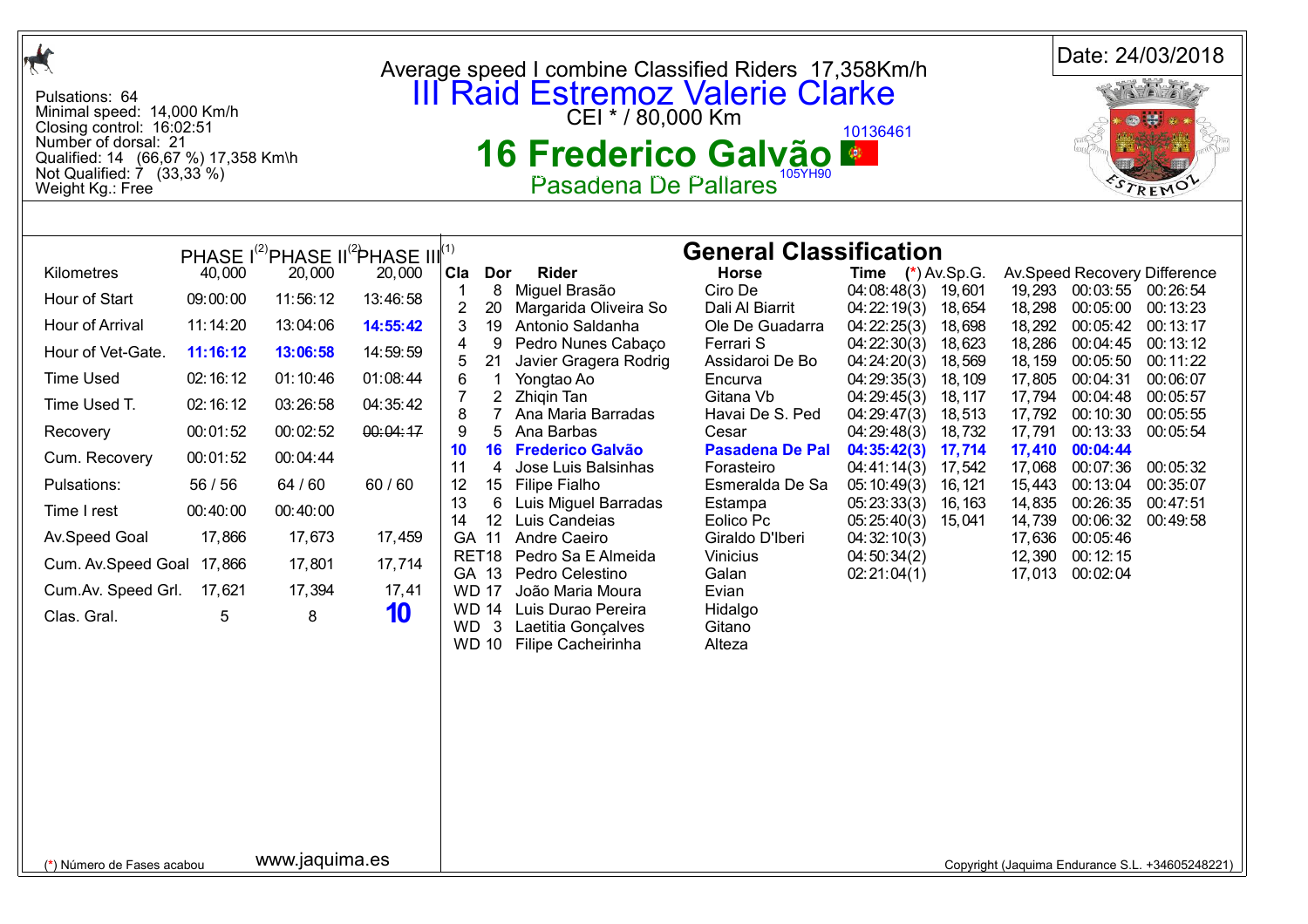| <b>III</b> Raid Estremoz Valerie Clarke<br>Pulsations: 64<br>Minimal speed: 14,000 Km/h<br>Closing control: 16:02:51<br>10082961<br>Number of dorsal: 21<br>17 João Maria Moura ●<br>Qualified: 14 (66,67 %) 17,358 Km\h<br>Not Qualified: $\dot{7}$ (33,33 $\%$ )<br>105AC13<br>Evian<br><b>Code (WD</b><br>TREMO<br>Weight Kg.: Free<br><b>General Classification</b><br>PHASE I <sup>(2)</sup> PHASE II <sup>(2</sup> )PHASE III <sup>(1)</sup><br>Kilometres<br>40,000<br>20,000<br>20,000<br>Cla<br><b>Rider</b><br><b>Horse</b><br>Time $(*)$ Av.Sp.G.<br>Av.Speed Recovery Difference<br>Dor<br>Miguel Brasão<br>Ciro De<br>8<br>04:08:48(3)<br>19,293 00:03:55<br>19,601<br>Hour of Start<br>09:00:00<br>$\boldsymbol{2}$<br>18,298<br>20<br>Margarida Oliveira So<br>Dali Al Biarrit<br>04:22:19(3)<br>00:05:00<br>18,654<br>3<br>Antonio Saldanha<br>04:22:25(3)<br>18,292<br>Hour of Arrival<br>19<br>Ole De Guadarra<br>18,698<br>00:05:42<br>9<br>Pedro Nunes Cabaço<br>Ferrari S<br>04:22:30(3)<br>18,623<br>18,286<br>00:04:45<br>4<br>Hour of Vet-Gate.<br>5<br>Javier Gragera Rodrig<br>Assidaroi De Bo<br>04:24:20(3)<br>18,569<br>18, 159<br>00:05:50<br>21<br><b>Time Used</b><br>6<br>18, 109<br>17,805<br>00:04:31<br>Yongtao Ao<br>Encurva<br>04:29:35(3)<br>$\overline{2}$<br>Zhigin Tan<br>Gitana Vb<br>17,794<br>00:04:48<br>04:29:45(3)<br>18, 117<br>Time Used T.<br>8<br>Ana Maria Barradas<br>Havai De S. Ped<br>18,513<br>17,792<br>00:10:30<br>04:29:47(3)<br>9<br>Ana Barbas<br>Recovery<br>5<br>18,732<br>17,791<br>00:13:33<br>Cesar<br>04:29:48(3)<br>10<br>Frederico Galvão<br>Pasadena De Pal<br>16<br>04:35:42(3)<br>17,714<br>17,410<br>00:04:44<br>Cum. Recovery<br>11<br>Jose Luis Balsinhas<br>17,068<br>00:07:36<br>4<br>Forasteiro<br>04:41:14(3)<br>17,542<br>Pulsations:<br>12<br>Filipe Fialho<br>Esmeralda De Sa<br>15,443<br>00:13:04<br>15<br>05:10:49(3)<br>16, 121<br>13<br>6<br>Luis Miguel Barradas<br>05:23:33(3)<br>14,835<br>00:26:35<br>Estampa<br>16, 163<br>00:40:00<br>00:40:00<br>Time I rest<br>Luis Candeias<br>14<br>12 <sup>2</sup><br>Eolico Pc<br>05:25:40(3)<br>14,739<br>00:06:32<br>15,041<br>Av.Speed Goal<br>GA 11<br>Andre Caeiro<br>Giraldo D'Iberi<br>00:05:46<br>04:32:10(3)<br>17,636<br>Pedro Sa E Almeida<br>12,390 00:12:15<br>RET18<br>Vinicius<br>04:50:34(2)<br>Cum. Av. Speed Goal<br>GA 13<br>Pedro Celestino<br>17,013 00:02:04<br>Galan<br>02:21:04(1)<br>Cum.Av. Speed Grl.<br><b>WD 17</b><br><b>João Maria Moura</b><br><b>Evian</b><br>WD 14 Luis Durao Pereira<br>Hidalgo<br>Clas. Gral.<br><b>WD</b><br>$\mathbf{3}$<br>Laetitia Gonçalves<br>Gitano<br><b>WD 10</b><br>Alteza<br>Filipe Cacheirinha |                                              | Average speed I combine Classified Riders 17,358Km/h | Date: 24/03/2018 |
|-----------------------------------------------------------------------------------------------------------------------------------------------------------------------------------------------------------------------------------------------------------------------------------------------------------------------------------------------------------------------------------------------------------------------------------------------------------------------------------------------------------------------------------------------------------------------------------------------------------------------------------------------------------------------------------------------------------------------------------------------------------------------------------------------------------------------------------------------------------------------------------------------------------------------------------------------------------------------------------------------------------------------------------------------------------------------------------------------------------------------------------------------------------------------------------------------------------------------------------------------------------------------------------------------------------------------------------------------------------------------------------------------------------------------------------------------------------------------------------------------------------------------------------------------------------------------------------------------------------------------------------------------------------------------------------------------------------------------------------------------------------------------------------------------------------------------------------------------------------------------------------------------------------------------------------------------------------------------------------------------------------------------------------------------------------------------------------------------------------------------------------------------------------------------------------------------------------------------------------------------------------------------------------------------------------------------------------------------------------------------------------------------------------------------------------------------------------------------------------------------------------------------------------------------------------------------------------------------------------------------------------------------------------------------------------------------------|----------------------------------------------|------------------------------------------------------|------------------|
|                                                                                                                                                                                                                                                                                                                                                                                                                                                                                                                                                                                                                                                                                                                                                                                                                                                                                                                                                                                                                                                                                                                                                                                                                                                                                                                                                                                                                                                                                                                                                                                                                                                                                                                                                                                                                                                                                                                                                                                                                                                                                                                                                                                                                                                                                                                                                                                                                                                                                                                                                                                                                                                                                                     |                                              |                                                      |                  |
|                                                                                                                                                                                                                                                                                                                                                                                                                                                                                                                                                                                                                                                                                                                                                                                                                                                                                                                                                                                                                                                                                                                                                                                                                                                                                                                                                                                                                                                                                                                                                                                                                                                                                                                                                                                                                                                                                                                                                                                                                                                                                                                                                                                                                                                                                                                                                                                                                                                                                                                                                                                                                                                                                                     |                                              |                                                      |                  |
| Copyright (Jaquima Endurance S.L. +34605248221)                                                                                                                                                                                                                                                                                                                                                                                                                                                                                                                                                                                                                                                                                                                                                                                                                                                                                                                                                                                                                                                                                                                                                                                                                                                                                                                                                                                                                                                                                                                                                                                                                                                                                                                                                                                                                                                                                                                                                                                                                                                                                                                                                                                                                                                                                                                                                                                                                                                                                                                                                                                                                                                     | www.jaquima.es<br>(*) Número de Fases acabou |                                                      |                  |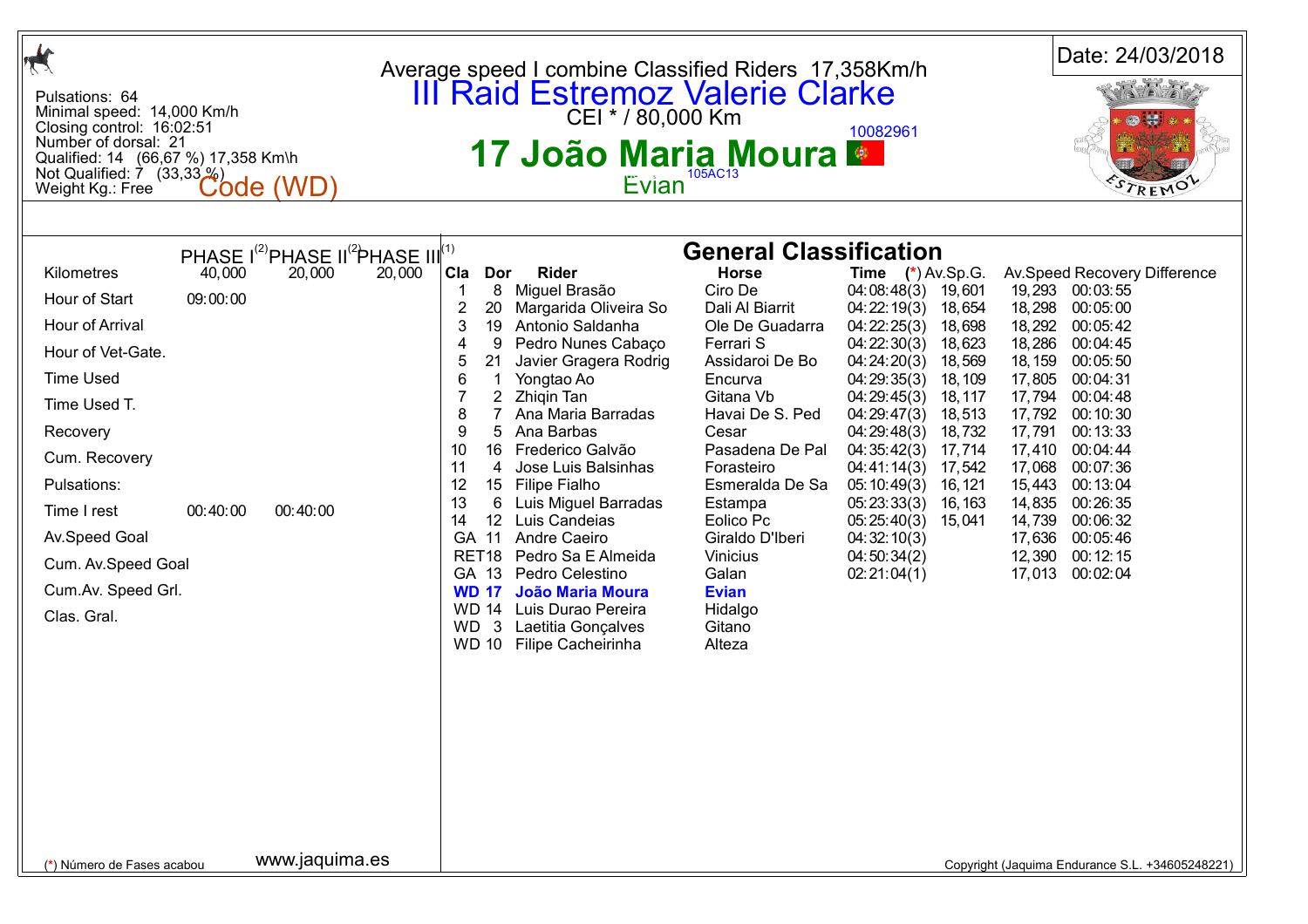| A                                                                                                                                                                                                                                                                                                                                                                                         |                                                                                                                                                                                                                          | Date: 24/03/2018<br>Average speed I combine Classified Riders 17,358Km/h                                                                                                                                                                                                                                                                                                                                                                                                                                                                                                                                                                                                                                                                                                                                                                                                                                                                                                                                                                                                                                                                                                                                                                                                                                                                                                                                                                                                                                                                                                                                                                                                                                                                                                                                                                                                                                                       |
|-------------------------------------------------------------------------------------------------------------------------------------------------------------------------------------------------------------------------------------------------------------------------------------------------------------------------------------------------------------------------------------------|--------------------------------------------------------------------------------------------------------------------------------------------------------------------------------------------------------------------------|--------------------------------------------------------------------------------------------------------------------------------------------------------------------------------------------------------------------------------------------------------------------------------------------------------------------------------------------------------------------------------------------------------------------------------------------------------------------------------------------------------------------------------------------------------------------------------------------------------------------------------------------------------------------------------------------------------------------------------------------------------------------------------------------------------------------------------------------------------------------------------------------------------------------------------------------------------------------------------------------------------------------------------------------------------------------------------------------------------------------------------------------------------------------------------------------------------------------------------------------------------------------------------------------------------------------------------------------------------------------------------------------------------------------------------------------------------------------------------------------------------------------------------------------------------------------------------------------------------------------------------------------------------------------------------------------------------------------------------------------------------------------------------------------------------------------------------------------------------------------------------------------------------------------------------|
| Pulsations: 64<br>Minimal speed: 14,000 Km/h<br>Closing control: 16:02:51<br>Number of dorsal: 21<br>Qualified: 14 (66,67 %) 17,358 Km\h<br>Not Qualified: $\overline{7}$ (33,33 %)<br>Weight Kg.: Free                                                                                                                                                                                   | Code (RET)                                                                                                                                                                                                               | <b>III Raid Estremoz Valerie Clarke</b><br>CEI * / 80,000 Km<br>10146089<br>18 Pedro Sa E Almeida ·<br>105KV73<br><b>Vinicius</b>                                                                                                                                                                                                                                                                                                                                                                                                                                                                                                                                                                                                                                                                                                                                                                                                                                                                                                                                                                                                                                                                                                                                                                                                                                                                                                                                                                                                                                                                                                                                                                                                                                                                                                                                                                                              |
|                                                                                                                                                                                                                                                                                                                                                                                           |                                                                                                                                                                                                                          |                                                                                                                                                                                                                                                                                                                                                                                                                                                                                                                                                                                                                                                                                                                                                                                                                                                                                                                                                                                                                                                                                                                                                                                                                                                                                                                                                                                                                                                                                                                                                                                                                                                                                                                                                                                                                                                                                                                                |
| Kilometres<br>40,000<br>Hour of Start<br>09:00:00<br>Hour of Arrival<br>12:20:24<br>Hour of Vet-Gate.<br>12:25:32<br><b>Time Used</b><br>03:25:32<br>Time Used T.<br>03:25:32<br>00:05:08<br>Recovery<br>Cum. Recovery<br>00:05:08<br>Pulsations:<br>Time I rest<br>00:40:00<br>11,976<br>Av.Speed Goal<br>Cum. Av.Speed Goal 11,976<br>Cum.Av. Speed Grl.<br>11,677<br>Clas. Gral.<br>16 | PHASE I <sup>(2)</sup> PHASE II <sup>(2</sup> )PHASE III <sup>(1)</sup><br>20,000<br>20,000<br>13:05:32<br>14:23:27<br>14:30:34<br>01:25:02<br>04:50:34<br>00:07:07<br>00:12:15<br>00:40:00<br>15,401<br>12,935<br>12,39 | <b>General Classification</b><br><b>Rider</b><br><b>Horse</b><br>Cla<br>Dor<br><b>Time</b> $(*)$ Av.Sp.G.<br>Av.Speed Recovery Difference<br>Miguel Brasão<br>Ciro De<br>8<br>04:08:48(3)<br>19,601<br>19,293 00:03:55<br>$\overline{2}$<br>20<br>Margarida Oliveira So<br>Dali Al Biarrit<br>04:22:19(3)<br>18,298<br>00:05:00<br>18,654<br>Antonio Saldanha<br>04:22:25(3)<br>18,292 00:05:42<br>3<br>19<br>Ole De Guadarra<br>18,698<br>04:22:30(3)<br>Pedro Nunes Cabaço<br>Ferrari S<br>18,623<br>18,286<br>00:04:45<br>4<br>9<br>21<br>Javier Gragera Rodrig<br>Assidaroi De Bo<br>04:24:20(3)<br>18, 159<br>00:05:50<br>5<br>18,569<br>Yongtao Ao<br>17,805<br>00:04:31<br>6<br>Encurva<br>04:29:35(3)<br>18, 109<br>-1<br>Zhigin Tan<br>Gitana Vb<br>17,794 00:04:48<br>$^{2}$<br>04:29:45(3)<br>18, 117<br>8<br>Ana Maria Barradas<br>Havai De S. Ped<br>18,513<br>04:29:47(3)<br>17,792 00:10:30<br>9<br>5.<br>Ana Barbas<br>17,791<br>00:13:33<br>Cesar<br>04:29:48(3)<br>18,732<br>Frederico Galvão<br>Pasadena De Pal<br>10<br>16<br>04:35:42(3)<br>17,714<br>17,410<br>00:04:44<br>11<br>Jose Luis Balsinhas<br>17,068<br>00:07:36<br>4<br>Forasteiro<br>04:41:14(3)<br>17,542<br>12<br>15<br><b>Filipe Fialho</b><br>Esmeralda De Sa<br>15,443<br>00:13:04<br>05:10:49(3)<br>16, 121<br>13<br>6<br>Luis Miguel Barradas<br>05:23:33(3)<br>14,835<br>00:26:35<br>Estampa<br>16, 163<br>12 Luis Candeias<br>14<br>Eolico Pc<br>05:25:40(3)<br>14,739<br>00:06:32<br>15,041<br>GA 11<br>Andre Caeiro<br>Giraldo D'Iberi<br>17,636 00:05:46<br>04:32:10(3)<br><b>Pedro Sa E Almeida</b><br><b>Vinicius</b><br>12,390 00:12:15<br><b>RET18</b><br>04:50:34(2)<br>Pedro Celestino<br>17,013 00:02:04<br>GA 13<br>Galan<br>02:21:04(1)<br><b>WD 17</b><br>João Maria Moura<br>Evian<br>Luis Durao Pereira<br><b>WD 14</b><br>Hidalgo<br>3<br>Laetitia Gonçalves<br>WD.<br>Gitano<br>WD 10 Filipe Cacheirinha<br>Alteza |
| (*) Número de Fases acabou                                                                                                                                                                                                                                                                                                                                                                | www.jaquima.es                                                                                                                                                                                                           | Copyright (Jaquima Endurance S.L. +34605248221)                                                                                                                                                                                                                                                                                                                                                                                                                                                                                                                                                                                                                                                                                                                                                                                                                                                                                                                                                                                                                                                                                                                                                                                                                                                                                                                                                                                                                                                                                                                                                                                                                                                                                                                                                                                                                                                                                |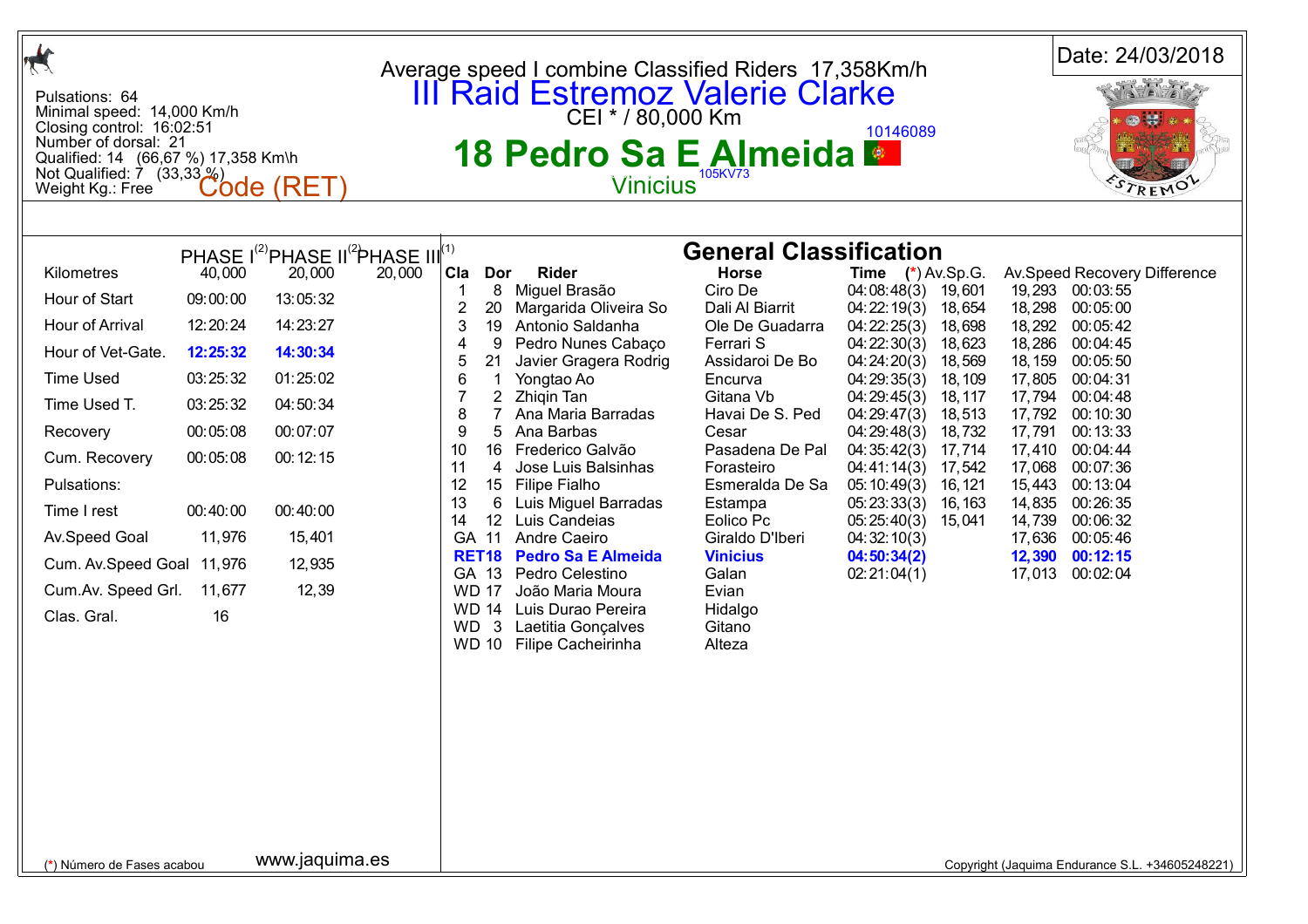|                                                                                                                                                                                                         |                                                                                                                 | Average speed I combine Classified Riders 17,358Km/h                                                                    |                                                 | Date: 24/03/2018                                                  |
|---------------------------------------------------------------------------------------------------------------------------------------------------------------------------------------------------------|-----------------------------------------------------------------------------------------------------------------|-------------------------------------------------------------------------------------------------------------------------|-------------------------------------------------|-------------------------------------------------------------------|
| Pulsations: 64<br>Minimal speed: 14,000 Km/h<br>Closing control: 16:02:51<br>Number of dorsal: 21<br>Qualified: 14 (66,67 %) 17,358 Km\h<br>Not Qualified: $\overline{7}$ (33,33 %)<br>Weight Kg.: Free |                                                                                                                 | <b>III Raid Estremoz Valerie Clarke</b><br>CEI * / 80,000 Km<br>19 Antonio Saldanha ■<br>105JZ81<br>Ole De Guadarranque | 10033746                                        |                                                                   |
|                                                                                                                                                                                                         |                                                                                                                 | <b>General Classification</b>                                                                                           |                                                 |                                                                   |
| Kilometres<br>40,000                                                                                                                                                                                    | PHASE I <sup>(2)</sup> PHASE II <sup>(2</sup> PHASE III <sup>(1)</sup><br>20,000<br>20,000<br><b>Cla</b><br>Dor | <b>Rider</b><br><b>Horse</b>                                                                                            | <b>Time</b> $(*)$ Av.Sp.G.                      | Av.Speed Recovery Difference                                      |
| Hour of Start<br>09:00:00<br>11:55:53                                                                                                                                                                   | 8<br>13:42:21                                                                                                   | Ciro De<br>Miguel Brasão                                                                                                | 04:08:48(3)<br>19,601                           | 19,293 00:03:55 00:13:37                                          |
| Hour of Arrival<br>11:13:04<br>12:59:28                                                                                                                                                                 | 20<br>14:42:25<br>3<br>19                                                                                       | Margarida Oliveira So<br>Dali Al Biarrit<br><b>Antonio Saldanha</b><br><b>Ole De Guadarra</b>                           | 04:22:19(3)<br>18,654<br>04:22:25(3)<br>18,698  | 18,298<br>00:05:00<br>00:00:06<br>18,292<br>00:05:42              |
| Hour of Vet-Gate.<br>11:15:53<br>13:02:21                                                                                                                                                               | 9<br>4<br>14:53:40                                                                                              | Pedro Nunes Cabaço<br>Ferrari S                                                                                         | 18,623<br>04:22:30(3)                           | 18,286<br>00:04:45<br>00:00:05                                    |
| <b>Time Used</b><br>02:15:53<br>01:06:28                                                                                                                                                                | 21<br>01:00:04<br>1<br>6                                                                                        | Javier Gragera Rodrig<br>Assidaroi De Bo<br>Yongtao Ao<br>Encurva                                                       | 04:24:20(3)<br>18,569<br>04:29:35(3)<br>18, 109 | 18, 159<br>00:05:50<br>00:01:55<br>17,805<br>00:07:10<br>00:04:31 |
| Time Used T.<br>03:22:21<br>02:15:53                                                                                                                                                                    | 7<br>$\overline{2}$<br>04:22:25<br>8<br>$\overline{7}$                                                          | Zhigin Tan<br>Gitana Vb<br>Ana Maria Barradas<br>Havai De S. Ped                                                        | 04:29:45(3)<br>18, 117<br>04:29:47(3)<br>18,513 | 17,794<br>00:04:48<br>00:07:20<br>17,792<br>00:07:22<br>00:10:30  |
| 00:02:49<br>00:02:53<br>Recovery                                                                                                                                                                        | 00:11:15<br>9<br>5                                                                                              | Ana Barbas<br>Cesar                                                                                                     | 04:29:48(3)<br>18,732                           | 17,791<br>00:13:33<br>00:07:23                                    |
| 00:02:49<br>00:05:42<br>Cum. Recovery                                                                                                                                                                   | 10<br>11<br>4                                                                                                   | 16 Frederico Galvão<br>Pasadena De Pal<br>Jose Luis Balsinhas<br>Forasteiro                                             | 04:35:42(3)<br>17,714<br>17,542<br>04:41:14(3)  | 17,410<br>00:04:44<br>00:13:17<br>17,068<br>00:07:36<br>00:18:49  |
| Pulsations:<br>52/48<br>60/52                                                                                                                                                                           | 56/52<br>12                                                                                                     | 15 Filipe Fialho<br>Esmeralda De Sa                                                                                     | 05:10:49(3)<br>16, 121                          | 15,443<br>00:48:24<br>00:13:04                                    |
| 00:40:00<br>00:40:00<br>Time I rest                                                                                                                                                                     | 13<br>6<br>14                                                                                                   | Luis Miguel Barradas<br>Estampa<br>12 Luis Candeias<br>Eolico Pc                                                        | 05:23:33(3)<br>16, 163<br>05:25:40(3) 15,041    | 14,835<br>00:26:35<br>01:01:08<br>00:06:32<br>14,739<br>01:03:15  |
| 18,036<br>Av.Speed Goal                                                                                                                                                                                 | 18,873<br>19,978<br>GA 11                                                                                       | Andre Caeiro<br>Giraldo D'Iberi                                                                                         | 04:32:10(3)                                     | 17,636<br>00:05:46                                                |
| Cum. Av. Speed Goal<br>18,036                                                                                                                                                                           | RET <sub>18</sub><br>18,698<br>18,307<br>GA 13                                                                  | Pedro Sa E Almeida<br><b>Vinicius</b><br>Pedro Celestino<br>Galan                                                       | 04:50:34(2)<br>02:21:04(1)                      | 00:12:15<br>12,390<br>17,013<br>00:02:04                          |
| Cum.Av. Speed Grl.<br>17,662                                                                                                                                                                            | 18,292<br>17,791<br><b>WD 17</b>                                                                                | João Maria Moura<br>Evian                                                                                               |                                                 |                                                                   |
| Clas. Gral.<br>4                                                                                                                                                                                        | 3<br>3<br><b>WD</b><br>$\mathbf{3}$                                                                             | WD 14 Luis Durao Pereira<br>Hidalgo<br>Gitano<br>Laetitia Gonçalves<br>WD 10 Filipe Cacheirinha<br>Alteza               |                                                 |                                                                   |
|                                                                                                                                                                                                         |                                                                                                                 |                                                                                                                         |                                                 |                                                                   |
|                                                                                                                                                                                                         |                                                                                                                 |                                                                                                                         |                                                 |                                                                   |
|                                                                                                                                                                                                         |                                                                                                                 |                                                                                                                         |                                                 |                                                                   |
|                                                                                                                                                                                                         |                                                                                                                 |                                                                                                                         |                                                 |                                                                   |
|                                                                                                                                                                                                         |                                                                                                                 |                                                                                                                         |                                                 |                                                                   |
| (*) Número de Fases acabou                                                                                                                                                                              | www.jaquima.es                                                                                                  |                                                                                                                         |                                                 | Copyright (Jaquima Endurance S.L. +34605248221)                   |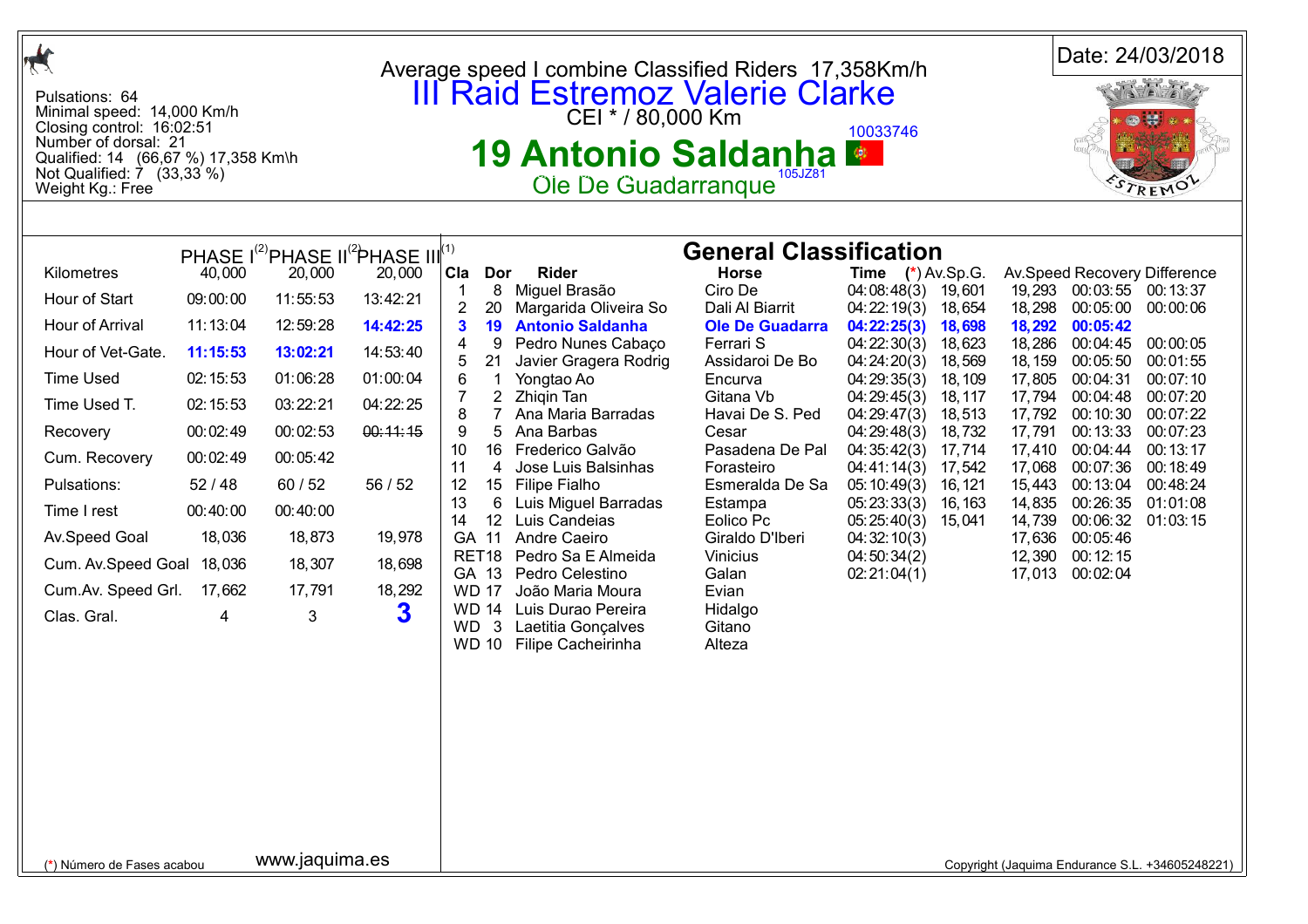| $\frac{1}{\sqrt{2}}$                                                                                                                                                                                                                            |                                                                                                                                                      |                                                                                                                                                        |                                                                                                                                                                                                         | Average speed I combine Classified Riders 17,358Km/h                                                                                                                                                                                                                                        |                                                                                                                                                                                                                                                                                                                                                                                                                                                            |                                                                                                                                                                                                                                                                                                                                                              |                                                                                                                                                                                                                                                                                           | Date: 24/03/2018                                                                                                                             |                                                                                                                                                                         |                                                                                                                                                                                                                   |                                                                                                                                                                              |  |
|-------------------------------------------------------------------------------------------------------------------------------------------------------------------------------------------------------------------------------------------------|------------------------------------------------------------------------------------------------------------------------------------------------------|--------------------------------------------------------------------------------------------------------------------------------------------------------|---------------------------------------------------------------------------------------------------------------------------------------------------------------------------------------------------------|---------------------------------------------------------------------------------------------------------------------------------------------------------------------------------------------------------------------------------------------------------------------------------------------|------------------------------------------------------------------------------------------------------------------------------------------------------------------------------------------------------------------------------------------------------------------------------------------------------------------------------------------------------------------------------------------------------------------------------------------------------------|--------------------------------------------------------------------------------------------------------------------------------------------------------------------------------------------------------------------------------------------------------------------------------------------------------------------------------------------------------------|-------------------------------------------------------------------------------------------------------------------------------------------------------------------------------------------------------------------------------------------------------------------------------------------|----------------------------------------------------------------------------------------------------------------------------------------------|-------------------------------------------------------------------------------------------------------------------------------------------------------------------------|-------------------------------------------------------------------------------------------------------------------------------------------------------------------------------------------------------------------|------------------------------------------------------------------------------------------------------------------------------------------------------------------------------|--|
| Pulsations: 64<br>Minimal speed: 14,000 Km/h<br>Closing control: 16:02:51<br>Number of dorsal: 21<br>Qualified: 14 (66,67 %) 17,358 Km\h<br>Not Qualified: $\dot{7}$ (33,33 %)<br>Weight Kg.: Free                                              |                                                                                                                                                      |                                                                                                                                                        |                                                                                                                                                                                                         |                                                                                                                                                                                                                                                                                             | <b>III Raid Estremoz Valerie Clarke</b><br>20 Margarida Oliveira Soares<br>Dali Al Biarritz                                                                                                                                                                                                                                                                                                                                                                |                                                                                                                                                                                                                                                                                                                                                              |                                                                                                                                                                                                                                                                                           | 10025506                                                                                                                                     |                                                                                                                                                                         | TREMO                                                                                                                                                                                                             |                                                                                                                                                                              |  |
|                                                                                                                                                                                                                                                 |                                                                                                                                                      |                                                                                                                                                        |                                                                                                                                                                                                         |                                                                                                                                                                                                                                                                                             |                                                                                                                                                                                                                                                                                                                                                                                                                                                            |                                                                                                                                                                                                                                                                                                                                                              |                                                                                                                                                                                                                                                                                           |                                                                                                                                              |                                                                                                                                                                         |                                                                                                                                                                                                                   |                                                                                                                                                                              |  |
| Kilometres<br>Hour of Start<br>Hour of Arrival<br>Hour of Vet-Gate.<br><b>Time Used</b><br>Time Used T.<br>Recovery<br>Cum. Recovery<br>Pulsations:<br>Time I rest<br>Av.Speed Goal<br>Cum. Av. Speed Goal<br>Cum.Av. Speed Grl.<br>Clas. Gral. | 40,000<br>09:00:00<br>11:11:54<br>11:13:25<br>02:13:25<br>02:13:25<br>00:01:31<br>00:01:31<br>60/60<br>00:40:00<br>18, 196<br>18, 196<br>17,989<br>2 | 20,000<br>11:53:25<br>12:59:35<br>13:03:04<br>01:09:39<br>03:23:04<br>00:03:29<br>00:05:00<br>64 / 60<br>00:40:00<br>18, 136<br>18, 176<br>17,728<br>4 | PHASE I <sup>(2)</sup> PHASE II <sup>(2</sup> )PHASE III <sup>(1)</sup><br>20,000<br>13:43:04<br>14:42:19<br>14:50:48<br>00:59:15<br>04:22:19<br>00:08:29<br>56 / 48<br>20,253<br>18,654<br>18,298<br>2 | Cla<br>Dor<br>8<br>20<br>3<br>19<br>4<br>9<br>21<br>5<br>6<br>$\mathbf 1$<br>$\overline{2}$<br>7<br>8<br>$\overline{7}$<br>9<br>5<br>10<br>16<br>11<br>4<br>12<br>15 <sub>1</sub><br>13<br>6<br>14<br>12<br>GA 11<br>RET <sub>18</sub><br>GA 13<br><b>WD 17</b><br>3<br>WD.<br><b>WD 10</b> | <b>Rider</b><br>Miguel Brasão<br><b>Margarida Oliveira So</b><br>Antonio Saldanha<br>Pedro Nunes Cabaço<br>Javier Gragera Rodrig<br>Yongtao Ao<br>Zhigin Tan<br>Ana Maria Barradas<br>Ana Barbas<br>Frederico Galvão<br>Jose Luis Balsinhas<br>Filipe Fialho<br>Luis Miguel Barradas<br>Luis Candeias<br>Andre Caeiro<br>Pedro Sa E Almeida<br>Pedro Celestino<br>João Maria Moura<br>WD 14 Luis Durao Pereira<br>Laetitia Gonçalves<br>Filipe Cacheirinha | <b>General Classification</b><br><b>Horse</b><br>Ciro De<br><b>Dali Al Biarrit</b><br>Ole De Guadarra<br>Ferrari S<br>Assidaroi De Bo<br>Encurva<br>Gitana Vb<br>Havai De S. Ped<br>Cesar<br>Pasadena De Pal<br>Forasteiro<br>Esmeralda De Sa<br>Estampa<br>Eolico Pc<br>Giraldo D'Iberi<br><b>Vinicius</b><br>Galan<br>Evian<br>Hidalgo<br>Gitano<br>Alteza | <b>Time</b> $(*)$ Av.Sp.G.<br>04:08:48(3)<br>04:22:19(3)<br>04:22:25(3)<br>04:22:30(3)<br>04:24:20(3)<br>04:29:35(3)<br>04:29:45(3)<br>04:29:47(3)<br>04:29:48(3)<br>04:35:42(3)<br>04:41:14(3)<br>05:10:49(3)<br>05:23:33(3)<br>05:25:40(3)<br>04:32:10(3)<br>04:50:34(2)<br>02:21:04(1) | 19,601<br>18,654<br>18,698<br>18,623<br>18,569<br>18, 109<br>18, 117<br>18,513<br>18,732<br>17,714<br>17,542<br>16, 121<br>16, 163<br>15,041 | 19,293<br>18,298<br>18,292<br>18,286<br>18, 159<br>17,805<br>17,794<br>17,792<br>17,791<br>17,410<br>17,068<br>15,443<br>14,835<br>14,739<br>17,636<br>12,390<br>17,013 | 00:03:55 00:13:31<br>00:05:00<br>00:05:42<br>00:04:45<br>00:05:50<br>00:04:31<br>00:04:48<br>00:10:30<br>00:13:33<br>00:04:44<br>00:07:36<br>00:13:04<br>00:26:35<br>00:06:32<br>00:05:46<br>00:12:15<br>00:02:04 | Av.Speed Recovery Difference<br>00:00:06<br>00:00:11<br>00:02:01<br>00:07:16<br>00:07:26<br>00:07:28<br>00:07:29<br>00:13:23<br>00:18:55<br>00:48:30<br>01:01:14<br>01:03:21 |  |
| www.jaquima.es<br>(*) Número de Fases acabou                                                                                                                                                                                                    |                                                                                                                                                      |                                                                                                                                                        |                                                                                                                                                                                                         |                                                                                                                                                                                                                                                                                             |                                                                                                                                                                                                                                                                                                                                                                                                                                                            |                                                                                                                                                                                                                                                                                                                                                              |                                                                                                                                                                                                                                                                                           |                                                                                                                                              |                                                                                                                                                                         |                                                                                                                                                                                                                   | Copyright (Jaquima Endurance S.L. +34605248221)                                                                                                                              |  |